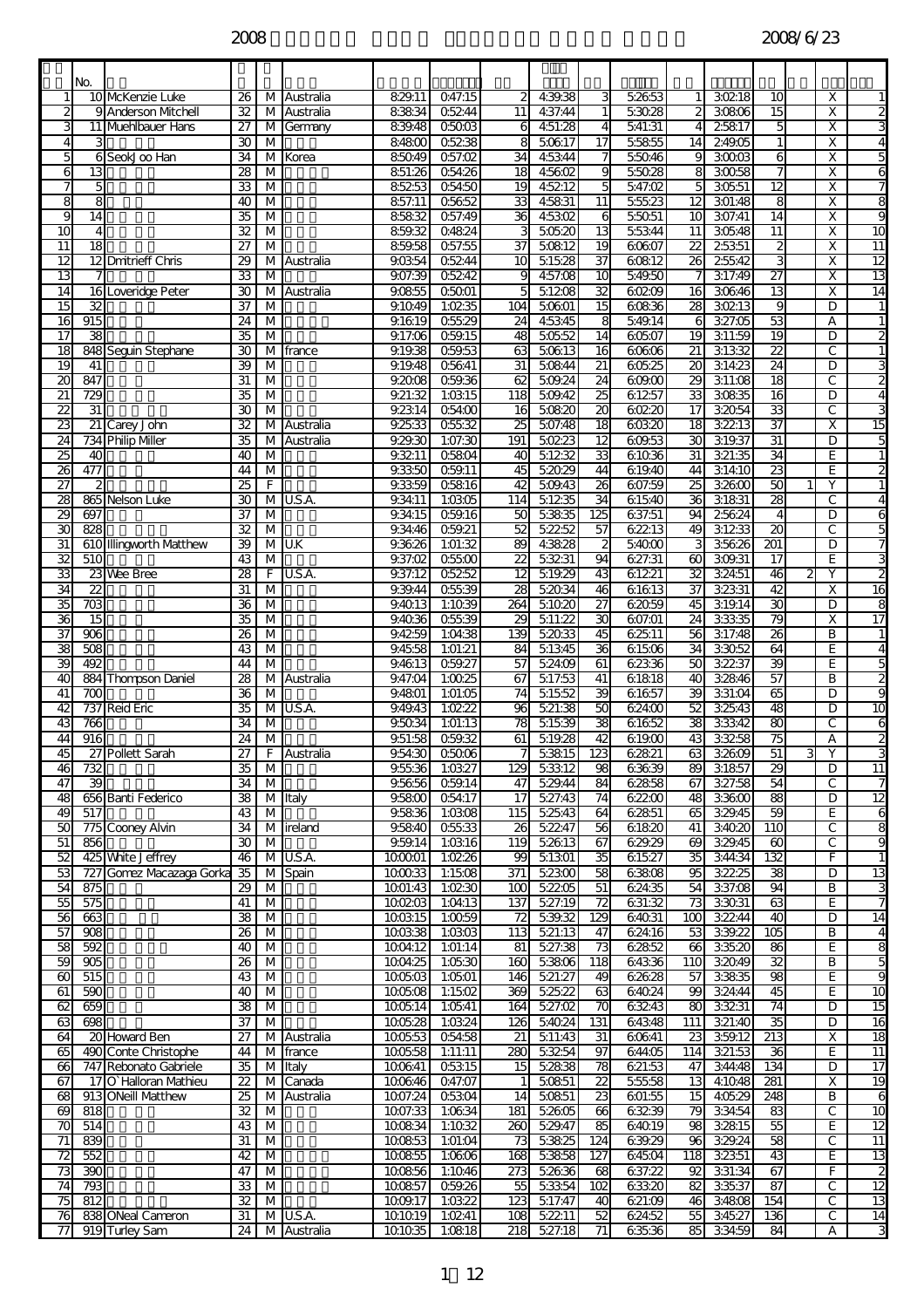|                               | No.                   |                            |                       |                         |             |                    |                    |                        |                   |                        |                  |                         |                   |                         |                 |                     |                                    |
|-------------------------------|-----------------------|----------------------------|-----------------------|-------------------------|-------------|--------------------|--------------------|------------------------|-------------------|------------------------|------------------|-------------------------|-------------------|-------------------------|-----------------|---------------------|------------------------------------|
| 78                            | 25                    |                            | 27                    | F                       |             | 101047             | 05457              | 20                     | 547:30            | 164                    | 64227            | 105                     | 32820             | 56                      | $\overline{4}$  | Y                   | 4                                  |
| 79                            | 451                   |                            | 45                    | М                       |             | 1011:58            | 1:0241<br>059.21   | 109<br>53              | 5:29.17           | 81                     | 631:58           | 74                      | 34000             | $\overline{3}$          |                 | F<br>C              | 3                                  |
| $\overline{\mathbf{g}}$<br>81 | 830<br>313            |                            | 32<br>50              | М<br>M                  |             | 101238<br>101257   | 1:0623             | 174                    | 5:29:05<br>52355  | 80<br>60               | 62826<br>63018   | 64<br>72                | 344:12<br>34239   | 129<br>120              |                 | G                   | $\overline{15}$<br>$\mathbf{1}$    |
| 82                            | 840                   |                            | $\overline{3}$        | м                       |             | 101305             | 1:0319             | 120                    | 53326             | 101                    | 63645            | 90                      | 33620             | 89                      |                 | С                   | $\overline{16}$                    |
| 83                            | 446                   |                            | 45                    | M                       |             | 1014:06            | 1:1550             | 380                    | 52817             | 77                     | 644:07           | 116                     | 329.59            | 61                      |                 | F                   | $\overline{4}$                     |
| 84<br>85                      | 799<br>674            |                            | 33<br>38              | M<br>М                  |             | 1014:15<br>1014:44 | 1:0223<br>05813    | 97<br>41               | 53033<br>53049    | 86<br>$\overline{87}$  | 63256<br>629.02  | 81<br>$\overline{68}$   | 341:19<br>34542   | $\overline{113}$<br>139 |                 | C<br>D              | $\overline{17}$<br>$\overline{18}$ |
| 86                            | 434                   |                            | 46                    | M                       |             | 1014:51            | 1:07:36            | 198                    | 54057             | 135                    | 64833            | 131                     | 32618             | 52                      |                 | F                   | 5                                  |
| 87                            | 33                    |                            | 47                    | M                       |             | 101617             | 05817              | 43                     | 5:29:30           | 82                     | 627:47           | 62                      | 34830             | 158                     |                 | F                   | 6                                  |
| 88                            | $\overline{609}$      |                            | 39                    | м                       |             | 101625             | 1:1046             | 272                    | 53318             | 99                     | 644:04           | 113                     | 33221             | $\overline{73}$         |                 | D                   | $\overline{19}$                    |
| 89<br>90                      | 614<br>680            |                            | 39<br>37              | M<br>м                  |             | 101656<br>1017:19  | 1:01:19<br>1:04:44 | 82<br>140              | 53550<br>52243    | 110<br>54              | 637:09<br>627:27 | 91<br>59                | 339.47<br>349.52  | $\overline{108}$<br>165 |                 | D<br>D              | 30<br>21                           |
| 91                            | 469                   |                            | 45                    | м                       |             | 1017:48            | 1:1620             | 398                    | 53810             | 121                    | 654:30           | 154                     | 32318             | 41                      |                 | F                   | 7                                  |
| 92                            | $\overline{792}$      |                            | $\overline{33}$       | $\overline{\mathsf{M}}$ |             | 101838             | 05802              | 38                     | 54354             | 147                    | 641:56           | 104                     | 33642             | ୭ୀ                      |                 | С                   | $\overline{18}$                    |
| 93                            |                       | 423 Myoung Sik Hong        | 46                    |                         | M Korea     | 101848             | 059.29             | 59                     | 53230             | 93                     | 631:59           | 75                      | 3:46:49           | 148                     |                 | F                   | 8                                  |
| 94<br>95                      | 573                   | 565 Chapman Philip         | 41<br>41              | м<br>M                  | U.K         | 1019.37<br>102019  | 1:1027<br>1:1030   | 252<br>256             | 54322<br>534:40   | 146<br>103             | 65349<br>64510   | 150<br>119              | 32548<br>33509    | 49<br>85                |                 | E<br>E              | 14<br>15                           |
| $\overline{\alpha}$           | 764                   |                            | 34                    | M                       |             | 102056             | 1:07:58            | 212                    | 51036             | 29                     | 61834            | 42                      | 4:02:22           | 231                     |                 | C                   | 19                                 |
| 97                            | 431                   |                            | 46                    | $\overline{M}$          |             | 1021:15            | 1:1634             | 410                    | 531:40            | 8                      | 64814            | 127                     | 33301             | $\overline{77}$         |                 | F                   | 9                                  |
| 98                            | 316                   |                            | 50                    | м                       |             | 102211             | 1:1032             | 261                    | 53501             | 106                    | 64533            | $\overline{120}$        | 33638             | $\overline{90}$         |                 | G                   | 2                                  |
| 99<br>$\overline{100}$        | 779<br>651            |                            | 34<br>38              | м<br>м                  |             | 102300<br>102307   | 1:1327<br>1:01:28  | 336<br>88              | 53228<br>5:49:53  | 92<br>175              | 64555<br>651:21  | 122<br>144              | 337:05<br>331:46  | 8<br>69                 |                 | C<br>D              | 20<br>$\overline{2}$               |
| 101                           | 641                   |                            | 39                    | M                       |             | 102359             | 1:1258             | 323                    | 54623             | 159                    | 659.21           | 173                     | 324:38            | 44                      |                 | D                   | 23                                 |
| 102                           | $\overline{901}$      |                            | $\overline{27}$       | $\overline{M}$          |             | 1024:48            | 1:0618             | 172                    | 54653             | 160                    | 65311            | 148                     | 33:37             | 8                       |                 | B                   | 7                                  |
| $\overline{103}$              | 873                   |                            | 29                    | м                       |             | 102516             | 1:07:47            | $\overline{206}$       | 53809             | 120                    | 64556            | $\overline{123}$        | 339.20            | 104                     |                 | В                   | 8                                  |
| 104<br>105                    | 535<br>531            |                            | 42<br>42              | м<br>м                  |             | 102606<br>1027:15  | 1:0225<br>1:0624   | 98<br>175              | 53318<br>52604    | 100<br>65              | 63543<br>63228   | 86<br>78                | 35023<br>354:47   | 167<br>187              |                 | E<br>E              | 16<br>$\overline{17}$              |
| 106                           | 485                   |                            | 44                    | M                       |             | 1027:45            | 1:0528             | 159                    | 55021             | 177                    | 65549            | 161                     | 331:56            | 71                      |                 | E                   | 18                                 |
| 107                           | 332                   |                            | 50                    | M                       |             | 1027:57            | 1:1355             | 344                    | 5:29:33           | 83                     | 64328            | 109                     | 344:29            | 131                     |                 | G                   | 3                                  |
| $\overline{108}$              | 419                   |                            | 46                    | М                       |             | 102855             | 1:0626             | 176                    | 544:25            | 149                    | 65051            | 140                     | 33804             | 97                      |                 | F                   | 10                                 |
| 109<br>110                    | 540                   | 820 Parry Robert           | 42<br>$\overline{32}$ | м<br>М                  | Australia   | 1029.05<br>1029.41 | 1:0236<br>1:0030   | 106<br>69              | 54046<br>531:45   | 134<br>91              | 64322<br>63215   | 108<br>76               | 34543<br>357:26   | 140<br>207              |                 | E<br>С              | 19<br>$\overline{21}$              |
| 111                           |                       | 97 Hakenberg Simone        | 37                    | F                       | Netherlands | 103045             | 1:0053             | $\overline{71}$        | 534:42            | 104                    | 63535            | 84                      | 35510             | 191                     | 5               | O                   | $\mathbf{1}$                       |
| 112                           |                       | 854 Stern Pablo            | 30                    | $\overline{\mathsf{M}}$ | Canada      | 103051             | 1:17:56            | 447                    | 52244             | 95                     | 64040            | $\overline{102}$        | 35011             | 166                     |                 | С                   | $\overline{2}$                     |
| 113                           | $\overline{815}$      |                            | 32                    | M                       |             | 1031:21            | 1:0323             | 124                    | 5:39:18           | 128                    | 64241            | 106                     | 34840             | 160                     |                 | C                   | 23                                 |
| 114<br>115                    | 918<br>706            |                            | 24<br>36              | м<br>м                  |             | 1031:31<br>103239  | 1:03:30<br>1:1807  | 130<br>451             | 52857<br>54320    | 79<br>143              | 63227<br>7:01:27 | 77<br>184               | 359.04<br>331:12  | 212<br>66               |                 | А<br>D              | 4<br>24                            |
| 116                           | 929                   |                            | 21                    | $\overline{M}$          |             | 103316             | 1:04:55            | 142                    | 54458             | 154                    | 649.53           | 137                     | 34323             | 124                     |                 | А                   | 5                                  |
| $\overline{117}$              | $\overline{8}$        |                            | $\overline{27}$       | $\overline{M}$          |             | 103337             | 1:0509             | 149                    | 521:20            | 48                     | 62629            | 58                      | 407:08            | $\overline{262}$        |                 | B                   | 9                                  |
| 118                           | 753                   |                            | 35                    | М                       |             | 103348             | 057:38             | 35                     | 5:4802            | 169                    | 64540            | 121                     | 34808             | 153                     |                 | D                   | 25                                 |
| 119<br>12C                    | 587<br>899            |                            | 40<br>27              | M<br>м                  |             | 1034:33<br>103538  | 1:01:12<br>1:21:12 | 76<br>528              | 549.45<br>527:49  | 174<br>75              | 65057<br>649.01  | 141<br>134              | 34336<br>34637    | 127<br>146              |                 | E<br>В              | 20<br>$\overline{10}$              |
| 121                           |                       | 86 Martin Anne             | 40                    | F                       | Australia   | 1037:05            | 1:07:31            | 193                    | 544:46            | 152                    | 65217            | 145                     | 344:48            | 133                     | 6               | P                   | $\mathbf{1}$                       |
| $\overline{122}$              |                       | 643 Pak Mnsok              | 39                    |                         | M U.S.A     | 1037:24            | 1:0513             | 150                    | 541:12            | 136                    | 64625            | 124                     | 35059             | 169                     |                 | D                   | $\overline{26}$                    |
| 123                           | 44<br>863             |                            | 35<br>30              | F                       |             | 1037:28            | 1:0645             | 183                    | 52309<br>5:40:45  | 59                     | 62954<br>64816   | 71                      | 4:07:34<br>349.21 | 264                     |                 | 0<br>C              | $\overline{\mathbf{c}}$            |
| 124<br>125                    | $\overline{795}$      |                            | 33                    | M<br>М                  |             | 1037:37<br>103807  | 1:07:31<br>05803   | 192<br>39              | 51025             | 133<br>28              | 60828            | 128<br>27               | 4:29:39           | 164<br>410              |                 | С                   | 24<br>25                           |
| 126                           | 110                   |                            | 35                    | F                       |             | 103818             | 1:09.54            | 234                    | 5:47:04           | 161                    | 65658            | 166                     | 341:20            | 114                     | 8               | O                   | 3                                  |
| 127                           |                       | 131 Gordon Elizabeth       | 23                    | F                       | Australia   | 103843             | 1:01:23            | 85                     | 5:35:06           | 107                    | 63629            | 88                      | 4:0214            | 230                     | 9               |                     | $\mathbf{1}$                       |
| 128<br>129                    | 243                   | 746 Edwards David          | 54<br>35              | M                       | M Australia | 103856<br>1039.13  | 1:0234<br>1:0231   | 10 <sup>3</sup><br>101 | 55834<br>54038    | 215<br>132             | 7:01:08<br>64309 | 183<br>107              | 337:48<br>35604   | 96<br>$\overline{199}$  |                 | G<br>D              | 4<br>27                            |
| 130                           | 500                   |                            | 43                    | М                       |             | 1039.47            | 1:1814             | 457                    | 54833             | 172                    | 7:0647           | 204                     | 33300             | 76                      |                 | E                   | $\overline{2}$                     |
| 131                           | 461                   |                            | 45                    | $\overline{\mathsf{M}}$ |             | 104022             | 1:1220             | 309                    | 60219             | 240                    | 7:14:39          | 234                     | 32543             | 47                      |                 | F                   | 11                                 |
| 132                           | 677                   |                            | 37                    | M                       |             | 104050             | 1:1029             | 255                    | 55035             | 180                    | 7:01:04          | 182                     | 339.46            | 107                     |                 | D                   | 80                                 |
| 133<br>134                    | 880                   | 100 Messinger-Walek Margit | 37<br>29              | F<br>M                  | Austria     | 1041:36<br>104207  | 1:1325<br>1:0516   | 335<br>151             | 534:54<br>60208   | 105<br>237             | 64819<br>7:07:24 | 129<br>207              | 35317<br>334:43   | 182<br>82               | 10              | $\overline{0}$<br>B | 4<br>11                            |
| 135                           | 888                   |                            | 28                    | M                       |             | 104223             | 059.23             | 54                     | 53645             | 115                    | 63608            | 87                      | 4:06:15           | $\overline{252}$        |                 | В                   | 12                                 |
| 136                           | ۵à                    |                            | 34                    | F                       |             | 104254             | 1:01:39            | 8                      | 554:33            | 198                    | 65612            | 163                     | 34642             | 147                     | 11              | N                   | $\mathbf{1}$                       |
| 137                           | 735                   |                            | 35                    | M                       |             | 104310             | 1:0544             | 165                    | 55214             | 185                    | 657:58           | <b>170</b>              | 34512             | 135                     |                 | D                   | 29                                 |
| 138<br>139                    | 785<br>254            |                            | 33<br>54              | M<br>M                  |             | 104331<br>1044:05  | 1:0629<br>1:1315   | 178<br>328             | 55408<br>55025    | 194<br>178             | 7:0037<br>7:0340 | 180<br>196              | 34254<br>34025    | $\overline{122}$<br>111 |                 | С<br>G              | $\overline{26}$<br>5               |
| 140                           | 115                   |                            | 34                    | F.                      |             | 1044:20            | 1:14.27            | 349                    | 55043             | 181                    | 7:05:10          | 199                     | 339.10            | 102                     | $\overline{12}$ | N                   | $\overline{a}$                     |
| 141                           | 465                   |                            | 45                    | $\overline{\mathsf{M}}$ |             | 1044:20            | 1:0325             | 127                    | 601:46            | 232                    | 7:0511           | 8                       | 339.09            | 101                     |                 | F                   | $\overline{12}$                    |
| 142                           | 512                   |                            | 43                    | M                       |             | 1044:33            | 1:0301             | 112                    | 55029             | 179                    | 65330            | 149                     | 351:03            | 170                     |                 | E                   | 22                                 |
| 143<br>144                    | 258                   | 414 JungHyun Cho           | 46<br>53              | M                       | M Korea     | 1045:24<br>104554  | 1:0502<br>1:1232   | 147<br>314             | 53247<br>54553    | 96<br>$\overline{158}$ | 637:49<br>65825  | 93<br>171               | 4:07:35<br>347:29 | 265<br>151              |                 | F<br>G              | $\overline{13}$<br>6               |
| 145                           | 772                   |                            | 34                    | $\overline{\mathsf{M}}$ |             | 104622             | 1:05.24            | 154                    | 54827             | 171                    | 65351            | 151                     | 35231             | 178                     |                 | С                   | $\overline{27}$                    |
| 146                           | 758                   |                            | 34                    | $\overline{\mathsf{M}}$ |             | 1047:13            | 1:07:47            | 208                    | 53246             | 95                     | 64033            | 101                     | 4:06:40           | 258                     |                 | С                   | 28                                 |
| 147<br>148                    | 95<br>$\overline{80}$ |                            | 38                    | F                       |             | 1047:28            | 1:01:23            | 87                     | 55350             | 193                    | 65513            | 157                     | 35215             | 177                     | 13              | 0<br>С              | 5                                  |
| 149                           | 754                   |                            | 33<br>35              | M<br>M                  |             | 104806<br>104822   | 1:17:41<br>1:1820  | 443<br>464             | 5:38:48<br>541:34 | 126<br>139             | 65629<br>659.54  | 165<br>174              | 351:37<br>34828   | 174<br>157              |                 | D                   | 29<br>30                           |
| 150                           | 305                   |                            | 51                    | M                       |             | 104835             | 1:1210             | 304                    | 5:5007            | 176                    | 7:0217           | 187                     | 34618             | 145                     |                 | G                   | 7                                  |
| 151                           | 318                   |                            | 50                    | $\overline{\mathsf{M}}$ |             | 104851             | 1:1516             | 375                    | 551:36            | 182                    | 7:0652           | 206                     | 341:59            | 117                     |                 | G                   | 8                                  |
| 152<br>153                    | 372<br>726            |                            | 48<br>35              | M<br>M                  |             | 104858<br>1049.28  | 1:07:34<br>1:04:58 | 196<br>143             | 544:45<br>601:45  | 151<br>231             | 65219<br>7:06:43 | 146<br>$\overline{203}$ | 35639<br>34245    | 203<br>121              |                 | F<br>D              | 14<br>31                           |
| 154                           | 497                   |                            | 43                    | M                       |             | 1049.35            | 1:11:35            | 290                    | 60605             | 266                    | 7:17:40          | 258                     | 33:55             | 70                      |                 | E                   | 23                                 |
|                               |                       |                            |                       |                         |             |                    |                    |                        |                   |                        |                  |                         |                   |                         |                 |                     |                                    |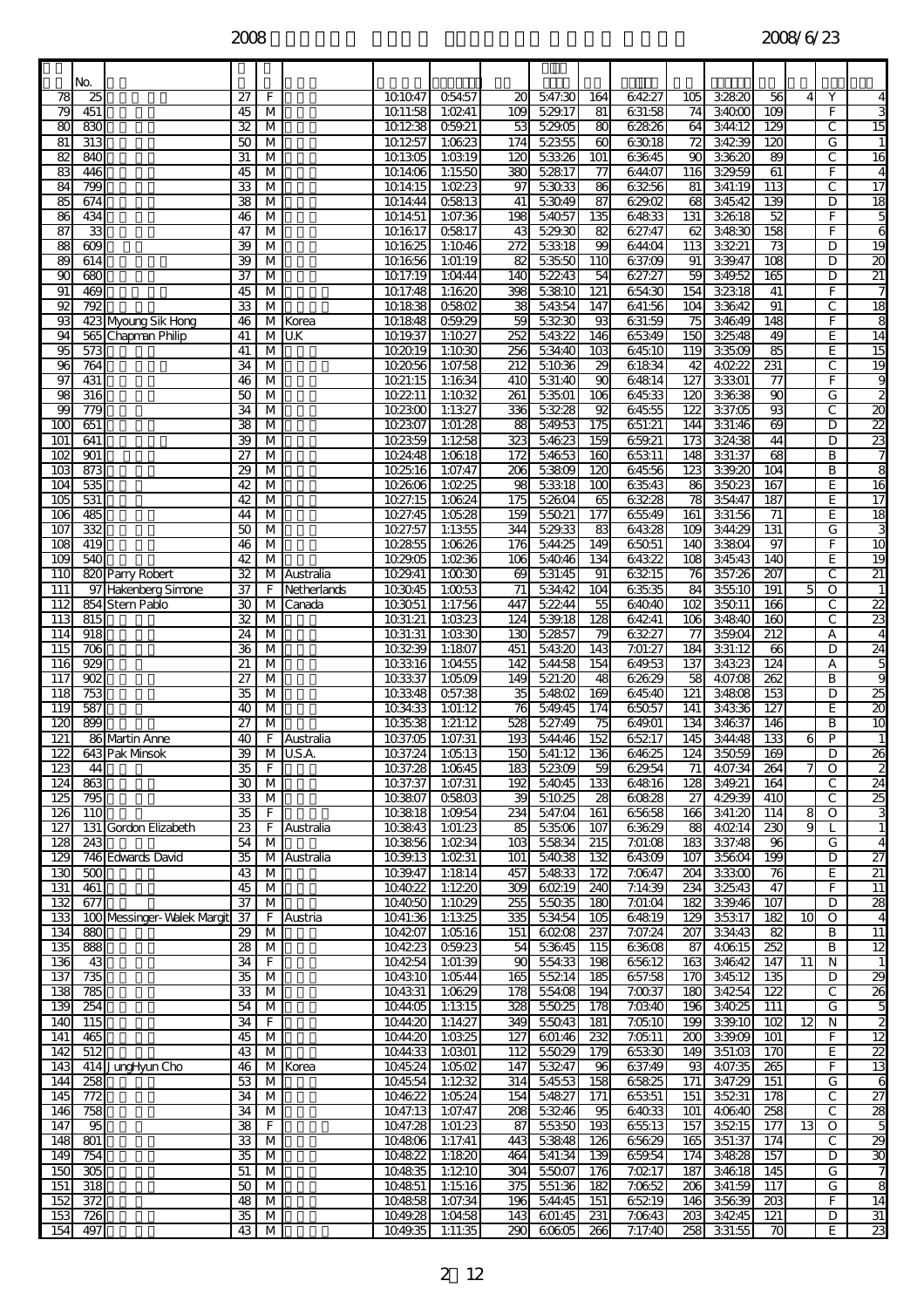|                         | No.             |                      |                                    |                                                    |             |                      |                    |                         |                  |                         |                   |                         |                    |                         |    |                     |                         |
|-------------------------|-----------------|----------------------|------------------------------------|----------------------------------------------------|-------------|----------------------|--------------------|-------------------------|------------------|-------------------------|-------------------|-------------------------|--------------------|-------------------------|----|---------------------|-------------------------|
| 155                     | 617             |                      | 39                                 | M                                                  |             | 1049.59              | 1:27:53            | 695                     | 54019            | 130                     | 7:0812            | 211                     | 341:47             | 116                     |    | D                   | 32                      |
| 156                     | 615             |                      | 39                                 | M                                                  |             | 105033               | 1:1057             | 278                     | 609.37           | 286                     | 7:2034            | $\overline{275}$        | 329.59             | 62                      |    | D                   | 33                      |
| 157<br>158              | 128             | 626 Brennan Torry    | $\overline{24}$<br>39              | F<br>M                                             | U.S.A.      | 105044<br>1051:01    | 1:0012<br>1:0221   | 65<br>95                | 60639<br>5:59:58 | 271<br>224              | 7:0651<br>7:0219  | 205<br>188              | 34353<br>34842     | $\overline{128}$<br>161 | 14 | D                   | 34                      |
| 159                     |                 | 498 Wendt Eckard     | 43                                 | M                                                  | Germany     | 1051:28              | 1:01:20            | $\overline{83}$         | 52221            | 53                      | 62341             | 51                      | 4:27:47            | 395                     |    | E                   | $\overline{24}$         |
| 160                     | 701             |                      | 36                                 | M                                                  |             | 1051:31              | 1:07:49            | 209                     | 544:58           | 155                     | 65247             | 147                     | 35844              | 210                     |    | D                   | 35                      |
| 161                     | 279             |                      | 52                                 | $\overline{M}$                                     |             | 105240               | 1:19.24            | 491                     | 55552            | $\overline{202}$        | 7:1516            | 239                     | 337:24             | 95                      |    | G                   | 9                       |
| 162                     | 924<br>355      |                      | $\overline{\mathbf{z}}$            | $\overline{M}$<br>M                                |             | 105302<br>105324     | 059.32             | $\overline{60}$         | 5:2806           | $\overline{76}$<br>190  | 627:38            | 61<br>179               | 4:25:24            | 375                     |    | А<br>F              | 6                       |
| 163<br>164              | 511             |                      | 48<br>43                           | M                                                  |             | 105338               | 1:07:13<br>1:1028  | 189<br>254              | 55305<br>60609   | 267                     | 7:0018<br>7:1637  | 250                     | 35306<br>337:01    | 181<br>92               |    | E                   | 15<br>25                |
| 165                     | 554             |                      | 42                                 | M                                                  |             | 105352               | 1:01:41            | 8                       | 611:42           | 300                     | 7:1323            | $\overline{228}$        | 34029              | $\overline{112}$        |    | E                   | $\overline{26}$         |
| 166                     |                 | 819 Flannery Robert  | $\overline{32}$                    | М                                                  | U.S.A.      | 1054:11              | 1:01:23            | 86                      | 547:49           | 166                     | 649.12            | 136                     | 4:04:59            | 245                     |    | C                   | $\overline{30}$         |
| 167                     | 910             |                      | $\overline{25}$                    | M                                                  |             | 1054:18              | 1:1234             | 315                     | 541:25           | 138                     | 65359             | 152                     | 4:0019             | $\overline{218}$        |    | B                   | $\overline{13}$         |
| 168<br>169              | 499<br>526      |                      | 43<br>42                           | M<br>M                                             |             | 1054:29<br>1054:38   | 1:1033<br>1:0845   | 262<br>223              | 54518<br>60002   | 156<br>225              | 65551<br>7:0847   | 162<br>$\overline{215}$ | 35838<br>34551     | 209<br>141              |    | E<br>E              | $\overline{27}$<br>28   |
| 170                     | 420             |                      | 46                                 | M                                                  |             | 1054:48              | 1:0811             | 215                     | 5:57:40          | 207                     | 7:0551            | 201                     | 34857              | 162                     |    | F.                  | $\overline{16}$         |
| 171                     | 45              |                      | 44                                 | F                                                  |             | 105500               | 1:1602             | 384                     | 55525            | 201                     | 7:11:27           | 222                     | 34333              | $\overline{126}$        | 15 | $\overline{P}$      | $\overline{\mathbf{c}}$ |
| 172                     | 648             |                      | $\overline{38}$                    | M                                                  |             | 1055:36              | 05503              | 23                      | 55614            | $\overline{203}$        | 651:17            | 143                     | 4:04:19            | 241                     |    | D                   | 36                      |
| 173<br>174              | 296<br>583      |                      | 51                                 | M                                                  |             | 105821               | 1:1633<br>1:0341   | 408<br>133              | 55455<br>53610   | 199                     | 7:11:28<br>639.51 | 223                     | 34653<br>4:1857    | 150                     |    | G                   | 10                      |
| 175                     | 604             |                      | 40<br>40                           | M<br>M                                             |             | 105848<br>1059.21    | 1:1855             | 478                     | 53627            | $\overline{113}$<br>114 | 65522             | 97<br>159               | 4:0359             | 331<br>237              |    | E<br>E              | 29<br>30                |
| 176                     | 379             |                      | 47                                 | M                                                  |             | 1059.36              | 1:1020             | 247                     | 631:57           | 420                     | 7:4217            | 378                     | 317:19             | $\overline{25}$         |    | F                   | $\overline{17}$         |
| 177                     | 459             |                      | 45                                 | M                                                  |             | 1059.59              | 1:0527             | 156                     | 5:4318           | 142                     | 64845             | 132                     | 4:11:14            | 285                     |    | F                   | $\overline{18}$         |
| 178                     |                 | 449 Murray Derrick   | 45                                 | M                                                  | Australia   | 11:0053              | 1:0503             | 148                     | 544:57           | 153                     | 65000             | 138                     | 4:1053             | 282                     |    | F                   | $\overline{19}$         |
| 179<br>180              | 241<br>559      |                      | 54<br>41                           | M<br>M                                             |             | 11:01:02<br>11:01:14 | 1:0321<br>1:1833   | 122<br>470              | 547:37<br>60349  | 165<br>252              | 65058<br>7:22.22  | 142<br>285              | 4:1004<br>33852    | 273<br>99               |    | G<br>E              | $\overline{11}$<br>31   |
| 181                     | 518             |                      | 43                                 | $\overline{\mathsf{M}}$                            |             | 11:0223              | 1:0319             | 121                     | 62544            | 377                     | 7:29:03           | 312                     | 33320              | $\overline{78}$         |    | E                   | 32                      |
| 182                     | 412             |                      | 46                                 | M                                                  |             | 11:03:05             | 1:0647             | 184                     | 60058            | 227                     | 7:07:45           | 209                     | 35520              | 195                     |    | F                   | $\overline{z}$          |
| 183                     | 527             |                      | 42                                 | M                                                  |             | 11:03:23             | 1:11:17            | 283                     | 607:51           | 278                     | 7:19:08           | 268                     | 344:15             | 130                     |    | E                   | 33                      |
| 184                     | 625             |                      | 39                                 | M                                                  |             | 11:03:28             | 1:1820             | 465                     | 559.38           | $\overline{219}$        | 7:17:58           | 259<br>325              | 34530              | 137                     |    | D                   | $\overline{37}$         |
| 185<br>186              | 269<br>842      |                      | 53<br>31                           | M<br>M                                             |             | 11:03:59<br>11:04:52 | 1:17:05<br>1:07:56 | 433<br>211              | 61454<br>61005   | 315<br>291              | 7:31:59<br>7:1801 | 261                     | 33200<br>34651     | 72<br>149               |    | G<br>C              | $\overline{12}$<br>31   |
| 187                     | 623             |                      | 39                                 | M                                                  |             | 11:05:11             | 1:19.43            | 88                      | 5:59:53          | 221                     | 7:19:36           | 271                     | 34535              | 138                     |    | D                   | 38                      |
| 188                     | 635             |                      | 39                                 | M                                                  |             | 11:05:44             | 1:0356             | 135                     | 54322            | 145                     | 647:18            | 126                     | 4:1826             | 329                     |    | D                   | 39                      |
| 189                     |                 | 462 Lee Hwa-Kyun     | 45                                 | M                                                  | Korea       | 11:05:45             | 1:0831             | 220                     | 53532            | 108                     | 644:03            | $\overline{112}$        | 4:21:42            | 347                     |    | F                   | $\overline{21}$         |
| 190<br>$\overline{191}$ | 416<br>645      |                      | 46<br>39                           | M<br>M                                             |             | 11:06:44<br>11:07:06 | 1:04:59<br>059.20  | 145<br>51               | 5:44:02<br>60337 | 148<br>250              | 64901<br>7:0257   | 133<br>191              | 4:17:43<br>4:04:09 | 324<br>238              |    | F.<br>D             | $\overline{22}$<br>40   |
| 192                     | 591             |                      | 40                                 | M                                                  |             | 11:07:36             | 1:1818             | 462                     | 60546            | 264                     | 7:24:04           | $\overline{291}$        | 34332              | 125                     |    | E                   | 34                      |
| 193                     | 344             |                      | 49                                 | $\overline{M}$                                     |             | 11:0806              | 1:11:47            | 294                     | 604:05           | 255                     | 7:1552            | 241                     | 35214              | 176                     |    | F                   | 23                      |
| 194                     | $\overline{80}$ |                      | $\overline{27}$                    | M                                                  |             | 11:0809              | 1:29.26            | $\overline{724}$        | 604:43           | 259                     | 7:34:09           | 339                     | 334:00             | 81                      |    | в                   | $\overline{14}$         |
| 195<br>196              | 794             | 326 Ferrier Ian      | 33<br>50                           | M                                                  |             | 11:09:08             | 1:11:13<br>1:0235  | $\overline{281}$        | 547:21<br>557:42 | 163<br>208              | 65834<br>7:0017   | 172<br>178              | 4:1034<br>4:09:03  | 279<br>268              |    | C<br>G              | $\overline{32}$<br>13   |
| 197                     | ൏               |                      | 40                                 | M                                                  | M Australia | 11:09:20<br>11:09:40 | 1:11:19            | 105<br>285              | 60246            | 244                     | 7:1405            | 230                     | 35535              | 197                     |    | E                   | 35                      |
| 198                     | 763             |                      | 34                                 | $\overline{M}$                                     |             | 11:09:52             | 059.16             | $\overline{\textbf{3}}$ | 617:59           | 333                     | 7:17:15           | 254                     | 35237              | 179                     |    | C                   | 33                      |
| $\overline{199}$        | 671             |                      | $\overline{38}$                    | M                                                  |             |                      | 11:09:58 1:1834    | 471                     | 55614            | 204                     | 7:14:48           | 237                     | 35510              | $\overline{192}$        |    | D                   | 41                      |
| 200                     | 437             |                      | 45                                 | M                                                  |             | 11:1028              | 1:1631             | 406                     | 551:56           | 184                     | 7:0827            | 213                     | 4:0201             | 228                     |    | F                   | 24                      |
| 201<br>$\overline{202}$ | 761<br>784      |                      | 34<br>$\overline{33}$              | M<br>$\overline{\mathsf{M}}$                       |             | 11:1046<br>11:11:46  | 1:0026<br>1:1321   | 68<br>330               | 547:55<br>604:56 | 167<br>$\overline{261}$ | 64821<br>7:1817   | 130<br>266              | 4:22.25<br>35329   | 355<br>183              |    | $\overline{c}$<br>С | 34<br>35                |
| $\overline{203}$        | 389             |                      | 47                                 | $\overline{\mathsf{M}}$                            |             | 11:1200              | 1:0522             | 153                     | 60544            | 263                     | 7:11:06           | $\overline{220}$        | 4:0054             | 220                     |    | F                   | $\overline{25}$         |
| $\overline{204}$        | 421             |                      | 46                                 | M                                                  |             | 11:1218              | 1:1813             | 456                     | 557:56           | 210                     | 7:1609            | 244                     | 35609              | 200                     |    | F                   | $\overline{26}$         |
| 205                     | 548             |                      | 42                                 | $\overline{\mathsf{M}}$                            |             | 11:1251              | 1:1816             | 461                     | 557:40           | 206                     | 7:1556            | 242                     | 35655              | $\overline{204}$        |    | E                   | 36                      |
| 206<br>207              | 588<br>549      |                      | 40<br>42                           | $\overline{\mathsf{M}}$<br>$\overline{\mathsf{M}}$ |             | 11:13:47<br>11:14:04 | 1:1223<br>1:11:23  | 310<br>287              | 61021<br>61641   | 293<br>327              | 7:2244<br>7:2804  | 289<br>307              | 351:03<br>34600    | 171<br>142              |    | E<br>E              | 37<br>38                |
| 88                      | 603             |                      | 40                                 | M                                                  |             | 11:14:17             | 1:07:17            | 190                     | 55413            | $\overline{195}$        | 7:01:30           | 185                     | 4:1247             | 296                     |    | E                   | 39                      |
| $\overline{209}$        | 253             |                      | 54                                 | M                                                  |             | 11:14:19             | 1:0602             | 167                     | 61325            | 307                     | 7:19.27           | 270                     | 35452              | 188                     |    | G                   | 14                      |
| 210                     | 683             |                      | 37                                 | $\overline{\mathsf{M}}$                            |             | 11:14:24             | 1:2211             | 553                     | 609.43           | 288                     | 7:31:54           | 323                     | 34230              | 119                     |    | D                   | $\overline{42}$         |
| 211<br>$\overline{212}$ | 8<br>297        |                      | 38<br>51                           | $\overline{\mathsf{M}}$<br>$\overline{\mathsf{M}}$ |             | 11:14:25<br>11:15:08 | 1:1023<br>1:1605   | 250<br>385              | 55215<br>619.44  | 186<br>341              | 7:0238<br>7:35:49 | 189<br>349              | 4:11:47<br>339.19  | 286<br>103              |    | D<br>G              | 43<br>15                |
| $\overline{213}$        | 476             |                      | 44                                 | M                                                  |             | 11:15:25             | 1:1643             | 416                     | 551:53           | 183                     | 7:0836            | 214                     | 4:06:49            | 259                     |    | E                   | 40                      |
| 214                     | 357             |                      | 48                                 | M                                                  |             | 11:15:35             | 1:1009             | 241                     | 55857            | 217                     | 7:09:06           | 216                     | 4:06:29            | 255                     |    | F                   | $\overline{27}$         |
| 215                     | 907             |                      | 26                                 | $\overline{\mathsf{M}}$                            |             | 11:15:48             | 1:0528             | 157                     | 557:54           | 209                     | 7:0322            | 194                     | 4:1226             | 291                     |    | В                   | 15                      |
| 216<br>217              | 442<br>791      |                      | 45<br>33                           | $\overline{\mathsf{M}}$<br>$\overline{\mathsf{M}}$ |             | 11:1607<br>11:1615   | 1:0807<br>1:14:36  | 214<br>354              | 559.56<br>601:59 | 223<br>234              | 7:0803<br>7:1635  | 210<br>249              | 4:0804<br>359.40   | 266<br>215              |    | F.<br>С             | 28<br>36                |
| 218                     | 399             |                      | 47                                 | $\overline{M}$                                     |             | 11:16:23             | 1:2026             | 516                     | 55834            | 214                     | 7:1900            | 267                     | 357:23             | 206                     |    | F                   | 29                      |
| 219                     | 481             |                      | 44                                 | M                                                  |             | 11:1627              | 1:0346             | 134                     | 61808            | 335                     | 7:21:54           | 282                     | 354:33             | 185                     |    | E                   | 41                      |
| 220                     | $\overline{30}$ |                      | 51                                 | M                                                  |             | 11:16:39             | 1:11:30            | 289                     | 601:32           | 229                     | 7:1302            | 226                     | 4:03:37            | 236                     |    | G                   | 16                      |
| 221<br>$\overline{222}$ | 904             | 897 Hu Shu-Yu        | $\overline{26}$<br>$\overline{27}$ | $\overline{\mathsf{M}}$                            | M Taiwan    | 11:17:07<br>11:17:11 | 1:1330<br>1:17:30  | 338<br>440              | 55228<br>60641   | 189<br>273              | 7:0558<br>7:24:11 | 8<br>293                | 4:11:09<br>35300   | 284<br>180              |    | В<br>В              | 16<br>$\overline{17}$   |
| 223                     | 204             |                      | 58                                 | $\overline{\mathsf{M}}$                            |             | 11:17:19             | 1:1000             | 237                     | 60304            | 245                     | 7:1304            | 227                     | 4:04:15            | 240                     |    | Ξ                   | $\overline{1}$          |
| $\overline{224}$        | 458             |                      | 45                                 | M                                                  |             | 11:17:34             | 1:3344             | 769                     | 60203            | 235                     | 7:3547            | 348                     | 341:47             | 115                     |    | F                   | 30                      |
| 225                     | 632             |                      | 39                                 | M                                                  |             | 11:17:35             | 1:0627             | 177                     | 61600            | 324                     | 7:2227            | 286                     | 35508              | 190                     |    | D                   | 44                      |
| 226<br>$\overline{227}$ | 688             | 123 Davison Rosamund | $\overline{37}$<br>$\overline{29}$ | $\overline{\mathsf{M}}$<br>$\overline{F}$          | Australia   | 11:1803<br>11:1837   | 1:0323<br>1:1037   | 125<br>263              | 63509<br>60646   | 442<br>274              | 7:3832<br>7:17:23 | 362<br>255              | 339.31<br>4:01:14  | $\overline{106}$<br>223 | 16 | D<br>M              | 45<br>1                 |
| 228                     | 783             |                      | 34                                 | $\overline{\mathsf{M}}$                            |             | 11:1848              | 1:1015             | 244                     | 604:19           | 257                     | 7:14:34           | 233                     | 4:04:14            | 239                     |    | C                   | $\overline{37}$         |
| 229                     | 504             |                      | 43                                 | M                                                  |             | 11:19:06             | 1:1629             | 404                     | 541:17           | 137                     | 657:46            | 168                     | 4:21:20            | 346                     |    | E                   | 42                      |
| 230                     | 207             |                      | 57                                 | M                                                  |             | 11:19.28             | 1:09:50            | 233                     | 61421            | 310                     | 7:24:11           | 292                     | 35517              | 194                     |    | Н.                  | $\overline{\mathbf{c}}$ |
| 231                     |                 | 664 Sang Kil Kim     | 38                                 |                                                    | M Korea     | 11:19.58             | 1:21:16            | 531                     | 559.54           | $\overline{222}$        | 7:21:10           | 278                     | 35848              | 211                     |    | D                   | 46                      |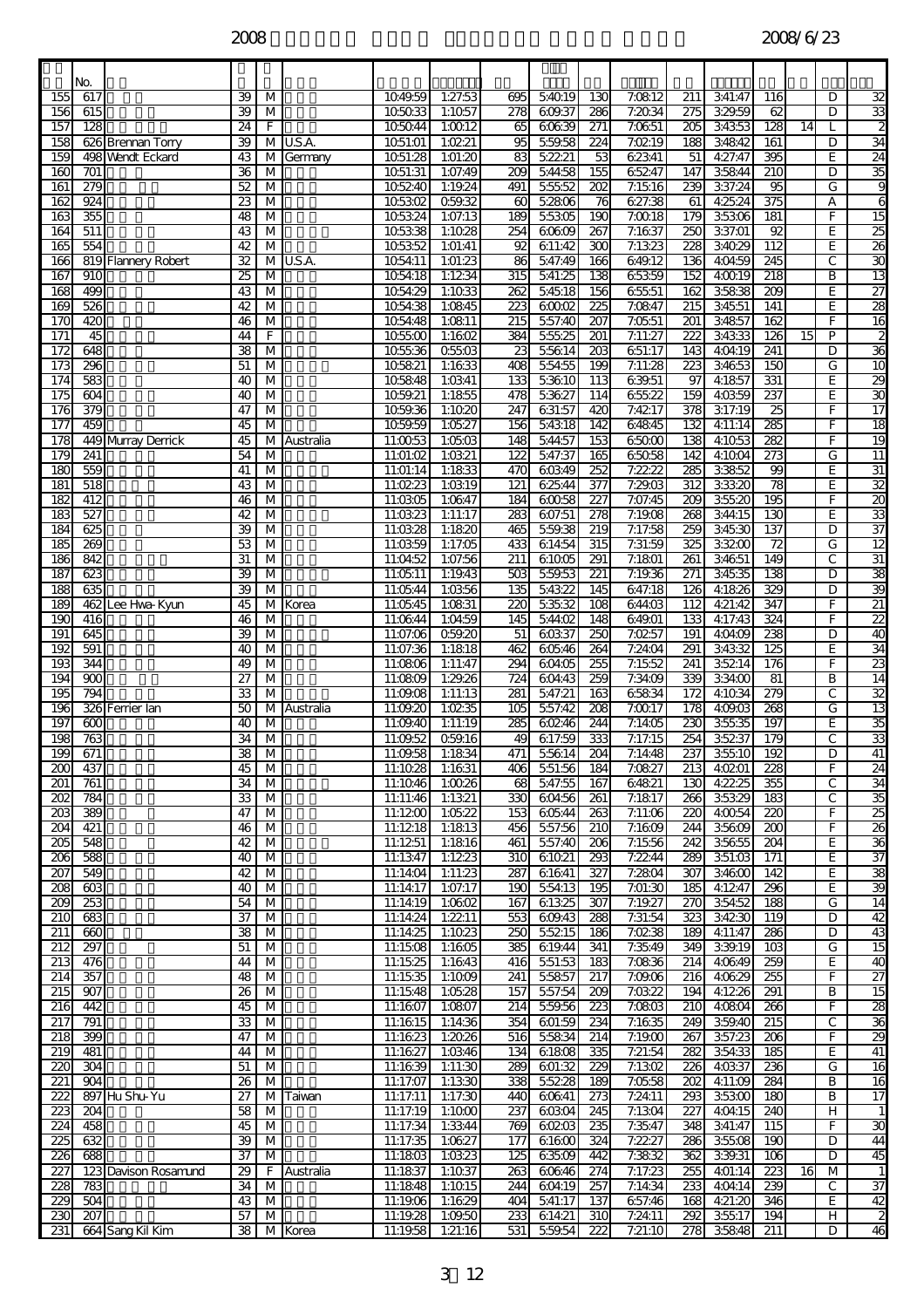|                                      | No.                     |                        |                       |                              |               |                      |                    |                         |                       |                         |                    |                         |                    |                         |                 |        |                                   |
|--------------------------------------|-------------------------|------------------------|-----------------------|------------------------------|---------------|----------------------|--------------------|-------------------------|-----------------------|-------------------------|--------------------|-------------------------|--------------------|-------------------------|-----------------|--------|-----------------------------------|
| 232                                  | 709                     |                        | 36                    | М                            |               | 11:2032              | 1:1231             | 313                     | 607:59                | 281                     | 7:2030             | 274                     | 40002              | 217                     |                 | D      | 47                                |
| 233<br>234                           | $\overline{891}$        | 89 Han Seung-Youn      | 28<br>40              | M<br>F                       |               | 11:2048<br>11:21:04  | 1:09.55<br>1:11:59 | 235<br>297              | 54523<br>609.16       | 157<br>284              | 65518<br>7:21:15   | 158<br>279              | 4:25:30<br>359.49  | 376<br>$\overline{216}$ | 17              | B<br>P | $\overline{18}$<br>ω              |
| 235                                  | 921                     |                        | 24                    | M                            | Korea         | 11:2211              | 1:0326             | 128                     | 55418                 | 196                     | 657:44             | 167                     | 4:24:27            | 370                     |                 | А      | 7                                 |
| 236                                  | 911                     |                        | 25                    | M                            |               | 11:22:27             | 1:0212             | 94                      | 619.16                | 338                     | 7:21:28            | 281                     | 4:0059             | $\overline{221}$        |                 | B      | 19                                |
| 237<br>238                           | 417                     | 684 Tomohiro Hashimoto | 46<br>37              | M                            | M Singapore   | 11:2238<br>11:23:35  | 1:2001<br>1:1540   | 508<br>$\overline{377}$ | 60516<br>547:10       | 262<br>162              | 7:2517<br>7:0250   | 297<br>190              | 357:21<br>4:2045   | 205<br>344              |                 | F<br>D | 31<br>48                          |
| 239                                  | 543                     |                        | 42                    | M                            |               | 11:2352              | 1:19.30            | 497                     | 55802                 | 211                     | 7:17:32            | 256                     | 40620              | 253                     |                 | E      | 43                                |
| 240                                  | 570                     |                        | 41                    | M                            |               | 11:24:21             | 1:0841             | 222                     | 55328                 | 191                     | 7:0209             | 186                     | 4:2212             | 352                     |                 | E      | 44                                |
| 241<br>242                           | 695<br>467              |                        | 37<br>45              | М<br>$\overline{M}$          |               | 11:24:39<br>11:24:59 | 1:1833<br>1:09.42  | 469<br>231              | 65237<br>601:50       | 538<br>233              | 811:10<br>7:11:32  | 519<br>$\overline{224}$ | 31329<br>4:1327    | 21<br>299               |                 | D<br>F | 49<br>$\overline{32}$             |
| 243                                  |                         | 314 Reis Rui           | 50                    |                              | M Sweden      | 11:25:35             | 1:1041             | $\overline{267}$        | 60211                 | 238                     | 7:1252             | 225                     | 41243              | 294                     |                 | G      | $\overline{17}$                   |
| 244                                  | 777                     |                        | 34                    | M                            |               | 11:2600              | 1:0607             | 170                     | 60207                 | 236                     | 7:0814             | $\overline{212}$        | 4:17:46            | 325                     |                 | C      | 38                                |
| 245<br>246                           | 556<br>831              |                        | 42<br>32              | M<br>M                       |               | 11:26:17<br>11:26:31 | 1:0554<br>1:1808   | 166<br>452              | 54314<br>62521        | 141<br>376              | 649.08<br>7:4329   | 135<br>387              | 4:37:09<br>34302   | 463<br>123              |                 | E<br>C | 45<br>39                          |
| 247                                  | 621                     |                        | 39                    | $\overline{M}$               |               | 11:2643              | 1:14:33            | 353                     | 61802                 | 334                     | 7:3235             | 331                     | 354:08             | 184                     |                 | D      | 50                                |
| 248                                  | 691                     |                        | 37                    | M                            |               | 11:27:18             | 1:1516             | $\overline{374}$        | 61658                 | 328                     | 7:3214             | 328                     | 35504              | 189                     |                 | D      | 51                                |
| 249<br>250                           | 77<br>741               |                        | 44<br>35              | F<br>M                       |               | 11:27:21<br>11:27:32 | 1:1241<br>1:07:45  | $\overline{318}$<br>204 | 61201<br>55223        | $\overline{302}$<br>187 | 7:24:42<br>7:0008  | 296<br>176              | 40239<br>4:27:24   | 233<br>392              | 18              | P<br>D | $\overline{4}$<br>52              |
| 251                                  | 740                     |                        | 35                    | M                            |               | 11:2805              | 1:1355             | 343                     | 61039                 | 296                     | 7:24:34            | 295                     | 4:03:31            | 235                     |                 | D      | 53                                |
| 252                                  | $\overline{781}$        |                        | 34                    | $\overline{M}$               |               | 11:2813              | 1:01:13            | 79                      | 60613                 | 268                     | 7:07:26            | $\overline{208}$        | 4:2047             | 345                     |                 | C      | ð                                 |
| 253<br>254                           | 807<br>278              |                        | 33<br>52              | M<br>M                       |               | 11:2820<br>11:29.21  | 1:1320<br>1:1229   | 329<br>$\overline{311}$ | 62316<br>60347        | 361<br>$\overline{251}$ | 7:36:36<br>7:1616  | 351<br>246              | 351:44<br>4:1305   | 175<br>298              |                 | C<br>G | 41<br>18                          |
| 255                                  | 605                     |                        | 40                    | M                            |               | 11:29.26             | 1:1239             | 317                     | 61538                 | 318                     | 7:2817             | 308                     | 401:09             | 222                     |                 | E      | 46                                |
| 256                                  | 562                     |                        | 41                    | М                            |               | 11:29.31             | 1:1218             | 307                     | 60223                 | 241                     | 7:14:41            | 235                     | 4:14:50            | 304                     |                 | E      | 47                                |
| $\overline{257}$<br>258              | 107<br>561              |                        | 35<br>41              | F<br>M                       |               | 11:29.51<br>11:29.58 | 1:07:34<br>1:2358  | $\overline{195}$<br>618 | 61620<br>604:30       | 325<br>258              | 7:2354<br>7:2828   | 290<br>310              | 40557<br>4:01:30   | 250<br>224              | $\overline{19}$ | O<br>E | 6<br>48                           |
| 259                                  |                         | 773 Kim Sevan          | 34                    | М                            | Korea         | 11:3022              | 1:05.28            | 158                     | 54856                 | $\overline{173}$        | 654:24             | 153                     | 43558              | 455                     |                 | C      | 42                                |
| 260<br>261                           | 770<br>268              |                        | 34<br>53              | M                            |               | 11:3051<br>11:3059   | 1:14:41            | 360<br>458              | 60320                 | 249<br>350              | 7:1801<br>7:39.27  | 260<br>365              | 4:1250<br>351:32   | 297                     |                 | C<br>G | 43<br>19                          |
| $\overline{262}$                     | 596                     |                        | 40                    | M<br>$\overline{M}$          |               | 11:3059              | 1:1814<br>1:09.43  | 232                     | 621:13<br>61910       | 336                     | 7:2853             | $\overline{311}$        | 4:0206             | 173<br>229              |                 | E      | $\overline{3}$                    |
| 263                                  | 639                     |                        | 39                    | M                            |               | 11:31:25             | 1:1632             | 407                     | 62628                 | 385                     | 7:4300             | 384                     | 34825              | 156                     |                 | D      | 54                                |
| 264                                  |                         | 468 Hofstede Wilbert   | 45                    |                              | M Netherlands | 11:31:37             | 1:1202             | 299                     | 604:04                | 254                     | 7:1606             | 243                     | 4:15:31            | $\overline{308}$        |                 | F      | 33                                |
| 265<br>26£                           | 760                     | 633 Zemitis Darrell    | 34<br>39              | M<br>М                       | U.S.A.        | 11:3232<br>11:3300   | 1:1321<br>1:09.20  | 331<br>230              | 60314<br>61321        | 247<br>306              | 7:1635<br>7:2241   | 248<br>288              | 41557<br>4:1019    | 309<br>$\overline{276}$ |                 | С<br>D | 44<br>55                          |
| 267                                  | $\overline{704}$        |                        | $\overline{36}$       | M                            |               | 11:3319              | 1:1822             | 467                     | 55816                 | $\overline{212}$        | 7:1638             | 251                     | 4:16:41            | $\overline{313}$        |                 | D      | 56                                |
| 268<br>269                           | $\overline{229}$<br>622 |                        | 55<br>39              | M                            |               | 11:3340<br>11:3348   | 1:21:35<br>1:1619  | 537<br>397              | 63311                 | 427<br>$\overline{260}$ | 7:54:46<br>7:21:04 | 435<br>276              | 33854<br>4:1244    | 100<br>295              |                 | н<br>D | $\overline{57}$                   |
| 270                                  |                         | 536 Hyungsik Kim       | 42                    | M<br>м                       | Korea         | 11:34:04             | 1:1641             | 415                     | 604:45<br>54321       | 144                     | 7:0002             | 175                     | 4:34:02            | 437                     |                 | E      | 50                                |
| 271                                  | 555                     |                        | 42                    | M                            |               | 11:34:38             | 1:1806             | 450                     | 63025                 | 412                     | 7:4831             | 410                     | 34607              | 144                     |                 | E      | 51                                |
| $\overline{272}$<br>273              | 35<br>520               |                        | 62<br>43              | $\overline{M}$<br>M          |               | 11:35:07<br>11:35:24 | 1:1646<br>1:17:34  | 420<br>441              | 55830<br>62212        | $\overline{213}$<br>354 | 7:15:16<br>7:39.46 | 238<br>366              | 4:19.51<br>35538   | 336<br>198              |                 | E      | 1<br>52                           |
| 274                                  | 871                     |                        | 29                    | M                            |               | 11:35:58             | 1:07:35            | 197                     | 61032                 | 295                     | 7:1807             | 262                     | 4:17:51            | 326                     |                 | B      | 8                                 |
| 275                                  | 263                     |                        | 53                    | M                            |               | 11:3618              | 1:27:39            | 690                     | 62627                 | 384                     | 7:54:06            | 428                     | 34212              | 118                     |                 | G      | $\overline{20}$<br>$\overline{c}$ |
| 276<br>277                           | 933<br>370              |                        | $\overline{21}$<br>48 | M<br>$\overline{\mathsf{M}}$ |               | 11:3640<br>11:3659   | 1:0015<br>1:0334   | 131                     | 66 61558<br>60636     | 323<br>270              | 7:1613<br>7:1010   | 245<br>218              | 4:2027<br>4:26:49  | 341<br>388              |                 | А<br>F | 34                                |
| 278                                  | 546                     |                        | 42                    | M                            |               | 11:37:20             | 1:07:05            | 187                     | 5:4802                | 170                     | 65507              | 156                     | 4:4213             | 484                     |                 | E      | 53                                |
| 279                                  | $\overline{329}$        |                        | $\overline{50}$       | M                            |               | 11:37:38             | 1:11:44            | 291                     | 62518                 | 375                     | 7:37:02            | 354                     | 4:0036             | 219                     |                 | G      | $\overline{21}$                   |
| 280<br>281                           | 111                     | 864 Boksang Joh        | 30<br>35              | F                            | M Korea       | 11:37:53<br>11:3809  | 1:1606<br>1:11:47  | 386<br>293              | 55513<br>63049        | 200<br>415              | 7:11:19<br>7:4236  | 221<br>381              | 4:26:34<br>35533   | 387<br>196              | 20              | C<br>0 | 45<br>$\overline{7}$              |
| 282                                  | 125                     |                        | $\overline{27}$       | F                            |               | 11:3820              | 1:0251             | 110                     | 601:06                | 228                     | 7:0357             | 198                     | 4:34:23            | 442                     | 21              | M      | $\overline{2}$                    |
| 283                                  | 163                     |                        | 61                    | M                            |               | 11:3830              | 1:2609             | 647                     | 621:25                | 351                     | 7:47:34            | 404                     | 35056              | 168                     |                 |        | $\overline{2}$                    |
| 284<br>285                           | 463<br>292              |                        | 45<br>52              | M<br>M                       |               | 11:3840<br>11:3849   | 1:1328<br>1:1614   | 337<br>391              | 62024<br>611:38       | 344<br>299              | 7:3352<br>7:27:52  | 337<br>306              | 4:04:48<br>41057   | 244<br>283              |                 | F<br>G | 35<br>$\overline{2}$              |
| 286                                  | 861                     |                        | $30\,$                | M                            |               | 11:39.25             | 1:1043             | 268                     | 61025                 | 294                     | 7:21:08            | 277                     | 41817              | 328                     |                 | C      | 46                                |
| 287<br>288                           | 879                     | 852 Strong Andrew      | 30                    | M                            | M U.S.A.      | 11:4023<br>11:41:20  | 1:01:40<br>Q59.14  | 91<br>46                | <b>62800</b><br>63503 | 395<br>440              | 7:29.40<br>7:34:17 | 314<br>341              | 4:1043<br>4:07:03  | 280<br>261              |                 | С<br>B | 47                                |
| 289                                  |                         | 121 Clark Alice        | 29<br>30              |                              | F Australia   | 11:41:20             | 1:0816             | 217                     | 53550                 | 109                     | 644:06             | 115                     | 4:57:14            | 548                     | $\overline{2}$  | N      | 21<br>3                           |
| 290                                  | 627                     |                        | 39                    | M                            |               | 11:4223              | 1:1809             | 453                     | 617:36                | 331                     | 7:35:45            | 347                     | 4:06:38            | 257                     |                 | D      | 58                                |
| 291<br>292                           | 126<br>$\overline{8}$   |                        | 26<br>26              | F<br>$\overline{\mathsf{M}}$ |               | 11:4246<br>11:43:44  | 1:0834<br>1:15.27  | 221<br>376              | 64551<br>617:47       | 499<br>332              | 7:54:25<br>7:3314  | 432<br>334              | 34821<br>41030     | 155<br>278              | 23              | M<br>В | 3<br>Ŋ                            |
| 293                                  | 723                     |                        | 36                    | M                            |               | 11:44:00             | 1:1351             | 341                     | 531:01                | 88                      | 644:52             | 117                     | 4:59:08            | 556                     |                 | D      | 59                                |
| 294                                  | 454                     |                        | 45                    | M                            |               | 11:44:10             | 1:2020             | 513                     | 611:13                | 298                     | 7:31:33            | $\overline{322}$        | 4:1237             | 293                     |                 | F      | 36                                |
| 295<br>296                           | $\overline{903}$<br>214 |                        | 26<br>57              | M<br>M                       |               | 11:44:27<br>11:44:34 | 1:2313<br>1:2245   | 595<br>568              | 537:28<br>62012       | 117<br>343              | 7:0041<br>7:4257   | 181<br>383              | 4:43:46<br>4:01:37 | 490<br>226              |                 | B<br>H | 23<br>4                           |
| 297                                  | 306                     |                        | 51                    | M                            |               | 11:45:25             | 1:09:08            | 226                     | 55426                 | 197                     | 7:0334             | 195                     | 4:41:51            | 482                     |                 | G      | 23                                |
| 298                                  | 486                     |                        | 44                    | M                            |               | 11:45:52             | 1:14:37            | 357                     | 60215                 | 239                     | 7:1652             | 252                     | 4:29:00            | 407                     |                 | E      | 54                                |
| 299<br>300                           | 892<br>158              |                        | 28<br>62              | M<br>M                       |               | 11:4602<br>11:46:44  | 1:21:04<br>1:19.28 | 527<br>495              | 609.31<br>609.52      | 285<br>290              | 7:3035<br>7:29.20  | 320<br>313              | 4:15:27<br>4:17:24 | 307<br>320              |                 | B      | 24<br>3                           |
| 301                                  | 699                     |                        | 37                    | M                            |               | 11:47:07             | 1:09.11            | 227                     | 62033                 | 345                     | 7:29.44            | 316                     | 4:17:23            | 319                     |                 | D      | 60                                |
| $\overline{302}$                     | 798                     |                        | 33                    | M                            |               | 11:47:34             | 1:0232             | 102                     | 62309                 | 360                     | 7:2541             | 299                     | 4:21:53            | 349                     |                 | C      | 48                                |
| $\overline{303}$<br>$\overline{304}$ | $\overline{206}$        | 403 Cook Russell       | 57<br>47              | M                            | M Australia   | 11:47:46<br>11:4812  | 1:1044<br>1:1047   | 269<br>275              | 639.30<br>60311       | 461<br>246              | 7:5014<br>7:1358   | 418<br>229              | 357:32<br>4:34:14  | 208<br>441              |                 | H<br>F | 5<br>37                           |
| 305                                  | 398                     |                        | 47                    | M                            |               | 11:4844              | 1:1659             | 431                     | 60015                 | 226                     | 7:17:14            | 253                     | 4:31:30            | 421                     |                 | F      | 38                                |
| 306<br>$\overline{307}$              | 349                     |                        | 49                    | M                            |               | 11:4847              | 1:1809             | 454                     | 60315                 | 248                     | 7:21:24            | 280                     | 4:27:23            | 391                     |                 | F<br>D | 39                                |
| 308                                  | 714<br>365              |                        | 36<br>48              | M<br>М                       |               | 11:49.51<br>11:5017  | 1:1019<br>1:29.39  | 245                     | 607:58<br>726 617:26  | 280<br>329              | 7:1817<br>7:47:05  | 265<br>401              | 4:31:34<br>4:03:12 | 423<br>234              |                 | F      | 61<br>40                          |
|                                      |                         |                        |                       |                              |               |                      |                    |                         |                       |                         |                    |                         |                    |                         |                 |        |                                   |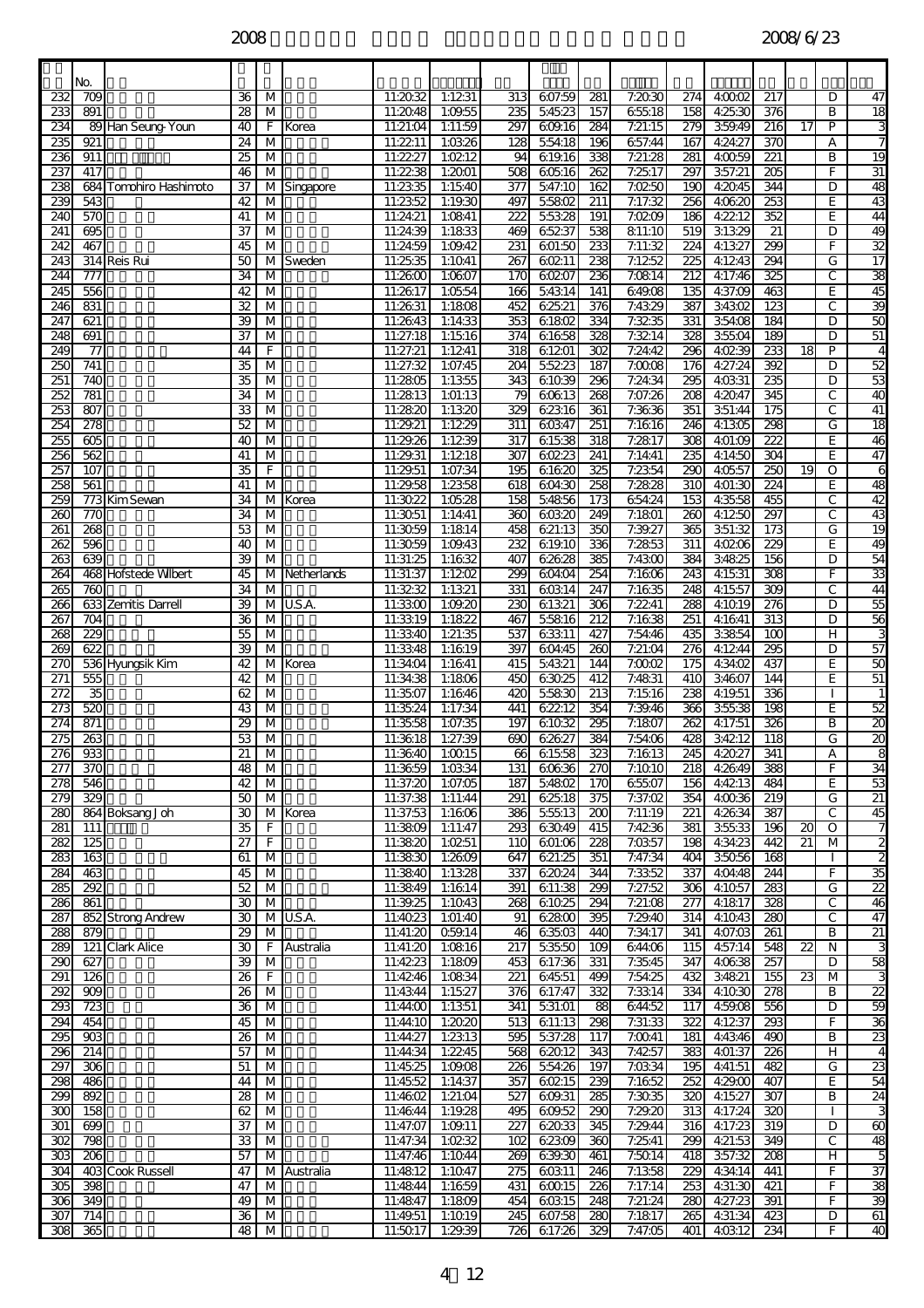|                  | No.                            |                     |                       |                              |          |                      |                         |                           |                 |                         |                    |                         |                    |                         |                 |              |                                           |
|------------------|--------------------------------|---------------------|-----------------------|------------------------------|----------|----------------------|-------------------------|---------------------------|-----------------|-------------------------|--------------------|-------------------------|--------------------|-------------------------|-----------------|--------------|-------------------------------------------|
| 309              | 220                            |                     | 56                    | M                            |          | 11:5031              | 1:14:32                 | 351                       | 619.45          | 342                     | 7:34:17            | 340                     | 4:16:14            | 311                     |                 | н            | 6                                         |
| 31C              | 568                            |                     | 41                    | М                            |          | 11:5056              | 059.28                  | 58                        | 53601           | 111                     | 63529              | 83                      | 51527              | 640                     |                 | E            | 55                                        |
| 311<br>312       | 707<br>802                     |                     | 36<br>33              | М<br>M                       |          | 11:51:16<br>11:51:45 | 1:1354<br>1:1816        | 342<br>459                | 62836<br>544:45 | 399<br>150              | 7:4230<br>7:0301   | 380<br>192              | 4:08:46<br>4:4844  | 267<br>513              |                 | D<br>C       | 62<br>49                                  |
| $\overline{313}$ | 418                            |                     | 46                    | м                            |          | 11:51:53             | 1:1617                  | 395                       | 60614           | 269                     | 7:2231             | 287                     | 4:29.22            | 409                     |                 | F            | 41                                        |
| 314              | 342                            |                     | 49                    | м                            |          | 11:51:59             | 1:1048                  | 276                       | 61625           | 326                     | 7:27:13            | 303                     | 4:24:46            | 372                     |                 | F            | 42                                        |
| 315              |                                | 118 Bell Gisela     | 33                    | F                            | U.S.A.   | 11:5207              | 1:1204                  | 301                       | 62254           | 358                     | 7:34:58            | $\overline{344}$        | 4:17:09            | $\overline{316}$        | $\overline{24}$ | N            | 4                                         |
| 316<br>317       | 653<br>522                     |                     | 38                    | M<br>M                       |          | 11:5226<br>11:5243   | 1:01:13                 | 80<br>383                 | 62045           | 348                     | 7:21:58            | 283                     | 4:30.28<br>4:3248  | 416<br>431              |                 | D<br>E       | 63<br>56                                  |
| 318              | 669                            |                     | 43<br>38              | M                            |          | 11:5254              | 1:1600<br>1:2247        | 570                       | 60355<br>609.42 | 253<br>287              | 7:19.55<br>7:3229  | 272<br>330              | 4:2025             | 340                     |                 | D            | 64                                        |
| $\overline{319}$ | 249                            |                     | 54                    | М                            |          | 11:53:16             | 1:1453                  | $\overline{\mathbf{366}}$ | 62814           | 397                     | 7:4307             | 385                     | 4:1009             | 274                     |                 | G            | 24                                        |
| 32C              | 114                            |                     | $\overline{34}$       | F                            |          | 11:53:24             | 1:11:58                 | 296                       | 65253           | 541                     | 80451              | 487                     | 34833              | 159                     | $\overline{25}$ | N            | ភ                                         |
| 321              |                                | 248 Blakie Eric     | 54                    | M                            | U.K      | 11:53:33             | 1:1341                  | 340                       | 60639           | 272                     | 7:2020             | 273                     | 4:33:13            | 434                     |                 | G            | 25                                        |
| 322<br>323       | 445<br>560                     |                     | 45<br>41              | M<br>$\overline{M}$          |          | 11:54:09<br>11:54:45 | 1:0606<br>1:24:00       | 169<br>619                | 62605<br>61048  | 381<br>297              | 7:3211<br>7:34:48  | 326<br>343              | 4:21:58<br>4:19:57 | 350<br>337              |                 | F<br>E       | 43<br>57                                  |
| 324              | 270                            |                     | 53                    | M                            |          | 11:55:13             | 1:17:09                 | 435                       | 624:33          | 369                     | 7:41:42            | 375                     | 4:1331             | $\overline{30}$         |                 | G            | 26                                        |
| 325              | 217                            |                     | 57                    | М                            |          | 11:55:42             | 1:2628                  | 659                       | 63236           | 423                     | 7:59:04            | 455                     | 35638              | $\overline{202}$        |                 | н            | 7                                         |
| 326              | 620                            |                     | 39                    | м                            |          | 11:5603              | 1:1242                  | 319                       | 62236           | 357                     | 7:35:18            | 346                     | 4:2045             | 343                     |                 | D            | 65                                        |
| 327<br>328       | 315                            | 133 Ault Ashley     | 23<br>$\overline{50}$ | F<br>$\overline{M}$          |          | 11:5603<br>11:5609   | 1:0048<br>1:1635        | 70<br>413                 | 62634<br>621:05 | 386<br>349              | 7:27:22<br>7:37:40 | 305<br>355              | 4:2841<br>4:1829   | 402<br>330              | 26              | G            | 3<br>$\overline{27}$                      |
| 329              |                                | 782 Rhodus Kyle     | 34                    | М                            | U.S.A.   | 11:56:14             | 1:11:25                 | 288                       | 607:48          | 277                     | 7:19.13            | 269                     | 4:37:01            | 461                     |                 | С            | 50                                        |
| 33C              | 608                            |                     | 39                    | М                            |          | 11:56:32             | 1:07:51                 | 210                       | 624:57          | 371                     | 7:3248             | 332                     | 4:23:44            | 367                     |                 | D            | 66                                        |
| 331              | 822                            |                     | 32                    | м                            |          | 11:57:20             | 1:2322                  | 606                       | 611:47          | 301                     | 7:3509             | 345                     | 4:2211             | 351                     |                 | C            | $\overline{51}$                           |
| 332<br>333       | 352<br>299                     |                     | 49<br>51              | M<br>$\overline{M}$          |          | 11:57:31<br>11:57:42 | 1:09.11<br>1:1211       | 228<br>305                | 63319<br>629.23 | 428<br>407              | 7:4230<br>7:41:34  | 379<br>$\overline{373}$ | 4:15:01<br>4:1608  | 305<br>310              |                 | F<br>G       | $\overline{\mathbf{B}}$<br>28             |
| 334              | 165                            |                     | 61                    | M                            |          | 11:57:55             | 1:24:29                 | 625                       | 624:11          | 363                     | 7:4840             | 412                     | 4:09.15            | 269                     |                 |              | 4                                         |
| 335              | 271                            |                     | 53                    | M                            |          | 11:5805              | 1:2513                  | 637                       | 64651           | 508                     | 81204              | 528                     | 34601              | 143                     |                 | G            | 29                                        |
| 336              | 295                            |                     | 51                    | м                            |          | 11:5812              | 1:1858                  | 483                       | 62258           | 359                     | 7:41:56            | 377                     | 41616              | $\overline{312}$        |                 | G            | 8                                         |
| 337<br>338       | 364<br>178                     |                     | 48                    | M                            |          | 11:59.26             | 1:2317<br>1:2305        | 599<br>587                | 63346<br>63030  | 429<br>413              | 7:57:03<br>7:5335  | 448<br>427              | 4:0223<br>4:06:24  | 232<br>254              |                 | F            | 45                                        |
| 339              | 673                            |                     | 60<br>38              | $\overline{\mathsf{M}}$<br>M |          | 11:59.59<br>120028   | 1:2348                  | 614                       | 60829           | 282                     | 7:3217             | 329                     | 4:2811             | $\overline{400}$        |                 | D            | ភ<br>67                                   |
| 340              | 882                            |                     | 28                    | M                            |          | 1201:01              | 1:1234                  | 316                       | 62840           | 400                     | 7:41:14            | 370                     | 4:19.47            | 334                     |                 | B            | 25                                        |
| 341              | 101                            |                     | 37                    | F                            |          | 1201:06              | 1:39.07                 | 807                       | 63246           | 425                     | 811:53             | 525                     | 349.13             | 163                     | $\overline{27}$ | O            | 8                                         |
| 342              | 624                            |                     | 39                    | M                            |          | 1201:19              | 1:04:33                 | 138                       | 629.24          | 408                     | 7:3357             | 338                     | 4:27:22            | 390                     |                 | D            | 68                                        |
| 343<br>344       | 809                            | 557 Cho Myung ku    | 33<br>42              | $\overline{M}$<br>м          | Korea    | 1201:39<br>1201:48   | 1:2823<br>1:17:25       | $\overline{3}$<br>439     | 62604<br>61249  | 379<br>304              | 7:54:27<br>7:3014  | 433<br>318              | 4:07:12<br>4:31:34 | 263<br>422              |                 | C<br>E       | 52<br>58                                  |
| 345              | 678                            |                     | 37                    | M                            |          | 120209               | 1:0623                  | 173                       | 619.36          | 339                     | 7:2559             | 300                     | 4:36:10            | 456                     |                 | D            | 69                                        |
| 346              | 595                            |                     | 40                    | м                            |          | 120218               | 1:1820                  | 466                       | 559.49          | 220                     | 7:1809             | 263                     | 4:44:09            | 492                     |                 | E            | 59                                        |
| 347              | $\overline{742}$               |                     | 35                    | $\overline{M}$               |          | 120324               | 1:24:40                 | 628                       | 61304           | 305                     | 7:37:44            | 356                     | 4:25:40            | 378                     |                 | D            | 70                                        |
| 348<br>349       | 790<br>$\overline{\mathbf{8}}$ |                     | 33<br>32              | $\overline{M}$<br>M          |          | 120341<br>120344     | 1:1615<br>1:1646        | 392<br>418                | 62510<br>607:47 | $\overline{373}$<br>276 | 7:41:25<br>7:24:33 | $\overline{371}$<br>294 | 4:2216<br>4:39.11  | 353<br>468              |                 | C<br>С       | 53<br>54                                  |
| 350              | 780                            |                     | 34                    | M                            |          | 120354               | 1:27:19                 | 677                       | 64847           | 518                     | 81606              | 551                     | 347:48             | 152                     |                 | C            | 55                                        |
| 351              | 84                             |                     | 41                    | F                            |          | 1204:10              | 1:21:59                 | 548                       | 651:01          | 529                     | 81300              | 531                     | 351:10             | 172                     | $\overline{28}$ | P            | 5                                         |
| 352<br>353       | 284                            | 261 Jones Jeff      | 53<br>52              | M<br>M                       | U.S.A.   | 120529               | 1:1620<br>120559 1:2007 | 399<br>511                | 559.26<br>62847 | $\overline{218}$<br>401 | 7:15:46<br>7:4854  | 240<br>413              | 4:49.43<br>4:17:05 | 519<br>315              |                 | G            | $\overline{31}$<br>32                     |
| 354              | 87                             |                     | 40                    | F                            |          | 120608               | 1:27:34                 | 686                       | 62905           | 403                     | 7:5639             | 445                     | 4:09:29            | 271                     | 29              | G<br>P       | 6                                         |
| 355              |                                | 396 Jong Hwan Kwak  | 47                    |                              | M Korea  | 120658               | 1:07:08                 | 188                       | 61453           | 314                     | 7:2201             | 284                     | 4:44:57            | 498                     |                 | F            | 46                                        |
| 356              | 895                            |                     | 27                    | М                            |          | 1207:09              | 05535                   | 27                        | 63636           | 449                     | 7:3211             | 327                     | 4:34:58            | 446                     |                 | B            | 26                                        |
| 357              | 195                            |                     | 58                    | $\overline{\mathsf{M}}$      |          | 1207:27              | 1:2626                  | 657                       | 64625           | 504                     | 81251              | 529                     | 354:36             | 186                     |                 | H            | 8<br>9                                    |
| 358<br>359       | 932<br>652                     |                     | 21<br>38              | M<br>M                       |          | 120803<br>120809     | 1:2300<br>1:1506        | 582<br>370                | 61015<br>629.20 | 292<br>405              | 7:3315<br>7:44:26  | 335<br>390              | 4:34:48<br>4:23:43 | 444<br>366              |                 | А<br>D       | $\overline{71}$                           |
| 360              | 778                            |                     | 34                    | M                            |          | 120833               | 1:2306                  | 588                       | 60230           | 242                     | 7:25:36            | 298                     | 4:4257             | 486                     |                 | $\mathsf{C}$ | 56                                        |
| 361              | 521                            |                     | 43                    | M                            |          | 120846               | 1:1256                  | 322                       | 62502           | 372                     | 7:37:58            | 358                     | 4:3048             | 417                     |                 | E            | 60                                        |
| 362              | $\overline{60}$                |                     | 40                    | $\overline{\mathsf{M}}$      |          | 120850               | 1:2624                  | 656                       | 617:33<br>63235 | 330                     | 7:4357             | 389                     | 4:24:53            | 373                     |                 | E            | 61                                        |
| 363<br>364       | 58<br>309                      |                     | 49<br>50              | F<br>M                       |          | 120906<br>1209.24    | 1:2257<br>1:29.10       | 579<br>716                | 607:45          | 422<br>275              | 7:55:32<br>7:3655  | 439<br>353              | 4:13:34<br>4:3229  | 301<br>427              | 30              | Q<br>G       | $\mathbf{1}$<br>33                        |
| 365              | 675                            |                     | 37                    | М                            |          | 1211:25              | 1:1040                  | 266                       | 63241           | 424                     | 7:4321             | 386                     | 4:2804             | 397                     |                 | D            | $\overline{72}$                           |
| 366              |                                | 889 Leach Lee       | 28                    |                              | M U.S.A. | 1211:53              | 1:1054                  | 277                       | 55847           | 216                     | 7:09.41            | 217                     | 50212              | 571                     |                 | B            | 27                                        |
| 367              | 710                            |                     | 36                    | M                            |          | 121222               | 1:1500                  | 368                       | 647:33          | 512                     | 80233              | 477                     | 4:09:49            | 272                     |                 | D            | 73                                        |
| 368<br>369       | 478                            | 716 Partin Jonathon | 44<br>36              | M                            | M U.S.A. | 121240<br>121250     | 1:01:48<br>1:1047       | 93<br>274                 | 61220<br>55225  | 303<br>188              | 7:14:08<br>7:0312  | 231<br>193              | 4:58:32<br>509.38  | 552<br>608              |                 | E<br>D       | 62<br>74                                  |
| 370              | 274                            |                     | 53                    | M                            |          | 121319               | 1:1836                  | 472                       | 629.01          | 402                     | 7:47:37            | 405                     | 4:25:42            | 379                     |                 | G            | 34                                        |
| $\overline{371}$ | 569                            |                     | 41                    | $\overline{\mathsf{M}}$      |          | 121337               | 1:21:24                 | 534                       | 62604           | 380                     | 7:47:28            | 403                     | 4:26:09            | 382                     |                 | E            | 63                                        |
| $\overline{372}$ | 859                            |                     | 30                    | $\overline{\mathsf{M}}$      |          | 121353               | 1:14:28                 | 350                       | 7:04:15         | 617                     | 81843              | 571                     | 35510              | 193                     |                 | С            | 57                                        |
| 373<br>374       | 179<br>೪                       |                     | 60<br>48              | M<br>F                       |          | 121401<br>1214:06    | 1:2030<br>1:1207        | 518<br>302                | 624:20<br>63534 | 367<br>443              | 7:44:50<br>7:47:41 | 393<br>406              | 4:29.11<br>4.2625  | $\overline{8}$<br>385   | 31              | Q            | $\overline{6}$<br>$\overline{\mathbf{c}}$ |
| $\overline{375}$ | 430                            |                     | 46                    | $\overline{\mathsf{M}}$      |          | 1214:18              | 1:1412                  | 347                       | 62554           | 378                     | 7:4006             | 367                     | 4:34:12            | 440                     |                 | F.           | 47                                        |
| 376              | 878                            |                     | 29                    | м                            |          | 1214:41              | 1:1003                  | 240                       | 64205           | 480                     | 7:5208             | 422                     | 4:22:33            | 357                     |                 | B            | 28                                        |
| $\overline{377}$ | $\overline{\mathbf{S}}$        |                     | 47                    | F                            |          | 1214:43              | 1:11:17                 | 284                       | 654:10          | 552                     | 80527              | 490                     | 409.16             | 270                     | 32              | O            | 3                                         |
| 378<br>379       | 307                            | 96 Cha Hyun Soon    | 37<br>51              | F<br>M                       | Korea    | 1214:56<br>121504    | 1:21:28<br>1:21:29      | 535<br>536                | 641:08<br>63615 | 473<br>447              | 80236<br>7:57:44   | 479<br>452              | 4:1220<br>4:17:20  | 290<br>$\overline{317}$ | $\overline{33}$ | O<br>G       | 9<br>35                                   |
| 380              | 836                            |                     | 31                    | $\overline{\mathsf{M}}$      |          | 121522               | 1:2012                  | 512                       | 5.2638          | $\overline{69}$         | 64650              | 125                     | 52832              | $\overline{698}$        |                 | C            | 58                                        |
| 381              | 245                            |                     | 54                    | M                            |          | 121542               | 1:1001                  | 238                       | 621:54          | 353                     | 7:31:55            | 324                     | 4:43:47            | 491                     |                 | G            | 36                                        |
| 382              | 717                            |                     | 36                    | $\overline{\mathsf{M}}$      |          | 121556               | 1:2657                  | 668                       | 62626           | 383                     | 7:5323             | 425                     | 4:22:33            | 356                     |                 | D            | $\overline{75}$                           |
| 383<br>384       | 474<br>832                     |                     | 44<br>32              | M<br>M                       |          | 121623<br>121639     | 1:2259<br>1:1653        | 581<br>426                | 64051<br>619.15 | 472<br>337              | 80350<br>7:3608    | 483<br>350              | 4:1233<br>4:40.31  | 292<br>475              |                 | E<br>С       | $\overline{64}$<br>59                     |
| 385              | 350                            |                     | 49                    | $\overline{\mathsf{M}}$      |          | 121654               | 1:01:11                 | 75                        | 55333           | 192                     | 654:44             | 155                     | 5:2210             | 670                     |                 | F            | 48                                        |
|                  |                                |                     |                       |                              |          |                      |                         |                           |                 |                         |                    |                         |                    |                         |                 |              |                                           |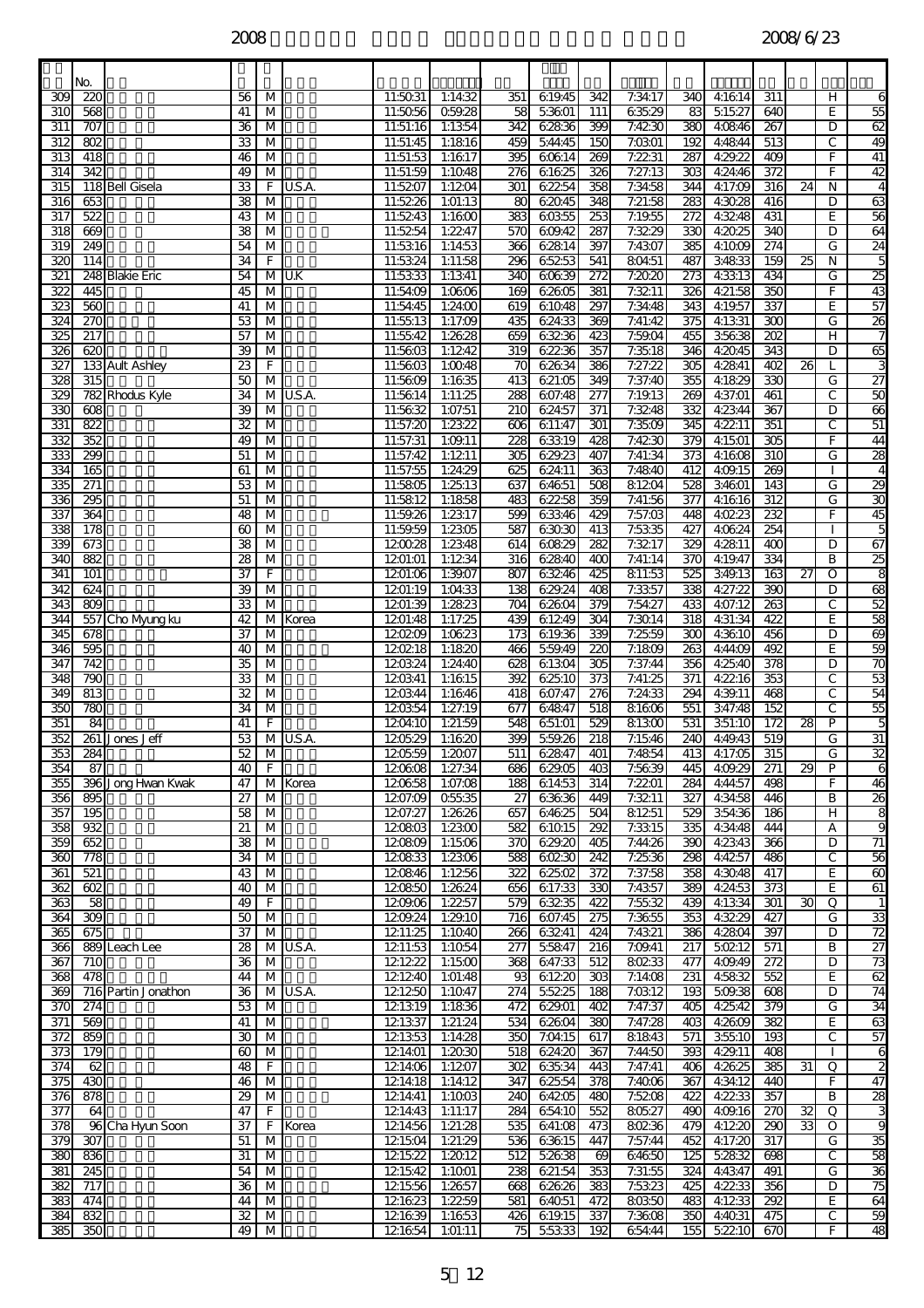|                 | No.                            |                                    |                          |                                                    |                |                    |                          |                         |                   |                         |                    |                         |                    |                         |    |                     |                                    |
|-----------------|--------------------------------|------------------------------------|--------------------------|----------------------------------------------------|----------------|--------------------|--------------------------|-------------------------|-------------------|-------------------------|--------------------|-------------------------|--------------------|-------------------------|----|---------------------|------------------------------------|
| 386             | 343                            |                                    | 49                       | M                                                  |                | 1217:00            | 1:4245                   | 829                     | 62810             | 396                     | 81055              | 517                     | 4:06:05            | 251                     |    | F                   | 49                                 |
| 387             | 630                            |                                    | 39                       | $\overline{\mathsf{M}}$                            |                | 1217:23            | 1:11:22                  | 286                     | 63456             | 438                     | 7:4618             | 399                     | 4:31:05            | 419                     |    | D                   | 76                                 |
| 388<br>389      | 76<br>82                       |                                    | 44<br>20                 | F<br>M                                             |                | 1217:59<br>1219.23 | 1:34:50<br>1:1022        | 777<br>249              | 64339<br>63458    | 487<br>439              | 81829<br>7:45:20   | 569<br>394              | 359.30<br>4:34:03  | $\overline{214}$<br>438 | 34 | P<br>А              | 10                                 |
| 390             | 323                            |                                    | 50                       | М                                                  |                | 1219.46            | 1:1031                   | 258                     | 63412             | 432                     | 7:44:43            | 392                     | 4:3503             | 449                     |    | G                   | $\overline{37}$                    |
| 391             | 75                             |                                    | 44                       | F                                                  |                | 1219.49            | 1:22.29                  | 563                     | 65521             | 565                     | 817:50             | 560                     | 4:01:59            | 227                     | 35 | P                   | 8                                  |
| 392             | 152                            |                                    | $\overline{64}$          | $\overline{\mathsf{M}}$                            |                | 122042             | 1:2546                   | 642                     | 63540             | 444                     | 801:26             | 467                     | 4:19.16            | 332                     |    |                     | 7                                  |
| 393             | 225                            |                                    | 56                       | М                                                  |                | 1221:39            | 1:1851                   | 475                     | 64258             | 485                     | 801:49             | 468                     | 4:19:50            | 335                     |    | н                   | 9                                  |
| 394<br>395      | 930<br>$\overline{\text{805}}$ |                                    | 21<br>33                 | M<br>М                                             |                | 1221:52<br>122220  | 1:21:53<br>1:25:36       | 545<br>640              | 65527<br>53811    | 566<br>122              | 817:20<br>7:0347   | 558<br>197              | 4:04:32<br>51833   | 243<br>652              |    | А<br>C              | 11<br>8                            |
| 396             | 42                             |                                    | 46                       | F                                                  |                | 122220             | 1:31:46                  | 750                     | 63834             | 456                     | 81020              | 515                     | 4:1200             | 289                     | 36 | Q                   | 4                                  |
| 397             | 255                            |                                    | 53                       | $\overline{M}$                                     |                | 122246             | 1:14:41                  | 361                     | 5:36:09           | 112                     | 65050              | 139                     | 531:56             | 711                     |    | G                   | 38                                 |
| 398             | 534                            |                                    | 42                       | М                                                  |                | 122256             | 1:24:48                  | 630                     | 629.22            | 406                     | 7:54:10            | 429                     | 4:2846             | 406                     |    | E                   | 8                                  |
| 399             | 786                            |                                    | 33                       | M                                                  |                | 122327             | 1:2308                   | 591                     | 61510             | 316                     | 7:3818             | 359                     | 4:45:09            | 499                     |    | C                   | 61                                 |
| 400<br>401      | 768<br>$\overline{728}$        |                                    | 34<br>35                 | M<br>M                                             |                | 122344<br>1224:34  | 1:1617<br>1:1303         | 394<br>326              | 61326<br>641:09   | $\overline{308}$<br>474 | 7:29.43<br>7:54:12 | $\overline{315}$<br>430 | 4:54:01<br>4:3022  | 533<br>414              |    | C<br>D              | 62<br>$\overline{77}$              |
| 402             |                                | 866 Cho Sung Chul                  | 30                       | $\overline{\mathsf{M}}$                            |                | 1224:46            | 1:2212                   | 556                     | 61540             | 320                     | 7:37:52            | 357                     | 4:46:54            | 506                     |    | C                   | 63                                 |
| 403             | 708                            |                                    | $\overline{\mathcal{X}}$ | м                                                  |                | 122502             | 1:1841                   | 474                     | 627:26            | $\overline{391}$        | 7:4607             | 397                     | 4:3855             | 466                     |    | D                   | 78                                 |
| 404             | 327                            |                                    | 50                       | M                                                  |                | 122519             | 1:1650                   | 424                     | 64334             | 486                     | 80024              | 462                     | 4:24:55            | $\overline{374}$        |    | G                   | 39                                 |
| 405             | 796                            |                                    | 33                       | м                                                  |                | 1225:27            | 1:17:47                  | 444                     | 609.08            | 283                     | 7:2655             | 302                     | 45832              | 553                     |    | C                   | \$                                 |
| 406<br>407      | 413<br>B                       |                                    | 46<br>$\overline{58}$    | M<br>M                                             |                | 122533<br>1225:41  | 1:1020<br>1:1634         | 246<br>411              | 7:0840<br>62415   | 639<br>364              | 81900<br>7:4049    | 575<br>369              | 40633<br>4:44:52   | 256<br>497              |    | F<br>H              | 50<br>$\overline{10}$              |
| 408             | 810                            |                                    | 33                       | M                                                  |                | 122614             | 1:3001                   | 730                     | 62418             | 366                     | 7:54:19            | 431                     | 4:31:55            | 424                     |    | C                   | 65                                 |
| 409             | 116                            |                                    | 33                       | F                                                  |                | 122625             | 1:1644                   | 417                     | 7:05:13           | 624                     | 821:57             | 590                     | 4:04:28            | 242                     | 37 | N                   | 6                                  |
| 410             | 127                            |                                    | 25                       | F                                                  |                | 122647             | 1:1854                   | 477                     | 7:0201            | 605                     | 82055              | 586                     | 4:05:52            | 249                     | 38 | м                   | $\overline{4}$                     |
| 411             |                                | 54 Hee Ran Yu                      | 50                       | F                                                  | Korea          | 122654             | 1:2614                   | 651                     | 65518             | 564                     | 821:32             | 587                     | 40522              | 246                     | 39 | R                   | 1                                  |
| 412<br>413      | 358<br>8                       |                                    | 48<br>$\overline{24}$    | M<br>M                                             |                | 1227:09<br>1227:28 | 1:1640<br>1:0254         | 414<br>111              | 644:31<br>614.41  | 492<br>$\overline{313}$ | 801:11<br>7:17:35  | 464<br>257              | 4:25:58<br>509.53  | 381<br>$\overline{609}$ |    | F<br>А              | $\overline{51}$<br>$\overline{12}$ |
| 414             | 259                            |                                    | 53                       | м                                                  |                | 122817             | 1:1030                   | 257                     | 60601             | 265                     | 7:1631             | 247                     | 5.11:46            | 617                     |    | G                   | 40                                 |
| 415             | 345                            |                                    | 49                       | м                                                  |                | 122836             | 1:1203                   | 300                     | 65008             | 523                     | 80211              | 473                     | 4:26:25            | 386                     |    | F                   | 52                                 |
| 416             | $\overline{712}$               |                                    | $\overline{36}$          | M                                                  |                | 122844             | 1:31:25                  | 747                     | 601:34            | 230                     | 7:3259             | 333                     | 4:55:45            | 540                     |    | D                   | 79                                 |
| 417             |                                | 743 Koh Suan Lam                   | 35                       |                                                    | M Singapore    | 1229.10            | 1:3657                   | 793                     | 624:17            | 365                     | 801:14             | 465                     | 4:27:56            | 396                     |    | D                   | 80                                 |
| 418<br>419      |                                | 613 Jung IL SUN<br>923 Blakie Gary | 39<br>23                 | M                                                  | M Korea<br>U.K | 1229.18<br>1229.43 | 1:1212<br>1:06:54        | 306<br>185              | 7:15.35<br>654:04 | 680<br>549              | 827:47<br>80058    | 619<br>463              | 401:31<br>4:2845   | $\overline{25}$<br>405  |    | D<br>A              | 8Ī<br>$\overline{13}$              |
| 420             | 755                            |                                    | 35                       | М                                                  |                | 123017             | 1:1816                   | 460                     | 627:50            | 394                     | 7:4606             | 396                     | 4:44:11            | 493                     |    | D                   | 82                                 |
| 421             | 670                            |                                    | 38                       | M                                                  |                | 123026             | 1:27:06                  | 672                     | 63840             | 457                     | 80546              | 493                     | 4:24:40            | 371                     |    | D                   | 83                                 |
| 422             | 800                            |                                    | 33                       | $\overline{M}$                                     |                | 123031             | 1:2253                   | 574                     | 7:0216            | 606                     | 82509              | 607                     | 40522              | 247                     |    | $\mathsf{C}$        | 66                                 |
| 423             | 825                            |                                    | 32                       | м                                                  |                | 123033             | 1:04:49                  | 141                     | 609.52            | 289                     | 7:14:41            | 236                     | 51552              | 644                     |    | C                   | 67                                 |
| 424<br>425      | 89<br>$\overline{607}$         |                                    | 40<br>40                 | F<br>М                                             |                | 123039<br>123044   | 1:2813<br>1:1000         | 699<br>236              | 644:54<br>62645   | 493<br>387              | 81307<br>7:3645    | 534<br>352              | 4:17:32<br>4:53:59 | 327<br>532              | 40 | $\overline{P}$<br>E | 9<br>8                             |
| 426             | 537                            |                                    | 42                       | M                                                  |                | 123050             | 1:07:44                  | 203                     | 62036             | 346                     | 7:2820             | 309                     | 50230              | 576                     |    | E                   | 67                                 |
| 427             | 141                            |                                    | 67                       | M                                                  |                | 123059             | 1:14:32                  | 352                     | 647:47            | 513                     | 80219              | 475                     | 4:2840             | 401                     |    | $\mathbf{J}$        | 1                                  |
| 428             | 599                            |                                    | 40                       | М                                                  |                | 1231:20            | 1:11:57                  | 295                     | 63548             | 445                     | 7:47:45            | 407                     | 4:43:35            | 489                     |    | Ε                   | 8                                  |
| 429<br>430      | 109<br>$\overline{811}$        |                                    | 35<br>33                 | F<br>M                                             |                | 1231:40            | 1:24:50<br>123201 1:1403 | 631<br>346              | 63039<br>65014    | 414<br>524              | 7:55:29<br>80417   | 438<br>485              | 4:36:11<br>4:27:44 | 457<br>394              | 41 | O<br>C              | $\overline{10}$<br>68              |
| 431             | 519                            |                                    | 43                       | M                                                  |                | 123214             | 1:27:35                  | 688                     | 654:27            | 557                     | 82202              | 592                     | 4:10.12            | $\overline{275}$        |    | E                   | 69                                 |
| 432             | $\overline{453}$               |                                    | 45                       | M                                                  |                | 123223             | 1:1819                   | 463                     | 53806             | 119                     | 65625              | 164                     | 5:35:58            | 728                     |    | F.                  | 53                                 |
| 433             | 273                            |                                    | 53                       | $\overline{\mathsf{M}}$                            |                | 123301             | 1:17:55                  | 446                     | 62229             | 356                     | 7:4024             | 368                     | 45237              | 524                     |    | G                   | 41                                 |
| 434             | 865                            |                                    | 38                       | М                                                  |                | 123334             | 1:1635                   | 412                     | 65307             | 543                     | 809.42             | 512                     | 4:2352             | 368                     |    | D                   | 84                                 |
| 435<br>436      | 157<br>409                     |                                    | 62<br>46                 | M<br>M                                             |                | 1234:18<br>1234:28 | 1:1031<br>1:27:25        | 259<br>682              | 61554<br>64257    | 322<br>484              | 7:2625<br>81022    | 301<br>516              | 507:53<br>4:24:06  | 600<br>369              |    | F                   | 8<br>54                            |
| 437             | 240                            |                                    | 55                       | M                                                  |                | 123519             | 1:2001                   | 509                     | 65201             | 536                     | 81202              | 527                     | 4:23:17            | 363                     |    | H                   | 11                                 |
| 438             | 187                            |                                    | 59                       | $\overline{\mathsf{M}}$                            |                | 123535             | 1:2513                   | 638                     | 61354             | 309                     | 7:39.07            | 364                     | 45628              | 543                     |    | н                   | $\overline{12}$                    |
| 439             | 211                            |                                    | 57                       | $\overline{\mathsf{M}}$                            |                | 123553             | 1:2320                   | 605                     | 631:23            | 418                     | 7:54:43            | 434                     | 4:41:10            | 478                     |    | н                   | $\overline{13}$                    |
| $\overline{40}$ | 849                            |                                    | 30                       | M                                                  |                | 123604             | 1:2314                   | 596                     | 53659             | 116                     | 7:0013             | 177                     | 53551              | 727                     |    | $\mathsf{C}$        | 8                                  |
| 441<br>442      | 374<br>516                     |                                    | 48<br>43                 | M<br>M                                             |                | 123630<br>123654   | 1:2819<br>1:31:49        | 703<br>751              | 65622<br>639.30   | 569<br>460              | 824.41<br>811:19   | 604<br>520              | 4:11:49<br>4:25:35 | 287<br>377              |    | F<br>E              | 55<br>70                           |
| 443             | 460                            |                                    | 45                       | M                                                  |                | 1237:36            | 1:27:12                  | 674                     | 64003             | 464                     | 807:15             | 501                     | 4:3021             | 413                     |    | F                   | 56                                 |
| 444             | 376                            |                                    | 47                       | М                                                  |                | 1237:47            | 1:17:07                  | 434                     | 7:1017            | 648                     | 827:24             | 616                     | 4:1023             | $\overline{277}$        |    | F                   | 57                                 |
| 445             |                                | 433 Kim Byeong In                  | 46                       |                                                    | M Korea        | 123811             | 1:19.29                  | 496                     | 629.44            | 409                     | 7:49.13            | 416                     | 4:4858             | 515                     |    | F                   | 58                                 |
| 446<br>447      | 438<br>574                     |                                    | 45<br>41                 | M<br>M                                             |                | 123837<br>123846   | 1:24:02<br>1:1027        | 620<br>253              | 63435<br>649.16   | 435<br>519              | 7:5837<br>7:59.43  | 454<br>460              | 4:4000<br>4:39.03  | 472<br>467              |    | F<br>E              | 59<br>$\overline{71}$              |
| 448             | 337                            |                                    | 49                       | $\overline{\mathsf{M}}$                            |                | 123853             | 1:0607                   | 171                     | 62826             | 398                     | 7:34:33            | 342                     | 504:20             | 584                     |    | F                   | 8                                  |
| 449             | 676                            |                                    | 37                       | $\overline{\mathsf{M}}$                            |                | 123858             | 1:1219                   | 308                     | 65242             | 539                     | 80501              | 488                     | 4:3357             | 436                     |    | D                   | 85                                 |
| 450             | 378                            |                                    | 47                       | M                                                  |                | 1239.03            | 1:41:52                  | 826                     | 63627             | 448                     | 81819              | 565                     | 4:2044             | 342                     |    | F                   | 61                                 |
| 451             | 824                            |                                    | 32                       | M                                                  |                | 1239.08            | 1:17:11                  | 436                     | 64523             | 495                     | 80234              | 478                     | 4:36:34            | 459                     |    | C                   | 70                                 |
| 452<br>453      | $\overline{311}$<br>487        |                                    | 50<br>44                 | $\overline{\mathsf{M}}$<br>$\overline{\mathsf{M}}$ |                | 1239.18<br>1239.41 | 1:2620<br>1:22.28        | 654<br>562              | 61938<br>63357    | 340<br>430              | 7:4558<br>7:5625   | 395<br>443              | 4:5320<br>4:43:16  | 529<br>487              |    | G<br>E              | 42<br>$\overline{72}$              |
| 454             |                                | 347 Chen Chun Fa                   | 49                       |                                                    | M Taiwan       | 1239.52            | 1:27:00                  | 669                     | 614:31            | 312                     | 7:41:31            | 372                     | 4:5821             | 551                     |    | F                   | 62                                 |
| 455             |                                | 528 Patterson Scott                | 42                       |                                                    | M U.S.A.       | 124037             | 1:11:45                  | 292                     | 65354             | 547                     | 80539              | 491                     | 4:34:58            | 445                     |    | E                   | 73                                 |
| 456             | 720                            |                                    | 36                       | M                                                  |                | 124059             | 1:0630                   | 179                     | 7:11:13           | 656                     | 817:43             | 559                     | 4:2316             | 362                     |    | D                   | 86                                 |
| 457             | 176                            |                                    | 60                       | $\overline{\mathsf{M}}$                            |                | 1241:15            | 1:1856                   | 480                     | 7:0029            | 593                     | 819.25             | 576                     | 4:21:50            | 348                     |    |                     | 9                                  |
| 458<br>459      | $\overline{817}$<br>489        |                                    | $\overline{32}$<br>44    | $\overline{\mathsf{M}}$<br>M                       |                | 124232<br>124302   | 1:0531<br>1:07:42        | 161<br>$\overline{201}$ | 641:17<br>60232   | 475<br>243              | 7:4648<br>7:1014   | 400<br>219              | 4:55:44<br>53248   | 539<br>718              |    | $\mathsf{C}$<br>E   | $\overline{1}$<br>74               |
| 460             | 321                            |                                    | 50                       | M                                                  |                | 124354             | 1:2227                   | 560                     | 64623             | 503                     | 80850              | 508                     | 4:35:04            | 450                     |    | G                   | 43                                 |
| 461             |                                | 427 Sullivan John                  | 46                       |                                                    | M New Zealand  | 1244:05            | 1:5206                   | 853                     | 615:44            | 321                     | 807:50             | 504                     | 4:36:15            | 458                     |    | F                   | 83                                 |
| 462             | 291                            |                                    | 52                       | M                                                  |                | 1244:13            | 1:0824                   | 219                     | 621:27            | 352                     | 7:29.51            | 317                     | 514:22             | 633                     |    | G                   | 44                                 |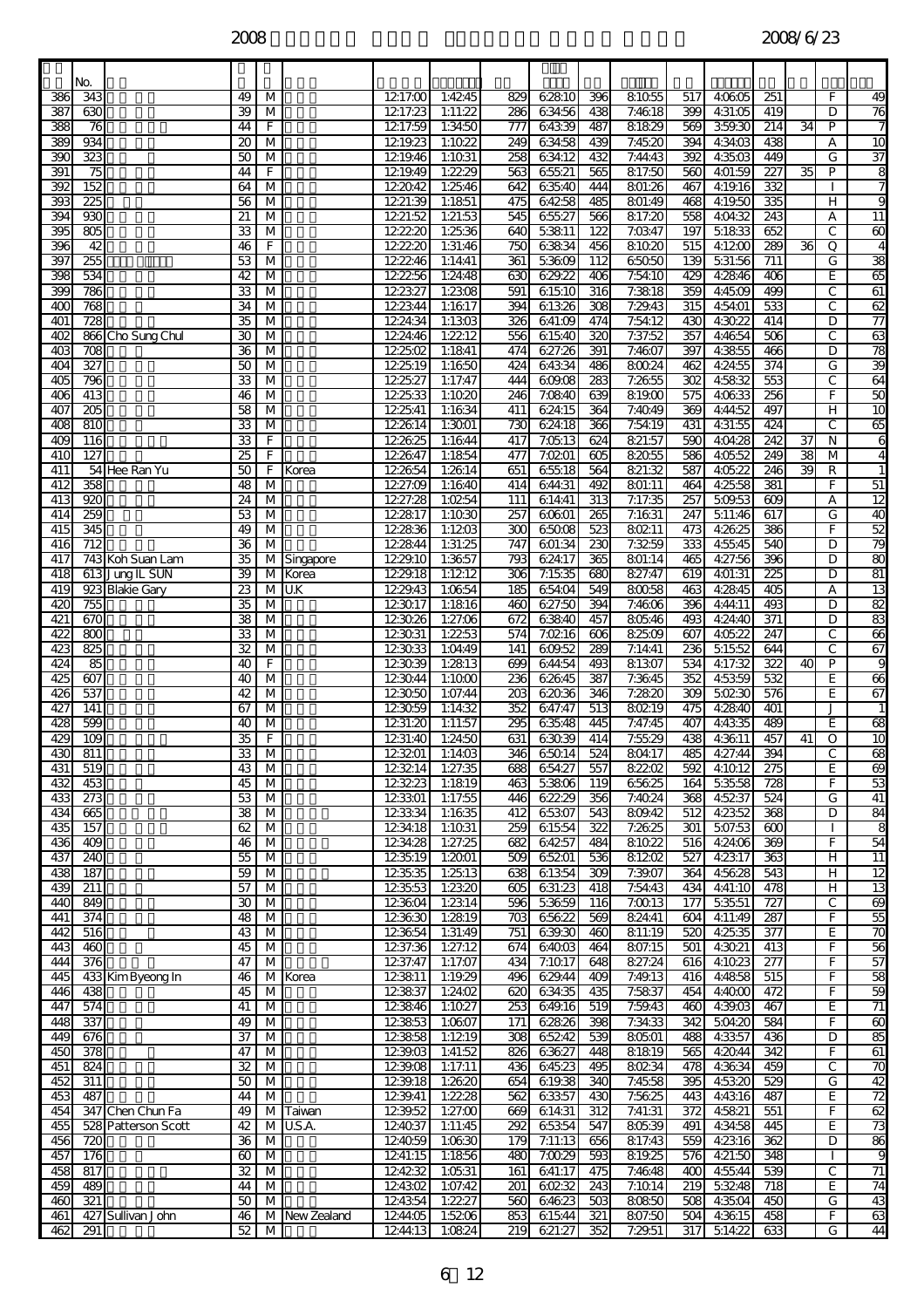|            | No.                     |                            |                       |                         |             |                    |                          |                         |                   |            |                  |            |                    |                         |                 |         |                         |
|------------|-------------------------|----------------------------|-----------------------|-------------------------|-------------|--------------------|--------------------------|-------------------------|-------------------|------------|------------------|------------|--------------------|-------------------------|-----------------|---------|-------------------------|
| 463        | 806                     |                            | 33                    | M                       |             | 1244:21            | 1:0004                   | 64                      | 647:10            | 511        | 7:47:14          | 402        | 4:57:07            | 547                     |                 | С       | 72                      |
| 464        | 466                     |                            | 45                    | M                       |             | 1244:28            | 1:23.22                  | 607                     | 7:03:32           | 612        | 82654            | 612        | 4:17:34            | 323                     |                 | F       | 64                      |
| 465<br>466 | 330<br>88               |                            | 50<br>40              | М<br>F                  |             | 1244:45<br>124521  | 1:21:00<br>1:2818        | 523<br>702              | 64831<br>64818    | 517<br>516 | 809.31<br>81636  | 510<br>555 | 4:35:14<br>4:2845  | 452<br>403              | 42              | G<br>P  | 45<br>10                |
| 467        | 53                      |                            | 52                    | F                       |             | 124545             | 1:14:40                  | 359                     | 65833             | 586        | 81313            | 535        | 4:3232             | 428                     | 43              | R       | 2                       |
| 468        | 175                     |                            | 60                    | M                       |             | 124549             | 1:2251                   | 571                     | 65248             | 540        | 81539            | 547        | 4:3010             | 412                     |                 |         | 10                      |
| 469        | 70                      |                            | 45                    | F                       |             | 124554             | 1:2049                   | 522                     | 7:07:34           | 630        | 82823            | 625        | 4:17:31            | 321                     | 44              | Q       | 5                       |
| 470<br>471 | 694<br>550              |                            | 37<br>42              | M<br>M                  |             | 124602<br>124623   | 1:2622<br>1:0237         | 655<br>107              | 60408<br>61538    | 256<br>319 | 7:3030<br>7:1815 | 319<br>264 | 51532<br>52808     | 642<br>694              |                 | D<br>E  | $\overline{87}$<br>75   |
| 472        | $\overline{272}$        |                            | 53                    | М                       |             | 124640             | 1:1558                   | 382                     | 7:01:57           | 604        | 817:55           | 561        | 4:2845             | 404                     |                 | G       | $\overline{46}$         |
| 473        | 380                     |                            | 47                    | M                       |             | 124649             | 1:0314                   | 116                     | 64040             | 469        | 7:4354           | 388        | 50255              | 577                     |                 | F       | 65                      |
| 474        | 353                     |                            | 48                    | M                       |             | 1247:24            | 1:1545                   | 378                     | 657:08            | 577        | 81253            | 530        | 4:34:31            | 443                     |                 | F       | 66                      |
| 475<br>476 | 597<br>339              |                            | 40<br>49              | М<br>M                  |             | 1247:33<br>1249.22 | 1:09.01<br>1:2246        | $\overline{224}$<br>569 | 639.13<br>7:0253  | 458<br>608 | 7:4814<br>82539  | 408<br>608 | 4:59.19<br>4:23:43 | 560<br>365              |                 | E<br>F  | $\overline{76}$<br>67   |
| 477        | $\overline{260}$        |                            | 53                    | M                       |             | 1249.27            | 1:31:26                  | 748                     | 7:0039            | 594        | 83205            | 641        | 4:17:22            | $\overline{318}$        |                 | G       | 47                      |
| 478        | 835                     |                            | 31                    | М                       |             | 1249.33            | 1:3324                   | 767                     | 63056             | 417        | 804:20           | 486        | 4:45:13            | 500                     |                 | С       | 73                      |
| 479        | 579                     |                            | 40                    | M                       |             | 1249.37            | 1:25.40                  | 641                     | 607:54            | 279        | 7:3334           | 336        | 51603              | 645                     |                 | E.      | 77                      |
| 480        | 857                     |                            | 30                    | М                       |             | 125005             | 1:04:05                  | 136                     | 63441             | 437        | 7:3846           | 363        | 511:19             | 615                     |                 | С       | $\overline{74}$         |
| 481<br>482 | 362<br>66               |                            | 48<br>46              | M<br>F                  |             | 125024<br>125033   | 1:07:38<br>1:3210        | 199<br>755              | 65412<br>7:11:20  | 553<br>660 | 801:50<br>84330  | 469<br>687 | 4:4834<br>407:03   | 512<br>$\overline{260}$ | 45              | F<br>Q  | 8<br>6                  |
| 483        | 82                      |                            | 42                    | F                       |             | 125034             | 1:27:19                  | 679                     | 659.43            | 590        | 827:02           | 614        | 4:23:32            | 364                     | 46              | P       | $\overline{11}$         |
| 484        | 150                     |                            | 65                    | М                       |             | 125042             | 1:27:38                  | 689                     | 651:04            | 530        | 81842            | 570        | 4:3200             | 425                     |                 | J       | $\overline{\mathbf{c}}$ |
| 485        |                         | 395 Rosche William         | 47                    | м                       | U.S.A.      | 125048             | 1:2205                   | 551                     | 62659             | 388        | 7:49:04          | 414        | 501:44             | 568                     |                 | F       | 8                       |
| 486<br>487 | 230<br>289              |                            | 55<br>52              | M<br>M                  |             | 125054<br>125054   | 1:3012<br>1:4043         | 736<br>819              | 64803<br>634:16   | 514<br>433 | 81815<br>814:59  | 564<br>546 | 4:3239<br>4:35:55  | 430<br>454              |                 | н<br>G  | 14<br>à                 |
| 488        | 833                     |                            | 31                    | M                       |             | 1251:15            | 1:2615                   | 652                     | 64545             | 496        | 81200            | 526        | 4:39.15            | 470                     |                 | С       | 75                      |
| 489        | 29                      |                            | 44                    | М                       |             | 1251:26            | 1:1618                   | 396                     | 641:23            | 477        | 7:57:41          | 451        | 45345              | 531                     |                 | E       | 78                      |
| 490        |                         | 752 Mueller Holger         | 35                    | м                       | Germany     | 1251:31            | 1:34:37                  | 775                     | 614:30            | 311        | 7:49.07          | 415        | 50224              | 574                     |                 | D       | 88                      |
| 491<br>492 | 558<br>$\overline{733}$ |                            | 41<br>35              | M<br>М                  |             | 1251:45<br>1251:53 | 1:2811<br>1:1622         | 698<br>400              | 7:0027<br>7:04:29 | 592<br>621 | 82838<br>82051   | 627<br>584 | 4:23:07<br>4:31:02 | 360<br>418              |                 | E<br>D  | 79<br>80                |
| 493        | 506                     |                            | 43                    | M                       |             | 125210             | 1:2301                   | 583                     | 659.21            | 589        | 82222            | 594        | 4:29.48            | 411                     |                 | E       | 80                      |
| 494        | 68                      |                            | 46                    | F                       |             | 125222             | 1:1208                   | 303                     | 7:07:40           | 632        | 819.48           | 579        | 4:32:34            | 429                     | 47              | Q       | 7                       |
| 495        | 503                     |                            | 43                    | M                       |             | 125254             | 1:37:04                  | 795                     | 64051             | 471        | 817:55           | 562        | 4:34:59            | 448                     |                 | E       | 8Ī                      |
| 496<br>497 | 56                      | 640 Saminathan Ravi Chandi | 39<br>49              | F                       | M Singapore | 125314<br>125332   | 1:2317<br>1:27:34        | 598<br>687              | 7:1034<br>63003   | 652<br>410 | 83351<br>7:57:37 | 652<br>450 | 4:19.23<br>4:55:55 | 333<br>541              | 48              | D<br>Q  | 90<br>8                 |
| 498        | 493                     |                            | 44                    | M                       |             | 125339             | 1:0806                   | 213                     | 7:04:56           | 623        | 81302            | 532        | 4:40.37            | 476                     |                 | E       | 82                      |
| 499        | 36                      |                            | 67                    | М                       |             | 1254:06            | 1:27:07                  | 673                     | 7:04:12           | 616        | 831:19           | 640        | 4:22.47            | 358                     |                 | J       |                         |
| 500        | $\overline{215}$        |                            | 57                    | М                       |             | 1254:43<br>1254:57 | 1:37:07                  | 796                     | 657:32            | 580        | 83439            | 654        | 4:2004             | 338                     |                 | н       | $\overline{15}$         |
| 501<br>502 | 585<br>594              |                            | 40<br>40              | M<br>М                  |             | 125502             | 1:1853<br>1:29.48        | 476<br>728              | 63438<br>65856    | 436<br>587 | 7:5331<br>82844  | 426<br>628 | 501:26<br>4:26:18  | 566<br>383              |                 | E<br>E  | 83<br>$\overline{84}$   |
| 503        | 722                     |                            | 36                    | M                       |             | 125517             | 1:2327                   | 609                     | 64236             | 483        | 80603            | 495        | 4:49.14            | 517                     |                 | D       | ୭ା                      |
| 504        | 739                     |                            | 35                    | М                       |             | 125536             | 1:21:55                  | 546                     | 7:0049            | 596        | 82244            | 596        | 4:3252             | 432                     |                 | D       | 92                      |
| 505        | 275                     |                            | 53                    | M                       |             | 125603             | 1:2215                   | 557                     | 65418             | 554        | 81633            | 554        | 4:39.30            | 471                     |                 | G       | 49                      |
| 506<br>507 | 479<br>386              |                            | 44<br>$\overline{47}$ | M<br>M                  |             | 1257:24            | 1:2558<br>1257:29 1:4028 | 643<br>818              | 64500<br>63820    | 494<br>454 | 81058<br>81848   | 518<br>573 | 4:46:26<br>4:3841  | 504<br>寄                |                 | E<br>F. | 85<br>70                |
| 508        | 262                     |                            | 53                    | M                       |             | 1257:41            | 1:1609                   | 388                     | 7:14:15           | 673        | 83024            | 635        | 4:27:17            | 389                     |                 | G       | 50                      |
| 509        | 130                     |                            | 24                    | F                       |             | 125811             | 1:2857                   | 713                     | 7:1540            | 681        | 844:37           | 694        | 41334              | 302                     | 49              |         | $\overline{4}$          |
| 510<br>511 | $\overline{730}$<br>578 |                            | 35<br>40              | M<br>M                  |             | 1259.15<br>1259.23 | 1:19.09<br>1:37:25       | 487<br>799              | 7:07:49<br>637:30 | 634<br>451 | 82658<br>81455   | 613<br>545 | 4:3217<br>4:44:28  | 426<br>494              |                 | D<br>E  | 93<br>86                |
| 512        | 564                     |                            | 41                    | M                       |             | 1259.29            | 1:07:45                  | 205                     | 63506             | 441        | 7:4251           | 382        | 51638              | 647                     |                 | E       | 87                      |
| 513        | 208                     |                            | 57                    | $\overline{\mathsf{M}}$ |             | 1259.43            | 1:2252                   | 572                     | 65014             | 525        | 81306            | 533        | 4:46:37            | 505                     |                 | H.      | 16                      |
| 514        | 444                     |                            | 45                    | M                       |             | 130203             | 1:1812                   | 455                     | 64811             | 515        | 80623            | 499        | 4:55:40            | 538                     |                 | F       | 71                      |
| 515<br>516 | 65<br>373               |                            | 46<br>48              | F<br>M                  |             | 130251<br>130305   | 1:2311<br>1:2511         | 593<br>636              | 7:0238<br>7:14:40 | 607<br>676 | 82549<br>839.51  | 609<br>674 | 4:37:02<br>4:23:14 | 462<br>361              | 50              | O<br>F. | 9<br>$\overline{12}$    |
| 517        | 696                     |                            | 37                    | M                       |             | 130324             | 1:24.22                  | 624                     | 644:06            | 489        | 80828            | 507        | 4:54:56            | 535                     |                 | D       | 94                      |
| 518        | 351                     |                            | 49                    | M                       |             | 130332             | 1:2254                   | 575                     | 7:1452            | 678        | 837:46           | 665        | 4:25:46            | 380                     |                 | F       | 73                      |
| 519        | 767                     |                            | 34                    | $\overline{\mathsf{M}}$ |             | 130514             | 1:2818                   | 701                     | 65408             | 551        | 82226            | 595        | 4:4248             | 485                     |                 | C       | 76                      |
| 520        | 432<br>228              |                            | 46                    | M                       |             | 130526             | 1:2200                   | 549                     | 7:2032            | 704        | 84232<br>82558   | 686        | 4:2254             | 359<br>480              |                 | F       | 74                      |
| 521<br>522 | 638                     |                            | 55<br>39              | M<br>M                  |             | 1307:24<br>1307:36 | 1:1331<br>1:21:51        | 339<br>542              | 7:1227<br>624.22  | 666<br>368 | 7:4613           | 610<br>398 | 4:41:26<br>521:23  | 667                     |                 | H<br>D  | $\overline{17}$<br>95   |
| 523        | 823                     |                            | 32                    | $\overline{\mathsf{M}}$ |             | 1307:53            | 1:41:49                  | 824                     | 7:0811            | 637        | 85000            | 707        | 4:17:53            | 327                     |                 | С       | $\overline{77}$         |
| 524        | 482                     |                            | 44                    | M                       |             | 1307:54            | 1:0540                   | 163                     | 7:0848            | 640        | 814:28           | 542        | 4:53.26            | 530                     |                 | E       | 88                      |
| 525        | 382                     |                            | 47                    | M                       |             | 130829             | 1:0631                   | 180                     | 631:57            | 421        | 7:3828           | 361        | 53001              | $\overline{702}$        |                 | F       | 75                      |
| 526<br>527 | 484<br>264              |                            | 44<br>53              | M<br>M                  |             | 130831<br>130834   | 1:2211<br>1:1629         | 554<br>405              | 7:11:14<br>639.49 | 657<br>462 | 83325<br>7:5618  | 646<br>440 | 4:3506<br>51216    | 451<br>619              |                 | E<br>G  | 89<br>51                |
| 528        | $\overline{108}$        |                            | 35                    | F                       |             | 130839             | 1:0315                   | 117                     | 65629             | 570        | 7:59.44          | 461        | 50855              | 605                     | $\overline{51}$ | 0       | 11                      |
| 529        | 117                     |                            | 33                    | F                       |             | 130840             | 1:1546                   | 379                     | 64034             | 466        | 7:5620           | 441        | 51220              | 620                     | 52              | И       | 7                       |
| 530        | 244                     |                            | 54                    | M                       |             | 1309.02            | 1:1652                   | 425                     | 557:21            | 205        | 7:14:13          | 232        | 554:49             | $\overline{775}$        |                 | G       | 52                      |
| 531<br>532 | 435                     | 286 Kim Choung Kyu         | 52<br>45              | М<br>M                  | Korea       | 130906<br>1309.18  | 1:3202<br>1:19.04        | 753<br>485              | 634:03<br>7:0824  | 431<br>638 | 80605<br>827:28  | 496<br>618 | 50301<br>4:41:50   | 579<br>481              |                 | G<br>F  | 53<br>76                |
| 533        | 532                     |                            | 42                    | $\overline{\mathsf{M}}$ |             | 1309.23            | 1:3822                   | 803                     | 627:31            | 392        | 80553            | 494        | 50330              | 581                     |                 | E       | 8                       |
| 534        | 368                     |                            | 48                    | $\overline{\mathsf{M}}$ |             | 1309.31            | 1:19.26                  | 493                     | 7:21:54           | 707        | 841:20           | 680        | 4:2811             | 399                     |                 | F       | 77                      |
| 535        | 582                     |                            | 40                    | M                       |             | 131039             | 1:2319                   | 601                     | 65632             | 571        | 819.51           | 580        | 4:5048             | 522                     |                 | E       | ୨१                      |
| 536<br>537 | $\frac{2}{8}$<br>256    |                            | 56<br>53              | M<br>M                  |             | 131045<br>1311:14  | 1:1609<br>1:14:41        | 389<br>362              | 657:37<br>65335   | 581<br>544 | 81346<br>80816   | 539<br>505 | 4:56:59<br>50258   | 545<br>578              |                 | H<br>G  | $\overline{18}$<br>54   |
| 538        | 593                     |                            | 40                    | M                       |             | 1311:21            | 1:14:53                  | 365                     | 62327             | 362        | 7:3820           | 360        | 53301              | 720                     |                 | E.      | 92                      |
|            |                         |                            |                       |                         |             |                    |                          |                         | 65342             | 546        | 81317            | 536        | 4:59.12            | 558                     |                 | F       | 78                      |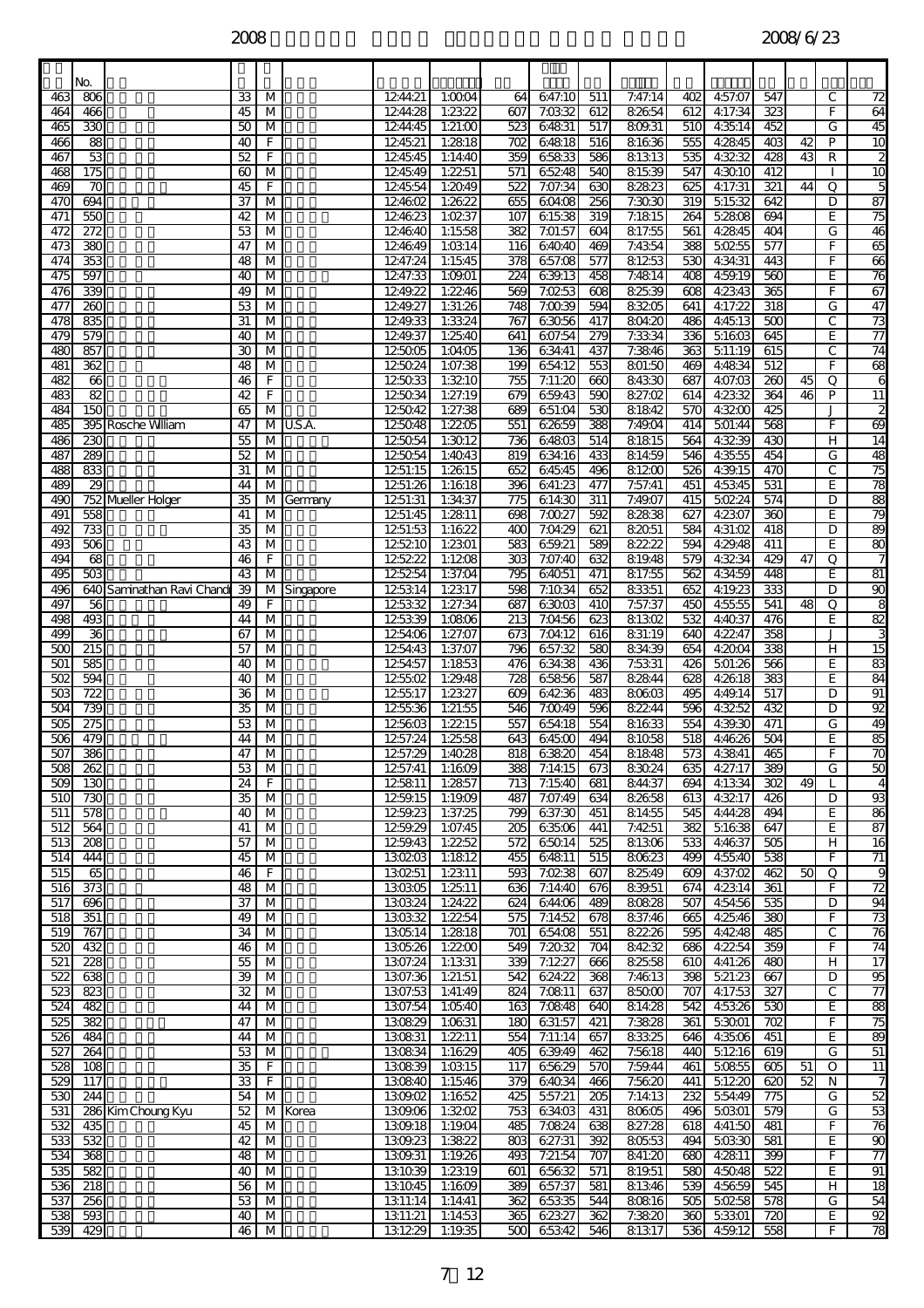|                  | No.                     |                      |                       |                              |             |                     |                    |                         |                    |                  |                   |                  |                    |                         |                 |              |                         |
|------------------|-------------------------|----------------------|-----------------------|------------------------------|-------------|---------------------|--------------------|-------------------------|--------------------|------------------|-------------------|------------------|--------------------|-------------------------|-----------------|--------------|-------------------------|
| 540              | 98                      |                      | 37                    | F                            |             | 131238              | 1:1649             | 422                     | 7:3849             | 779              | 85538             | 733              | 4:17:00            | 314                     | 53              | O            | 12                      |
| 541<br>542       | 538                     | 281 Macintyre Andrew | 52<br>42              | М<br>M                       | New Zealand | 131311<br>131318    | 1:21:22<br>1:0813  | 533<br>216              | 64046<br>7:24:13   | 470<br>719       | 80208<br>83226    | 471<br>642       | 511:03<br>4:4052   | 613<br>477              |                 | G<br>E       | 95<br>93                |
| 543              | 629                     |                      | 39                    | M                            |             | 131333              | 1:19.21            | 490                     | 64546              | 497              | 80507             | 489              | 50826              | 601                     |                 | D            | 96                      |
| 544              |                         | 473 Cooke John       | 44                    | M                            | Australia   | 131346              | 1:3007             | 733                     | 644:24             | 491              | 814:31            | 543              | 4:59.15            | 559                     |                 | E            | 94                      |
| 545              | 644                     |                      | 39                    | M                            |             | 131352              | 1:2255             | 577                     | 7:0525             | 625              | 82820             | 624              | 4:45:32            | 501                     |                 | D            | 97                      |
| 546<br>547       | 246<br>$\overline{251}$ |                      | 54<br>54              | M<br>$\overline{M}$          |             | 1314:07<br>1314:18  | 1:2826<br>1:39.33  | $\overline{705}$<br>814 | 65807<br>7:19.22   | 584<br>701       | 82633<br>85855    | 611<br>745       | 4:47:34<br>4:15:23 | 508<br>306              |                 | G<br>G       | 56<br>$\overline{57}$   |
| 548              | 124                     |                      | 28                    | F                            |             | 1314:23             | Q59.09             | 44                      | 7:17:13            | 691              | 81622             | 553              | 4:5801             | 550                     | 54              | M            | 5                       |
| 549              | $\overline{301}$        |                      | 51                    | $\overline{\mathsf{M}}$      |             | 1314:46             | 1:1514             | 373                     | 644:03             | 488              | 7:59.17           | 457              | 51529              | 641                     |                 | G            | 85                      |
| 550<br>551       | 441<br>$\overline{226}$ |                      | 45<br>56              | $\overline{M}$<br>м          |             | 131451<br>131508    | 1:1012<br>1:24:31  | 243<br>626              | 65405<br>7:35:56   | 550<br>768       | 80417<br>90027    | 484<br>747       | 51034<br>4:14:41   | 612<br>$\overline{303}$ |                 | F<br>н       | 79<br>$\overline{19}$   |
| 552              | $\overline{312}$        |                      | 50                    | $\overline{M}$               |             | 131559              | 1:31:09            | 745                     | 7:24.25            | $\overline{720}$ | 85534             | 732              | 4:2025             | 339                     |                 | G            | 59                      |
| 553              |                         | 488 Hange Mchi       | 44                    | M                            | China       | 131643              | 1:19.53            | 506                     | 654:21             | 556              | 814:14            | 540              | 50229              | 575                     |                 | E            | 95                      |
| 554              | 598                     |                      | 40                    | M                            |             | 131655              | 1:1027             | 251                     | 7:1332             | 671              | 82359             | 600              | 45256              | 526                     |                 | E            | 96                      |
| 555<br>556       | 631<br>483              |                      | 39<br>44              | $\overline{M}$<br>м          |             | 131655<br>131658    | 1:2000<br>1:3212   | 507<br>757              | 651:36<br>7:3249   | 533<br>757       | 811:36<br>90501   | 523<br>765       | 50519<br>4:11:57   | 585<br>288              |                 | D<br>E       | 98<br>97                |
| 557              | 164                     |                      | 61                    | M                            |             | 1317:04             | 1:2847             | 711                     | 641:18             | 476              | 81005             | 514              | 50659              | 595                     |                 |              | $\overline{11}$         |
| 558              | 57                      |                      | 49                    | F                            |             | 1317:11             | 1:19.32            | 498                     | 7:0057             | 597              | 82029             | 582              | 4:56:42            | 544                     | 55              | Q            | 10                      |
| 559<br>560       | 524<br>618              |                      | 43<br>39              | M<br>$\overline{\mathsf{M}}$ |             | 1317:18<br>1317:36  | 1:2357<br>1:1858   | 617<br>482              | 65258<br>63602     | 542<br>446       | 81655<br>7:5500   | 556<br>436       | 50023<br>52236     | 563<br>674              |                 | E<br>D       | 98<br>99                |
| 561              | 188                     |                      | 59                    | M                            |             | 1317:48             | 1:3226             | 762                     | 7:1209             | 662              | 844:35            | 693              | 4:33:13            | 433                     |                 | н            | $\overline{z}$          |
| 562              | 928                     |                      | $\overline{2}$        | M                            |             | 131806              | 1:1323             | 332                     | 7:09.22            | 642              | 82245             | 597              | 45521              | 536                     |                 | А            | $\overline{14}$         |
| 563              | 883                     |                      | 28                    | M                            |             | 131843              | 1:14:24            | 348                     | 627:20             | 390              | 7:41:44           | 376              | 5:36:59            | 729                     |                 | B            | 29                      |
| 564<br>565       | 242                     | 505 Tam Kai Yee      | 54<br>43              | M<br>M                       | Singapore   | 1319.18<br>1319.38  | 1:2350<br>1:11:14  | 616<br>282              | 7:09:34<br>65506   | 644<br>561       | 83324<br>80620    | 645<br>498       | 4:45:54<br>51318   | 502<br>626              |                 | G<br>E       | $\overline{6}$<br>99    |
| 566              | 287                     |                      | 52                    | M                            |             | 132029              | 1:24:58            | 633                     | 65543              | 567              | 82041             | 583              | 4:59.48            | 561                     |                 | G            | 61                      |
| 567              | 415                     |                      | 46                    | $\overline{M}$               |             | 132042              | 1:1324             | 334                     | 65456              | 560              | 80820             | 506              | 51222              | 621                     |                 | F            | 8                       |
| 568<br>569       | 470<br>$\overline{213}$ |                      | 45<br>57              | M<br>$\overline{\mathsf{M}}$ |             | 132048<br>1321:07   | 1:2306<br>1:1802   | 590<br>448              | 651:31<br>63018    | 532<br>411       | 81437<br>7:4820   | 544<br>409       | 50611<br>53247     | 591<br>717              |                 | F<br>н       | 81<br>$\overline{21}$   |
| 570              | $\overline{193}$        |                      | 58                    | $\overline{M}$               |             | 1321:46             | 1:27:43            | 693                     | 7:19:04            | 698              | 84647             | $\overline{703}$ | 4:34:59            | 447                     |                 | н            | $\overline{22}$         |
| 571              | 132                     |                      | 23                    | F                            |             | 1321:52             | 1:19.17            | 488                     | 7:1004             | 647              | 829.21            | 631              | 4:5231             | 523                     | 56              |              | 5                       |
| 572              | 491                     |                      | 44                    | M                            |             | 1321:54             | 1:2608             | 646                     | 65338              | 545              | 819.46            | 577              | 50208              | 57C                     |                 | E            | 100                     |
| 573<br>574       | 494<br>566              |                      | 44<br>41              | м<br>M                       |             | 1321:58<br>132204   | 1:1658<br>1:29.16  | 429<br>$\overline{722}$ | 64227<br>7:24:41   | 482<br>722       | 7:59.25<br>85357  | 459<br>721       | 52233<br>4:2807    | 673<br>398              |                 | E<br>E       | 101<br>102              |
| 575              | 682                     |                      | 37                    | $\overline{M}$               |             | 132221              | 1:34:28            | 774                     | 7:1054             | 653              | 84522             | $\overline{8}$   | 4:36:59            | 46C                     |                 | D            | $\overline{100}$        |
| 576              | 744                     |                      | 35                    | M                            |             | 132241              | 1:29.29            | 725                     | 63809              | 452              | 807:38            | 503              | 51503              | 636                     |                 | D            | 101                     |
| 577<br>578       | 49<br>858               |                      | 57<br>30              | F<br>M                       |             | 132313<br>132334    | 1:3241<br>1:4336   | $\overline{765}$<br>837 | 7:2258<br>64649    | 714<br>507       | 85539<br>83025    | 734<br>636       | 4:27:34<br>45309   | 393<br>527              | $\overline{57}$ | S<br>C       | 1<br>78                 |
| 579              | 475                     |                      | 44                    | M                            |             | 132348              | 1:2242             | 566                     | 7:1324             | 670              | 83606             | 657              | 4:47:42            | 509                     |                 | E            | $\overline{3}$          |
| 580              | 711                     |                      | 36                    | M                            |             | 132357              | 1:29.12            | $\overline{718}$        | 64035              | 467              | 809.47            | 513              | 514:10             | 631                     |                 | D            | $\overline{102}$        |
| 581<br>582       | 646<br>797              |                      | 39<br>33              | M                            |             | 13:24:32<br>1324:43 | 1:3617             | 788<br>367              | 7:03:31            | 611              | 839.48<br>80609   | 673<br>497       | 4:44:44            | 496<br>653              |                 | D<br>C       | 103<br>79               |
| 583              | 235                     |                      | 55                    | M<br>м                       |             | 1327:11             | 1:14:57<br>1:4010  | 816                     | 651:12<br>7:11:08  | 531<br>655       | 851:18            | 712              | 51834<br>4:35:53   | 453                     |                 | н            | 23                      |
| 584              | 845                     |                      | 31                    | M                            |             | 1327:22             | 1:1245             | 320                     | 649.19             | 520              | 80204             | 470              | 52518              | 683                     |                 | C            | 80                      |
| 585              |                         | 424 Pauley Jonathan  | 46                    |                              | M U.S.A.    | 1327:45             | 1:07:03            | 186                     | 65510              | 562              | 80213             | 474              | 52532              | 685                     |                 | F            | 82                      |
| 586<br>587       | 896                     | 404 Bongkyu Park     | 47<br>$\overline{27}$ | M                            | M Korea     | 132829<br>1329.34   | 1:34:54<br>1:1513  | 778<br>372              | 7:06:26<br>641:56  | 628<br>479       | 841:20<br>7:57:09 | 681<br>449       | 4:47:09<br>53225   | 507<br>715              |                 | F<br>B       | 83<br>30                |
| 588              | 90                      |                      | 40                    | F.                           |             | 1329.36             | 1:3624             | 790                     | 7:19.07            | 699              | 85531             | 730              | 4:34:05            | 439                     | 58              | P            | 12                      |
| 589              | $\overline{310}$        |                      | 50                    | $\overline{\mathsf{M}}$      |             | 1329.39             | 1:3550             | 783                     | 65511              | 563              | 831:01            | 638              | 45838              | 554                     |                 | G            | 62                      |
| 590<br>591       | 147<br>$\overline{8}$   |                      | 65<br>46              | M<br>M                       |             | 133023<br>133035    | 1:1323<br>1:1302   | 333<br>325              | 7:11:17<br>63819   | 659<br>453       | 824:40<br>7:51:21 | 603<br>420       | 50543<br>5:39:14   | 587<br>740              |                 | F            | $\overline{4}$<br>84    |
| 592              | 59                      |                      | 48                    | $\overline{F}$               |             | 133035              | 1:1856             | 479                     | 7:0807             | 636              | 827:03            | 615              | 50332              | 582                     | 59              | Q            | 11                      |
| 593              | $\overline{322}$        |                      | 50                    | M                            |             | 133037              | 1:3007             | 734                     | 651:37             | 535              | 821:44            | 589              | 50853              | 604                     |                 | G            | 63                      |
| 594<br>595       | $\overline{237}$<br>407 |                      | 55<br>46              | M<br>M                       |             | 133046<br>1331:05   | 1:31:07<br>1:17:13 | 744<br>437              | 657:57<br>7:1600   | 583<br>683       | 829.04<br>83313   | 629<br>644       | 501:42<br>4:57:52  | 567<br>549              |                 | H<br>F       | $\overline{24}$<br>85   |
| 596              | 837                     |                      | 31                    | M                            |             | 1331:11             | 1:2044             | 521                     | 65040              | 528              | 811:24            | 522              | 5.19.47            | 658                     |                 | C            | $\overline{\mathbf{g}}$ |
| 597              | 匌                       |                      | 45                    | M                            |             | 1331:57             | 1:3004             | 732                     | 7:1212             | 664              | 84216             | 685              | 4:49.41            | 518                     |                 | F            | 86                      |
| 598              | 584                     |                      | 40                    | M                            |             | 133205              | 1:22.24            | 559                     | 7:3217             | 755              | 854:41            | 724              | 4:37:24            | 464                     |                 | E.           | 104                     |
| 599<br>₿         | 387<br>$\overline{6}$   |                      | 47<br>36              | M<br>F                       |             | 133219<br>133252    | 1:29.00<br>1:21:50 | 714<br>541              | 7:01:03<br>7:21:55 | 599<br>708       | 83003<br>84345    | 633<br>688       | 50216<br>4:49.07   | 573<br>516              | 60              | F<br>0       | 87<br>13                |
| 601              | 80                      |                      | 42                    | F                            |             | 133255              | 1:2026             | 515                     | 7:1651             | 89               | 837:17            | 662              | 45538              | 537                     | 61              | P            | 13                      |
| 602              | 156                     |                      | $\overline{63}$       | $\overline{\mathsf{M}}$      |             | 133302              | 1:3615             | 787                     | 7:2619             | 730              | 90234             | 756              | 4:30.28            | 415                     |                 |              | 12                      |
| 603<br>604       | 450                     | 334 Yunjae Lee       | 49<br>45              | M                            | M Korea     | 133311<br>133329    | 1:2801<br>1:1301   | 697<br>324              | 63828<br>7:14.25   | 455<br>674       | 80629<br>827:26   | 500<br>617       | 52642<br>50603     | 688<br>589              |                 | F<br>F       | 88<br>89                |
| $\overline{605}$ | 725                     |                      | $\overline{36}$       | M                            |             | 133342              | 1:1021             | 248                     | 7:0315             | 610              | 81336             | 537              | 5:2006             | 660                     |                 | D            | 104                     |
| 606              | 151                     |                      | 64                    | M                            |             | 133350              | 1:2346             | 613                     | 7:09.59            | 646              | 83345             | 651              | 50005              | 562                     |                 |              | 13                      |
| 607<br>608       | 738<br>303              |                      | 35<br>51              | $\overline{\mathsf{M}}$<br>M |             | 1334:15<br>1334:20  | 1:1610<br>1:01:12  | 390<br>77               | 7:27:41<br>62608   | 735<br>382       | 84351<br>7:27:20  | 690<br>304       | 45024<br>607:00    | 521<br>793              |                 | D<br>G       | 105                     |
| 609              | 227                     |                      | 56                    | M                            |             | 1334:37             | 1:27:33            | 685                     | 65400              | 548              | 821:33            | 588              | 51304              | 624                     |                 | H            | 64<br>25                |
| 610              | $\overline{325}$        |                      | 50                    | M                            |             | 1334:54             | 1:21:52            | 544                     | 654:20             | 555              | 81612             | 552              | 51842              | 654                     |                 | G            | 8                       |
| 611              | 495                     |                      | 44                    | M                            |             | 133517              | 1:2038             | 519                     | 7:29.56            | 743              | 85034             | 710              | 4:44:43            | 495                     |                 | E            | 105                     |
| 612<br>613       | 51<br>893               |                      | $\overline{56}$<br>28 | $\overline{F}$<br>M          |             | 133531<br>133607    | 1:2329<br>1:1617   | 610<br>393              | 7:31:43<br>64005   | 752<br>465       | 85512<br>7:5622   | 726<br>442       | 4:4019<br>539.45   | 473<br>742              | 62              | S<br>B       | 2<br>31                 |
| 614              | $\overline{774}$        |                      | 34                    | M                            |             | 133613              | 1:25:23            | 639                     | 65634              | 572              | 821:57            | 591              | 51416              | 632                     |                 | $\mathsf{C}$ | 83                      |
| 615              | 547                     |                      | 42                    | M                            |             | 133629              | 1:3054             | 743                     | 7:2203             | 709              | 85257             | 717              | 4:4332             | 488                     |                 | E.           | $\overline{106}$        |
| 616              | 448                     |                      | 45                    | M                            |             | 133839              | 1:1658             | 430                     | 62436              | <b>370</b>       | 7:41:34           | 374 <b>1</b>     | 5:57:05            | 778                     |                 | F            | 8                       |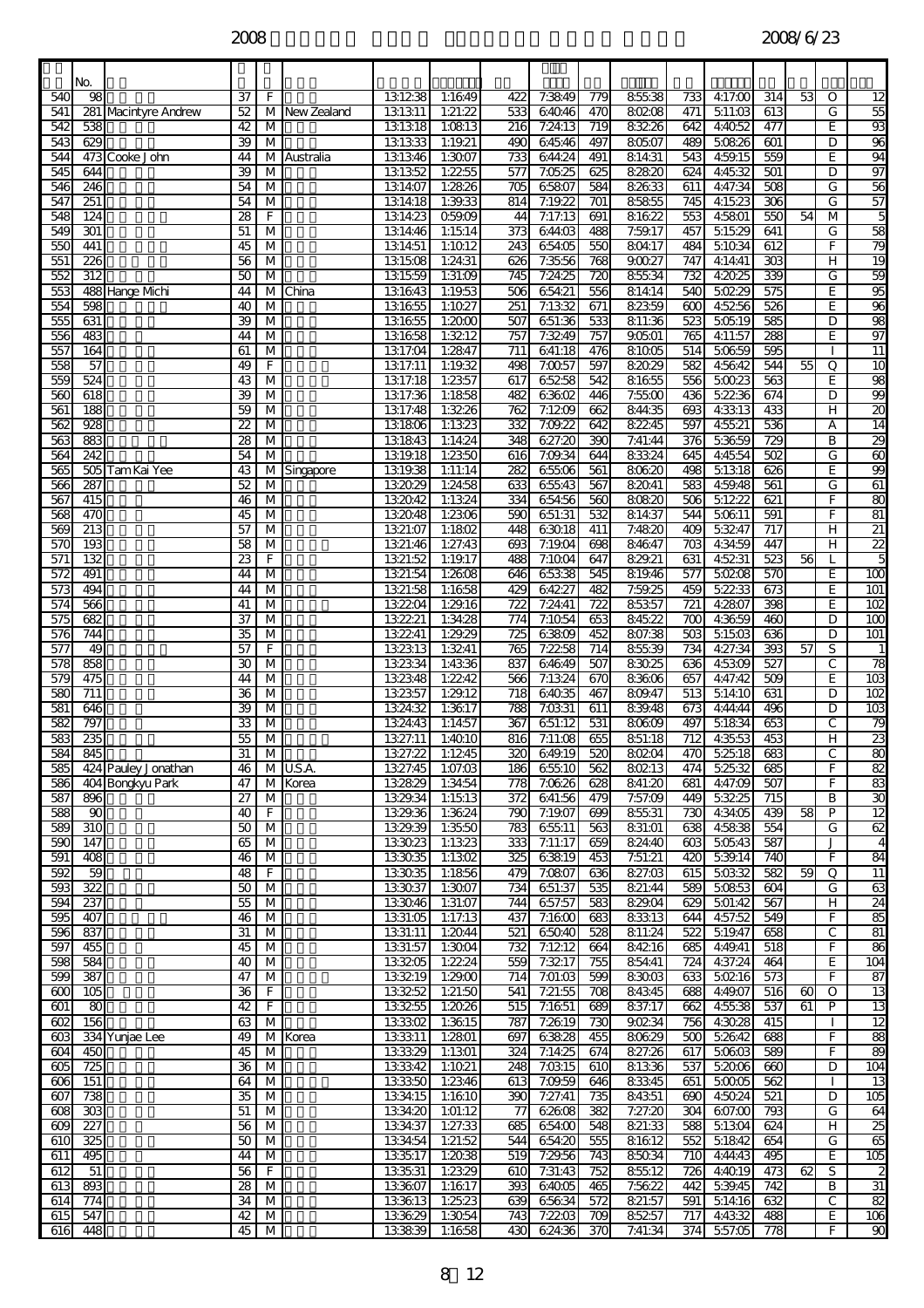$2008$   $2008/6/23$ 

| 617            | No.<br>672              |                           | 38                      | M                                         |           | 133853               | 1:3338             | 768                     | 627:41             | 393              | 801:19           | 466              | 537:34            | 732                     |                 | D                  | 106                    |
|----------------|-------------------------|---------------------------|-------------------------|-------------------------------------------|-----------|----------------------|--------------------|-------------------------|--------------------|------------------|------------------|------------------|-------------------|-------------------------|-----------------|--------------------|------------------------|
| 618            | 814                     |                           | 32                      | M                                         |           | 1339.00              | 1:37:01            | 794                     | 7:01:24            | 601              | 83825            | 666              | 50035             | 565                     |                 | C                  | 83                     |
| 619            | 354                     |                           | 48                      | M                                         |           | 1339.48              | 1:21:36            | 538                     | 7:37:00            | 772              | 85836            | 744              | 4:41:12           | 479                     |                 | F.                 | 91                     |
| 620            | 502                     |                           | 43                      | М                                         |           | 1339.49              | 1:21:03            | 526                     | 7:1631             | 688              | 837:34           | 664              | 50215             | 572                     |                 | E                  | 107                    |
| 621<br>622     | 917<br>572              |                           | 24<br>41                | $\overline{M}$<br>M                       |           | 134035<br>1341:15    | 1:2653<br>1:3002   | 666<br>731              | 65643<br>7:4848    | 575<br>810       | 82336<br>9.1850  | 599<br>806       | 51659<br>4:22.25  | 649<br>354              |                 | А<br>E             | $\overline{15}$<br>108 |
| 623            |                         | 765 Kwang Koon way        | 34                      | M                                         | Singapore | 1341:37              | 1:2304             | 585                     | 65033              | 527              | 81337            | 538              | 52800             | 693                     |                 | С                  | 84                     |
| 624            | 927                     |                           | $\overline{2}$          | М                                         |           | 1341:43              | 1:27:18            | 676                     | 7:01:14            | $\infty$         | 82832            | 626              | 51311             | 625                     |                 | А                  | 16                     |
| 625            | 257                     |                           | 53                      | М                                         |           | 1341:49              | 1:2345             | 612                     | 7:1017             | 649              | 834:02           | 653              | 507:47            | 599                     |                 | G                  | 66                     |
| 626<br>627     | $\overline{401}$<br>464 |                           | 47                      | $\overline{\mathsf{M}}$<br>$\overline{M}$ |           | 134234<br>134240     | 1:41:06<br>1:2835  | 822<br>$\overline{709}$ | 65822<br>649.47    | 585<br>521       | 839.28<br>81822  | 671<br>567       | 50306<br>524:18   | 580<br>677              |                 | F<br>F             | 92<br>93               |
| 628            | 440                     |                           | 45<br>45                | M                                         |           | 134247               | 1:2649             | 664                     | 651:36             | 534              | 81825            | 568              | 5:24:22           | 678                     |                 | F                  | 94                     |
| 629            | 52                      |                           | 54                      | F                                         |           | 134314               | 1:3550             | 784                     | 7:4059             | 787              | 9.1649           | 800              | 4:26:25           | 384                     | 63              | R                  | 3                      |
| 630            |                         | 771 Ling Renny Tse Haw    | 34                      | M                                         | Taiwan    | 134318               | 1:35:12            | 779                     | 7:06:22            | 627              | 841:34           | 683              | 501:44            | 569                     |                 | С                  | 85                     |
| 631            | 719                     |                           | 36                      | M                                         |           | 134326               | 1:09:05            | $\overline{25}$         | 639.26             | 459              | 7:4831           | 411              | 554:55            | 776                     |                 | D                  | 107                    |
| 632<br>633     | 533                     | 456 Dickerhoof Jeffrey    | 45<br>42                | $\overline{M}$<br>M                       | U.S.A.    | 134336<br>134523     | 1:1901<br>1:21:51  | 484<br>543              | 659.43<br>64039    | 591<br>468       | 81844<br>80230   | 572<br>476       | 5:24:52<br>54253  | $\overline{680}$<br>749 |                 | F<br>E             | 95<br>$\overline{109}$ |
| 634            | 654                     |                           | $\overline{38}$         | $\overline{M}$                            |           | 134534               | 1:29.11            | 717                     | 7:2611             | $\overline{728}$ | 85522            | $\overline{729}$ | 4:5012            | 520                     |                 | D                  | 108                    |
| 635            | 406                     |                           | 46                      | М                                         |           | 134542               | 1:1840             | 473                     | 657:15             | 578              | 81555            | 550              | 5:29.47           | 701                     |                 | F                  | 96                     |
| 636            | 397                     |                           | 47                      | $\overline{\mathsf{M}}$                   |           | 134546               | 1:2318             | 600                     | 639.51             | 463              | 80309            | 481              | 54237             | 748                     |                 | F                  | 97                     |
| 637            | $\overline{106}$        |                           | 36                      | F                                         |           | 134555               | 1:21:13            | 529                     | 7:25:40<br>641:32  | $\overline{725}$ | 84653            | $\overline{704}$ | 4:59:02           | 555                     | 64              | O                  | $\overline{14}$        |
| 638<br>639     | 308<br>60               |                           | 51<br>48                | M<br>F                                    |           | 134643<br>1347:34    | 1:1647<br>1:2315   | 421<br>597              | 7:17:30            | 478<br>692       | 7:5819<br>84045  | 453<br>677       | 54824<br>50649    | 764<br>594              | 65              | G<br>Q             | 67<br>$\overline{12}$  |
| 640            | 167                     |                           | 61                      | М                                         |           | 1347:55              | 1:2043             | 520                     | 7:0359             | 615              | 824:42           | 605              | $\frac{1}{52313}$ | 676                     |                 |                    | 14                     |
| 641            | 46                      |                           | 60                      | F                                         |           | 134808               | 1:19.27            | 494                     | 7:2054             | 705              | 84021            | 676              | 507:47            | 598                     | 66              | т                  | 1                      |
| 642            | 129                     |                           | $\overline{24}$         | F                                         |           | 134814               | 1:3232             | $\overline{764}$        | 65637              | $\overline{573}$ | 829.09           | 630              | 51905             | 656                     | 67              |                    | 6                      |
| 643<br>644     | 657<br>69               |                           | 38<br>45                | M<br>F                                    |           | 134817<br>134819     | 1:2201<br>1:34:41  | 550<br>776              | 7:06:08<br>7:39.48 | 626<br>781       | 82809<br>9.14:29 | 620<br>795       | 52008<br>4:3350   | 662<br>435              | 8               | D<br>Q             | 109<br>13              |
| 645            | 282                     |                           | 52                      | М                                         |           | 134836               | 1:1646             | 419                     | 7:11:30            | 661              | 82816            | 621              | 52020             | 664                     |                 | G                  | 68                     |
| 646            | 135                     |                           | 73                      | M                                         |           | 134841               | 1:17:49            | 445                     | 7:2203             | 710              | 839.52           | 675              | 50849             | 603                     |                 | K                  |                        |
| 647            | 661                     |                           | $\overline{38}$         | $\overline{M}$                            |           | 1349.04              | 1:2827             | $\overline{706}$        | 65022              | 526              | 81849            | 574              | 53015             | $\overline{703}$        |                 | D                  | 110                    |
| 648<br>649     | 153<br>867              |                           | 64<br>30                | M<br>М                                    |           | 135017<br>1351:04    | 1:31:45<br>1:24:52 | 749<br>632              | 7:3038<br>647:00   | 746<br>509       | 90223<br>811:52  | 754<br>524       | 4:47:54<br>539.12 | 510<br>739              |                 | C                  | 15<br>86               |
| 650            | 377                     |                           | 47                      | М                                         |           | 1351:22              | 1:3357             | 771                     | 7:1815             | 695              | 85212            | 715              | 4:59.10           | 557                     |                 | F.                 | 98                     |
| 651            | $\overline{209}$        |                           | 57                      | M                                         |           | 1351:30              | 1:27:41            | 691                     | 7:17:06            | 690              | 844:47           | 695              | 50643             | 593                     |                 | н                  | $\overline{26}$        |
| 652            | 843                     |                           | 31                      | $\overline{M}$                            |           | 1351:45              | 1:07:34            | 194                     | 7:1213             | 665              | 819.47           | $\overline{578}$ | 531:58            | 712                     |                 | С                  | 87                     |
| 653            | 239                     |                           | 55                      | M                                         |           | 135205               | 1:2634             | 662                     | 7:37:01            | 773              | 9.0335           | 762              | 4:48:30           | 511                     |                 | н                  | 27                     |
| 654<br>655     | 679<br>200              |                           | 37<br>58                | M<br>M                                    |           | 135213<br>135241     | 1:3619<br>1:3211   | 789<br>756              | 7:19.57<br>64611   | 703<br>500       | 85616<br>81822   | 736<br>566       | 4:55:57<br>534:19 | 542<br>724              |                 | D<br>н             | $\overline{111}$<br>28 |
| 656            | 844                     |                           | 31                      | M                                         |           | 135309               | 1:2253             | 573                     | 627:00             | 389              | 7:49.53          | 417              | 60316             | 789                     |                 | C                  | 88                     |
| 657            | 348                     |                           | 49                      | $\overline{M}$                            |           | 135321               | 1:09.16            | 229                     | 7:3509             | $\overline{763}$ | 844:25           | 692              | 50856             | $\overline{606}$        |                 | F                  | 99                     |
| 658            | 277                     |                           | 53                      | M                                         |           | 1354:04              | 1:2254             | 576                     | 7:1602             | 684              | 83856            | 668              | 51508             | 637                     |                 | G<br>P             | $\overline{69}$        |
| 659<br>660     | 79<br>581               |                           | 43<br>40                | F<br>M                                    |           | 1354:28<br>135513    | 1:21:45<br>1:2258  | 540<br>580              | 63053<br>7:1029    | 416<br>651       | 7:5238<br>83327  | 424<br>647       | 601:50<br>521:46  | 787<br>669              | 69              | E                  | 14<br>110              |
| 661            | 338                     |                           | 49                      | M                                         |           | 1355:39              | 1:3038             | 739                     | 7:4309             | 795              | 91347            | 794              | 4:41:52           | 483                     |                 | E.                 | 100                    |
| 662            | 567                     |                           | 41                      | M                                         |           | 135612               | 1:1828             | 468                     | 7:4503             | 801              | 90331            | 761              | 4:5241            | 525                     |                 | E                  | $\overline{111}$       |
| 663            | 247                     |                           | 54                      | M                                         |           | 1357:12              | 1:2211             | 555                     | 62217              | 355              | 7:44.28          | 391              | 61244             | 798                     |                 | G                  | 70                     |
| 664<br>665     | 662                     | 119 Porntharukcharoen Nam | 38<br>30                | M<br>F.                                   | Thailand  | 1357:36<br>1357:40   | 1:21:02<br>1:2829  | 525<br>707              | 64628<br>7:04:16   | 505<br>618       | 807:30<br>83245  | 502<br>643       | 55006<br>524:55   | 768<br>681              | 70              | D<br>N             | 112<br>8               |
| 666            | 525                     |                           | 42                      | M                                         |           | 1357:42              | 1:31:57            | 752                     | 7:31:38            | 751              | 9.0335           | 763              | 4:54:07           | 534                     |                 | E                  | 112                    |
| 667            | 333                     |                           | 49                      | M                                         |           | 1357:46              | 1:3311             | 766                     | 7:1844             | 697              | 851:55           | 714              | 50551             | 588                     |                 | F.                 | $\overline{101}$       |
| 668            | 155                     |                           | 63                      | M                                         |           | 135802               | 1:2243             | 567                     | 7:54:57            | 823              | 9.17:40          | 803              | 4:4022            | 474                     |                 | $\mathbf{I}$       | 16                     |
| 669<br>670     | 829<br>74               |                           | 32<br>44                | $\overline{M}$<br>F.                      |           | 135824<br>135845     | 1:2210<br>1:5603   | 552<br>856              | 7:4255<br>7:31:28  | 794<br>750       | 90505<br>9.27:31 | 768<br>824       | 45319<br>4:31:14  | 528<br>420              | 71              | $\mathsf{C}$<br>P  | 80<br>15               |
| 671            | 162                     |                           | 61                      | M                                         |           | 1359.33              | 1:2324             | 608                     | 65219              | 537              | 81543            | 548              | 54350             | 752                     |                 |                    | 17                     |
| 672            | 736                     |                           | 35                      | M                                         |           | 1359.40              | 1:2228             | 561                     | 65450              | 558              | 817:18           | 557              | 54222             | 747                     |                 | D                  | 113                    |
| 673            | 340                     |                           | 49                      | M                                         |           | 14:0054              | 1:2602             | 644                     | 7:1233             | 667              | 83835            | 667              | 52219             | 671                     |                 | F                  | 102                    |
| 674<br>675     | 619<br>788              |                           | $\overline{39}$<br>33   | M<br>M                                    |           | 14:01:37<br>14:03:18 | 1:21:01<br>1:49.39 | 524<br>847              | 657:08<br>7:0306   | 576<br>609       | 81809<br>85245   | 563<br>716       | 54328<br>51033    | 750<br>611              |                 | D<br>С             | 114<br>90              |
| 676            | 472                     |                           | 44                      | M                                         |           | 14:03:44             | 1:27:31            | 683                     | 7:07:55            | 635              | 83526            | 655              | 52818             | 695                     |                 | E                  | 113                    |
| 677            | 85                      |                           | $\overline{37}$         | $\overline{\mathsf{M}}$                   |           | 14:04:01             | 1:4025             | 817                     | 62514              | 374              | 80539            | 492              | 55822             | $\overline{780}$        |                 | D                  | 115                    |
| 678            | 718                     |                           | 36                      | M                                         |           | 14:04:08             | 1:3612             | 786                     | 7:4200             | 790              | 9.1812           | 805              | 4:45:56           | 503                     |                 | D                  | 116                    |
| 679<br>680     | 447<br>855              |                           | 45<br>30                | M<br>M                                    |           | 14:04:25<br>14:04:26 | 1:29.14<br>1:1624  | 721<br>401              | 7:2600<br>7:34:04  | 727<br>759       | 85514<br>85028   | 727<br>709       | 509.11<br>51358   | 607<br>630              |                 | F<br>С             | 103<br>୍ର              |
| 681            | 580                     |                           | 40                      | M                                         |           | 140441               | 1:27:42            | 692                     | 629.14             | 404              | 7:5656           | 446              | 607:45            | 794                     |                 | E                  | 114                    |
| 682            | 931                     |                           | 21                      | M                                         |           | 14:04:46             | 1:17:00            | 432                     | 7:5857             | 830              | 9.1557           | 797              | 4:4849            | 514                     |                 | А                  | 17                     |
| 683            | $\overline{10}$         |                           | 37                      | F                                         |           | 14:05:03             | 1:2610             | 649                     | 7:19.11            | 700              | 84521            | 699              | 519.42            | 657                     | 72              | 0                  | 15                     |
| 684            | 88                      |                           | 33                      | M                                         |           | 14:05:39             | 1:1857             | 481                     | 7:14.38            | 675              | 83335            | 648              | 53204             | 713                     |                 | $\mathsf{C}$<br>F. | 92                     |
| 685<br>686     | 359<br>276              |                           | 48<br>53                | M<br>M                                    |           | 14:07:07<br>14:07:35 | 1:3804<br>1:05.25  | 801<br>155              | 7:1610<br>7:31:49  | 686<br>753       | 85414<br>837:14  | 722<br>661       | 51253<br>53021    | 623<br>704              |                 | G                  | 104<br>71              |
| 687            | 134                     |                           | $\overline{\mathbf{z}}$ | F.                                        |           | 14:07:47             | 1:27:04            | 671                     | 7:09:24            | 643              | 83628            | 659              | 531:19            | $\overline{708}$        | $\overline{73}$ | L                  | 7                      |
| 688            |                         | 862 Stolen Dustin         | 30                      |                                           | M Canada  | 140819               | 1:07:47            | 207                     | 65551              | 568              | 80338            | 482              | 604:41            | 790                     |                 | С                  | 93                     |
| 689            | 846                     |                           | 31                      | M                                         |           | 14:08:49             | 1:1628             | 403                     | 65452              | 559              | 811:20           | 521              | 557:29            | 779                     |                 | $\mathsf{C}$       | 94                     |
| 690<br>691     | 628                     | 92 Maier Olga             | 38<br>39                | F.<br>M                                   | Germany   | 14:09:12<br>14:09:25 | 1:3008<br>1:2256   | 735<br>578              | 7:2508<br>7:07:41  | 724<br>633       | 85516<br>83037   | 728<br>637       | 51356<br>53848    | 629<br>736              | 74              | 0<br>D             | 16<br>117              |
| 692            | 681                     |                           | $\overline{37}$         | M                                         |           | 14:09:34             | 1:21:58            | 547                     | 7:29.25            | 740              | 851:23           | 713              | 51811             | 651                     |                 | D                  | 118                    |
| $\overline{3}$ | 926                     |                           | 22                      | M                                         |           | 14:09:44             | 1:2654             | 667                     | 64216              | 481              | 809.10           | 509              | 60034             | 783                     |                 | А                  | 18                     |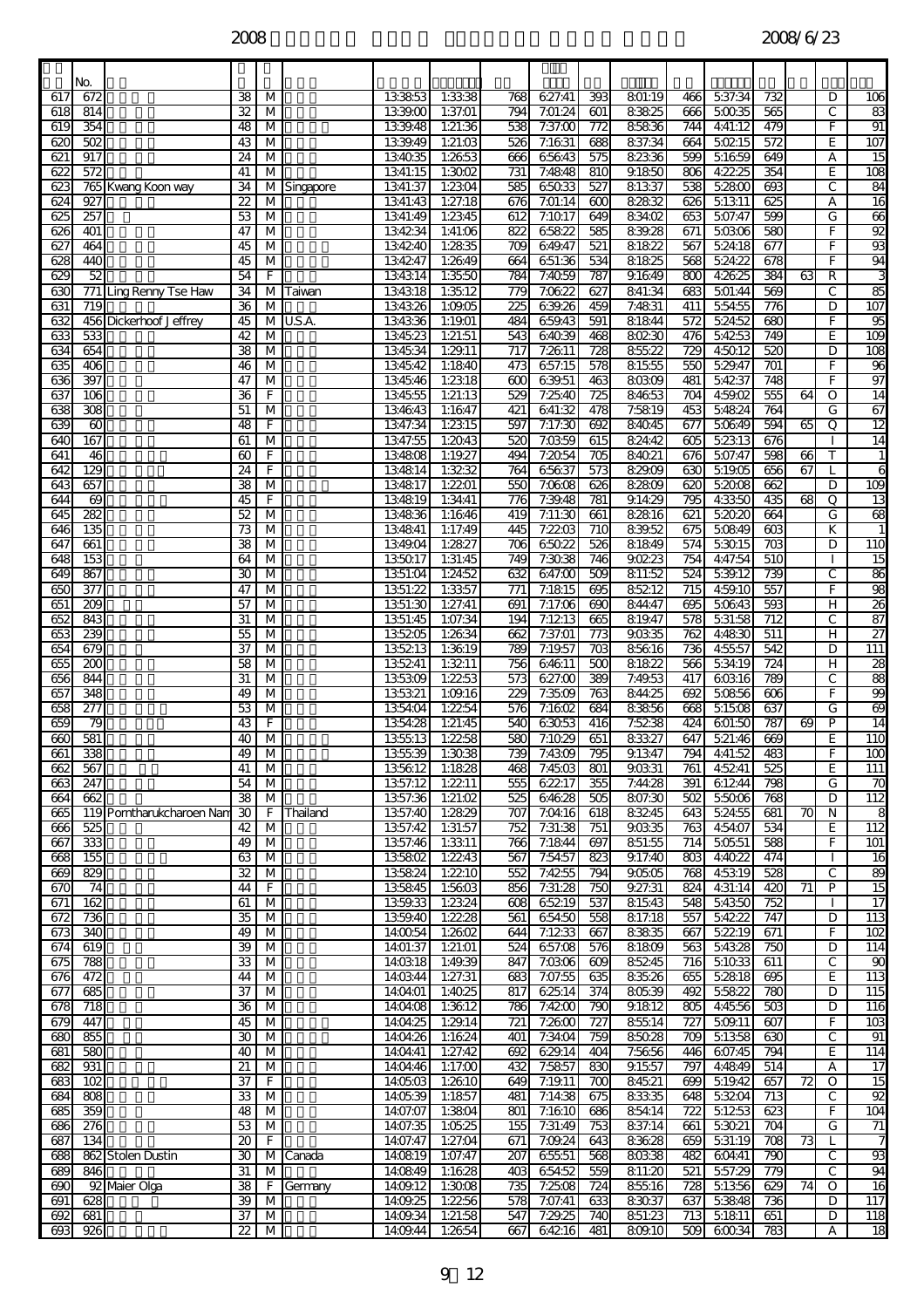|                         | No.                     |                            |                       |                              |             |                      |                             |                         |                    |                         |                    |                         |                   |                         |    |              |                         |
|-------------------------|-------------------------|----------------------------|-----------------------|------------------------------|-------------|----------------------|-----------------------------|-------------------------|--------------------|-------------------------|--------------------|-------------------------|-------------------|-------------------------|----|--------------|-------------------------|
| 694                     | 99                      |                            | 37                    | F                            |             | 14:09:53             | 1:14:39                     | 358                     | 7:09.41            | 645                     | 824:20             | 602                     | 54533             | 757                     | 75 | 0            | 17                      |
| 695<br>696              | 471<br>637              |                            | 45<br>39              | M<br>М                       |             | 14:1023<br>14:11:09  | 1:4555<br>1:27:23           | 846<br>680              | 7:1239<br>7:1211   | 668<br>663              | 85834<br>839.34    | 743<br>672              | 511:49<br>531:35  | 618<br>$\overline{709}$ |    | F<br>D       | 105<br>119              |
| 697                     | 328                     |                            | 50                    | M                            |             | 14:1223              | 1:1255                      | $\overline{321}$        | 64617              | 501                     | 7:59.12            | 456                     | 61311             | 799                     |    | G            | 72                      |
| 698                     | 83                      |                            | 41                    | F                            |             | 14:1229              | 1:4348                      | 838                     | 7:49.27            | 812                     | 9.3315             | 832                     | 4:39.14           | 469                     | 76 | P            | $\overline{16}$         |
| 699<br>700              | 104<br>231              |                            | 36<br>55              | F<br>M                       |             | 14:13:31<br>14:1355  | 1:34:21<br>1:44:15          | 772<br>839              | 7:34:52<br>7:1822  | 761<br>696              | 9.09.13<br>90237   | 782<br>758              | 504:18<br>511:18  | 583<br>614              | 77 | O<br>н       | $\overline{18}$<br>29   |
| $\overline{701}$        | 551                     |                            | 42                    | М                            |             | 14:14:40             | 1:19.19                     | 489                     | 7:3024             | 744                     | 849.43             | $\overline{705}$        | 524:57            | 682                     |    | E            | 115                     |
| 702                     | 384                     |                            | 47                    | М                            |             | 14:15:12             | 1:2628                      | 658                     | 7:31:55            | 754                     | 85823              | 742                     | 51649             | 648                     |    | F            | 106                     |
| $\overline{703}$        | 756                     |                            | 35                    | M                            |             | 14:15:20             | 1:44:48                     | 843                     | 659.15             | 588                     | 844:03             | 691                     | 531:17            | 707                     |    | D            | 120                     |
| 704<br>705              | 731<br>283              |                            | 35<br>52              | M<br>M                       |             | 141529<br>14:15:38   | 1:2306<br>1:24:46           | 589<br>629              | 64635<br>7:2824    | 506<br>738              | 809.41<br>85310    | 511<br>719              | 60548<br>52228    | $\overline{791}$<br>672 |    | D<br>G       | 121<br>73               |
| $\overline{706}$        |                         | 877 DongHwan Cho           | $\overline{29}$       | $\overline{M}$               | Korea       | 14:15:44             | 1:19:34                     | 499                     | 7:21:52            | 706                     | 841:26             | 682                     | 534:18            | 723                     |    | B            | $\overline{32}$         |
| 707                     | 655                     |                            | 38                    | М                            |             | 14:1603              | 1:2320                      | 604                     | 63307              | 426                     | 7:5627             | 444                     | 619.36            | 805                     |    | D            | 122                     |
| $\overline{708}$<br>709 | 47<br>411               |                            | 59<br>46              | F<br>M                       |             | 14:17:15<br>14:17:45 | 1:3226<br>1:4326            | 761<br>836              | 7:1310<br>7:17:51  | 669<br>693              | 84536<br>901:17    | 701<br>749              | 531:39<br>51628   | 710<br>646              | 78 | S<br>F       | 107                     |
| 710                     | 88                      |                            | 51                    | M                            |             | 14:19:43             | 1:1803                      | 449                     | 644:07             | 490                     | 80210              | 472                     | 617:33            | 804                     |    | G            | 74                      |
| 711                     | 636                     |                            | 39                    | М                            |             | 14:2004              | 1:4009                      | $\overline{815}$        | 7:4248             | $\overline{793}$        | 9.2257             | 817                     | 4:57:07           | 546                     |    | D            | 123                     |
| 712<br>713              | 576                     | 341 Macintyre Neil Richard | 49<br>41              | М<br>М                       | New Zealand | 14:2037<br>14:2045   | 1:2239<br>1:39.11           | 565<br>810              | 7:11:02<br>7:2637  | 654<br>731              | 83341<br>90548     | 650<br>770              | 54656<br>514:57   | 759<br>634              |    | F<br>Е       | 108<br>116              |
| 714                     | 443                     |                            | 45                    | M                            |             | 14:21:07             | 1:19.26                     | 492                     | 7:2235             | 713                     | 84201              | 684                     | 539.06            | 738                     |    | F            | 109                     |
| 715                     | 202                     |                            | 58                    | M                            |             | 14:21:16             | 1:2633                      | 660                     | 7:14:40            | 677                     | 841:13             | 679                     | 54003             | 744                     |    | н            | 30                      |
| 716                     |                         | 713 Park Kwang Youl        | 36                    | М                            | Korea       | 14:21:21             | 1:35:43                     | 781                     | 7:01:39            | 603<br>778              | 837:22<br>90235    | 663                     | 54359             | 753<br>655              |    | D<br>F       | 124<br>110              |
| 717<br>$\overline{718}$ | 371<br>611              |                            | 48<br>39              | М<br>М                       |             | 14:21:39<br>14:22:30 | 1:2348<br>1:27:19           | 615<br>678              | 7:3847<br>7:2814   | 737                     | 85533              | 757<br>731              | 51904<br>52657    | 691                     |    | D            | 125                     |
| 719                     | 189                     |                            | 59                    | M                            |             | 14:22:40             | 1:24:05                     | 621                     | 7:4606             | 803                     | 91011              | 785                     | 51229             | 622                     |    | н            | $\overline{31}$         |
| 720                     | 146                     |                            | 66                    | M                            |             | 14:2254              | 1:3624                      | 791                     | 7:17:58            | 694                     | 85422              | 723                     | 52832             | 697                     |    |              | 5                       |
| $\overline{721}$<br>722 | 366<br>369              |                            | 48<br>48              | M<br>М                       |             | 14:24:17<br>14:24:49 | 1:27:44<br>1:2029           | 694<br>517              | 7:29.39<br>7:24:26 | 741<br>721              | 857:23<br>844:55   | 738<br>696              | 52654<br>539.54   | 690<br>743              |    | F<br>F       | $\overline{111}$<br>112 |
| $\overline{723}$        | 668                     |                            | 38                    | M                            |             | 14:25:07             | 1:1906                      | 486                     | 65640              | 574                     | 81546              | 549                     | 609.21            | 795                     |    | D            | 126                     |
| 724                     | 402                     |                            | 47                    | M                            |             | 14:25:27             | 1:4054                      | 821                     | 7:31:11            | 748                     | 91205              | 790                     | 51322             | 627                     |    | F            | 113                     |
| 725<br>726              | 523<br>331              |                            | 43<br>50              | M<br>M                       |             | 14:25:57<br>14:26:23 | 1:34:27<br>1:1552           | 773<br>$\overline{381}$ | 62044<br>61516     | 347<br>$\overline{317}$ | 7:55:11<br>7:31:08 | 437<br>321              | 63046<br>65515    | 809<br>814              |    | Е<br>G       | 117<br>75               |
| 727                     | 234                     |                            | 55                    | М                            |             | 14:26:29             | 1:3047                      | 740                     | 7:4025             | 785                     | 9.11:12            | 788                     | $\frac{1}{51517}$ | 638                     |    | H            | $\overline{32}$         |
| 728                     | $\overline{72}$         |                            | 45                    | F                            |             | 14:26:42             | 1:1649                      | 423                     | 7:2401             | 718                     | 84050              | 678                     | 54552             | 758                     | 79 | Q            | $\overline{14}$         |
| 729                     | 159                     |                            | 62                    | M                            |             | 14:2652              | 1:45:40                     | 845                     | 7:1541             | 682                     | 901:21             | 750                     | 5:25:31           | 684                     |    |              | $\overline{18}$         |
| 730<br>731              | 93<br>$\overline{190}$  |                            | 38<br>58              | F<br>М                       |             | 14:27:20<br>14:27:35 | 1:1046<br>1:3203            | 271<br>754              | 7:47:28<br>7:2259  | 807<br>715              | 85814<br>85502     | 741<br>$\overline{725}$ | 529.06<br>53233   | 700<br>$\overline{716}$ | 80 | O<br>н       | 19<br>33                |
| 732                     | 250                     |                            | 54                    | М                            |             | 14:2857              | 1:1039                      | 265                     | 64618              | 502                     | 7:5657             | 447                     | 63200             | 812                     |    | G            | 76                      |
| 733                     |                         | 267 Youngkwon Choi         | 53                    | M                            | Korea       | 1429.32              | 1:40.46                     | 820                     | 7:04:16            | 619                     | 84502              | 697                     | 544:30            | 755                     |    | G            | $\overline{77}$         |
| 734<br>735              | 216<br>881              |                            | 57<br>29              | M<br>M                       |             | 14:29.45<br>14:31:04 | 1:24:31<br>1:2504           | 627<br>635              | 7:4335<br>634:20   | 797<br>434              | 90806<br>7:59.24   | 777<br>458              | 521:39<br>631:40  | 668<br>810              |    | н<br>B       | 34<br>33                |
| 736                     | 872                     |                            | 29                    | М                            |             | 14:3206              | 1:2831                      | 708                     | 7:01:27            | 602                     | 82958              | 632                     | 60208             | 788                     |    | B            | 34                      |
| 737                     | 73                      |                            | 45                    | F                            |             | 14:3224              | 1:2305                      | 586                     | 7:3024             | 745                     | 85329              | $\overline{720}$        | 53855             | 737                     | 81 | Q            | $\overline{15}$         |
| 738<br>739              | 139<br>851              |                            | $\overline{68}$<br>30 | $\overline{\mathsf{M}}$<br>M |             | 14:32:39             | 14:32:32 1:26:46<br>1:14.46 | 663<br>363              | 7:37:09<br>7:57:56 | 774<br>829              | 9.0355<br>91242    | 764<br>793              | 52837<br>519.57   | 699<br>659              |    | $\mathsf{C}$ | 6<br>95                 |
| 740                     | 266                     |                            | 53                    | M                            |             | 14:32:39             | 1:41:51                     | 825                     | 7:2612             | 729                     | 9.0803             | 776                     | 5.24:36           | 679                     |    | G            | 78                      |
| 741                     | 612                     |                            | 39                    | M                            |             | 14:3250              | 1:21:19                     | 532                     | 7:5614             | 825                     | 9.17:33            | 802                     | 51517             | 639                     |    | D            | 127                     |
| 742<br>743              | 252<br>324              |                            | 54<br>50              | M<br>M                       |             | 14:34:33<br>14:34:45 | 1:19.41<br>1:2007           | 8<br>510                | 7:19.32<br>631:43  | 702<br>419              | 839.13<br>7:51:50  | 669<br>421              | 55520<br>64255    | 777<br>813              |    | G<br>G       | 79<br>80                |
| 744                     | 759                     |                            | 34                    | М                            |             | 14:34:45             | 1:2610                      | 648                     | 63653              | 450                     | 80303              | 480                     | 631:42            | 811                     |    | С            | 96                      |
| 745                     | 705                     |                            | 36                    | M                            |             | 14:34:50             | 1:29.04                     | 715                     | 7:5047             | 814                     | 9.19.51            | 809                     | 5:14:59           | 635                     |    | D            | 128                     |
| 746                     | 383                     |                            | 47                    | M                            |             | 14:34:51             | 1:11:07                     | 279                     | 7:24:48            | 723                     | 83555              | 656                     | 55856             | 781                     |    | F            | 114                     |
| 747<br>748              | $\overline{223}$<br>221 |                            | 56<br>56              | M<br>M                       |             | 14:35:46<br>14:3602  | 1:29.13<br>1:2221           | 720<br>558              | 7:1606<br>7:35:41  | 685<br>766              | 84519<br>85802     | 698<br>740              | 55027<br>53800    | 769<br>734              |    | н<br>н       | 35<br>$\overline{36}$   |
| 749                     | 142                     |                            | 67                    | М                            |             | 14:36:13             | 1:1306                      | 327                     | 80256              | 837                     | 9.1602             | 798                     | 52011             | 663                     |    | J            | $\overline{7}$          |
| 750                     | 616                     |                            | 39                    | M                            |             | 14:36:28             | 1:3050                      | 742                     | 65003              | 522                     | 82053              | 585                     | 61535             | 801                     |    | D            | 129                     |
| 751<br>752              | 144<br>86               |                            | 66<br>53              | M<br>M                       |             | 14:36:41<br>143655   | 1:17:20<br>1:51:39          | 438<br>850              | 7:07:39<br>7:3511  | 631<br>764              | 824:59<br>9.2650   | 606<br>822              | 611:42<br>51005   | 797<br>610              |    | J<br>G       | 8<br>81                 |
| 753                     | 222                     |                            | 56                    | M                            |             | 14:37:00             | 1:2302                      | 584                     | 7:2655             | 734                     | 849.57             | 706                     | 547:03            | 760                     |    | н            | 37                      |
| 754                     | 544                     |                            | 42                    | M                            |             | 14:37:05             | 1:29.47                     | 727                     | 7:59:35            | 832                     | 9.29.22            | 826                     | 507:43            | 597                     |    | Ε            | 118                     |
| 755<br>756              | 649<br>410              |                            | 38<br>46              | M<br>M                       |             | 14:37:26<br>14:37:43 | 1:3049<br>1:2634            | 741<br>661              | 7:2213<br>7:04:41  | 712<br>622              | 85302<br>831:15    | 718<br>639              | 544:24<br>60628   | 754<br>$\overline{792}$ |    | D<br>F       | 130<br>115              |
| 757                     | 826                     |                            | 32                    | M                            |             | 14:3819              | 1:27:33                     | 684                     | 7:0046             | 595                     | 82819              | 623                     | 61000             | 796                     |    | C            | 97                      |
| 758                     | 860                     |                            | 30                    | М                            |             | 14:38.26             | 1:5200                      | 852                     | 7:34:57            | 762                     | 9.2657             | 823                     | 511:29            | 616                     |    | $\mathsf{C}$ | 98                      |
| 759<br>760              | 10 <sup>3</sup>         | 394 Kim Hyungku            | 47<br>36              | F                            | M Korea     | 14:38:32<br>14:38:37 | 1:29.59<br>1:1627           | 729<br>402              | 7:31:07<br>81645   | 747<br>847              | 9.01:06<br>9.3312  | 748<br>831              | 5:37:26<br>505.25 | 730<br>586              | 82 | F<br>O       | 116<br>8                |
| 761                     | 687                     |                            | 37                    | M                            |             | 14:3858              | 1:39.30                     | 813                     | 657:42             | 582                     | 837:12             | 660                     | 601:46            | 786                     |    | D            | 131                     |
| 762                     | 886                     |                            | 28                    | M                            |             | 14:40.47             | 1:27:02                     | 670                     | 7:35:54            | 767                     | 90256              | 759                     | 537:51            | 733                     |    | B            | 35                      |
| 763<br>764              | 513<br>335              |                            | 43<br>49              | M<br>M                       |             | 14:41:47<br>14:4227  | 1:27:24<br>1:3559           | 681<br>785              | 7:4328<br>7:4013   | 796<br>784              | 9.1052<br>91612    | 786<br>799              | 53055<br>52615    | 706<br>687              |    | E<br>F       | 119<br>117              |
| 765                     | 196                     |                            | 58                    | M                            |             | 14:4306              | 1:21:38                     | 539                     | 7:2207             | 711                     | 84345              | 689                     | 559.21            | 782                     |    | н            | 38                      |
| 766                     | 381                     |                            | 47                    | M                            |             | 14:43:25             | 1:45:35                     | 844                     | 7:3635             | 771                     | 9.2210             | 816                     | 521:15            | 666                     |    | F            | 118                     |
| 767                     | 50                      |                            | 56                    | F.                           |             | 14:43:32             | 1:2319                      | 602                     | 7:54:32            | 822                     | 9.17:51            | 804                     | 5.25.41           | 686                     | 83 | S            | 4                       |
| 768<br>769              | 804<br>169              |                            | 33<br>60              | M<br>M                       |             | 14:43:39<br>14:43:48 | 1:4251<br>1:3818            | 830<br>802              | 7:2318<br>7:3838   | 717<br>777              | 9.0609<br>9.1656   | 773<br>801              | 537:30<br>52652   | 731<br>689              |    | $\mathsf{C}$ | 99<br>$\overline{19}$   |
| 770                     | 715                     |                            | 36                    | M                            |             | 14:44:01             | 1:07:43                     | 202                     | 7:1506             | 679                     | 82249              | 598                     | 621:12            | 806                     |    | D            | 132                     |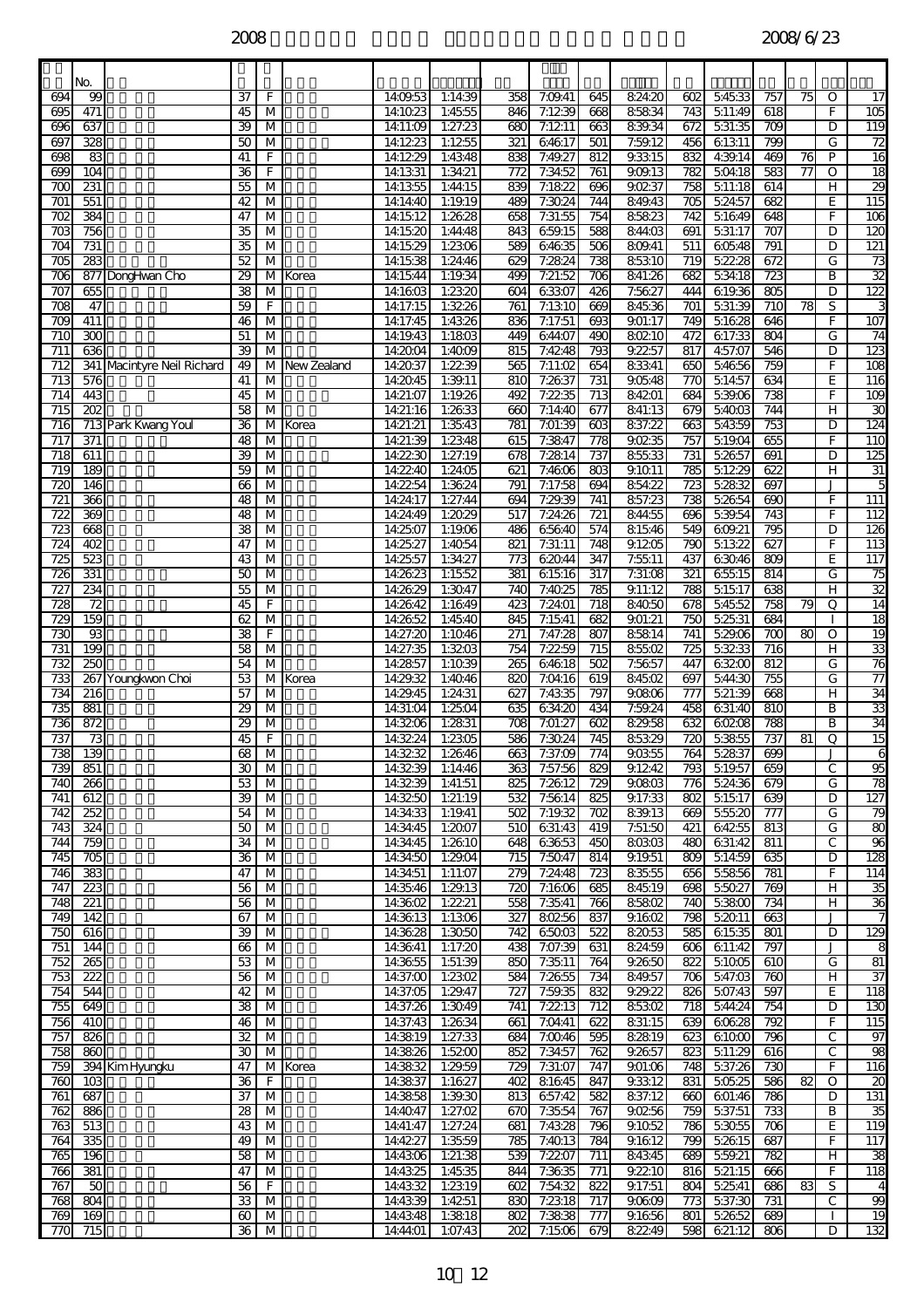$2008$   $2008/6/23$ 

|                          | No.              |                       |                 |                         |                        |                      |                    |                      |                         |                         |                   |            |                  |                         |    |                              |                              |
|--------------------------|------------------|-----------------------|-----------------|-------------------------|------------------------|----------------------|--------------------|----------------------|-------------------------|-------------------------|-------------------|------------|------------------|-------------------------|----|------------------------------|------------------------------|
| 771                      | 392              |                       | 47              | M                       |                        | 14:44:11             | 1:1655             | 427                  | 657:24                  | 579                     | 81419             | 541        | 629.52           | 808                     |    | F.                           | 119                          |
| 772                      | 724              |                       | 36              | M                       |                        | 14:44:20             | 1:39.10            | 809                  | 7:2553                  | 726                     | 90503             | 767        | 539.17           | 741                     |    | D                            | 133                          |
| $\overline{773}$         | 149              |                       | 65              | М                       |                        | 14:44:23<br>14:44:28 | 1:2308             | 592                  | 7:4246                  | 792                     | 90554<br>9.44:02  | 772<br>840 | 53829<br>50026   | 735<br>564              | 84 | N                            | 9<br>9                       |
| 774<br>775               | 120<br>563       |                       | 30<br>41        | F<br>M                  |                        | 14:44:34             | 1:2651<br>1:2342   | 665<br>611           | 817.11<br>7:3336        | 848<br>758              | 857:18            | 737        | 547:16           | 761                     |    | E                            | 120                          |
| 776                      | 203              |                       | 58              | М                       |                        | 14:44:40             | 1:29.21            | 723                  | 7:0057                  | 598                     | 83018             | 634        | 614:22           | 800                     |    | H.                           | 39                           |
| 777                      | 776              |                       | 34              | М                       |                        | 14:45:15             | 201:09             | 857                  | 7:11:15                 | 658                     | 9.1224            | 791        | 53251            | 719                     |    | С                            | $\overline{100}$             |
| $\overline{778}$<br>779  | 171              | 841 TSENG CHIEH-CHANG | 31<br>60        | M<br>M                  | Taiwan                 | 14:4618<br>14:47:19  | 1:4311<br>1:37:16  | 834<br>798           | 7:4245<br>7:09:08       | $\overline{791}$<br>641 | 9.25:56<br>84624  | 821<br>702 | 52022<br>60055   | 665<br>784              |    | C                            | $\overline{101}$<br>$\infty$ |
| 78C                      | 197              |                       | 58              | M                       |                        | 14:49.50             | 1:3016             | 737                  | 7:2845                  | 739                     | 85901             | 746        | 55049            | 770                     |    | н                            | ð                            |
| 781                      | 172              |                       | 60              | М                       |                        | 14:49.58             | 1:2023             | 514                  | 7:41:01                 | 788                     | 9.01:24           | 751        | 54834            | 765                     |    |                              | $\overline{2}$               |
| 782                      | $\overline{319}$ |                       | 50              | M                       |                        | 14:5002              | 1:51:51            | 851                  | 7:1623                  | 687                     | 90814             | 778        | 541:48           | 746                     |    | G                            | 82                           |
| 783<br>784               | 375              | 769 Cordeau Eric      | 34<br>48        | М<br>M                  | <b>france</b>          | 145006<br>14:5041    | 1:3843<br>1:4316   | 805<br>835           | 7:2304<br>7:3238        | $\overline{716}$<br>756 | 9.01:47<br>9.1554 | 752<br>796 | 54819<br>5:34:47 | $\overline{763}$<br>726 |    | C<br>F                       | 102<br>120                   |
| 785                      | 48               |                       | 58              | F                       |                        | 14:5044              | 1:4258             | 831                  | 7:59.13                 | 831                     | 9.4211            | 839        | 50833            | 602                     | 85 | S                            | 5                            |
| 786                      | 181              |                       | 60              | М                       |                        | 14:5058              | 1:2312             | 594                  | 7:1028                  | 650                     | 83340             | 649        | 617:18           | 803                     |    |                              | $\overline{2}$               |
| 787<br>788               | 693<br>827       |                       | 37<br>32        | М<br>М                  |                        | 14:51:13<br>14:51:40 | 1:29.12<br>05256   | 719<br>13            | 7:49.44<br>7:35.22      | 813<br>765              | 9.1856<br>82818   | 807<br>622 | 53217<br>62322   | 714<br>807              |    | D<br>С                       | 134<br>$\overline{103}$      |
| 789                      | 529              |                       | 42              | M                       |                        | 14:51:52             | 1:1201             | 298                  | 7:3817                  | 776                     | 85018             | 708        | 601:34           | 785                     |    | E                            | 121                          |
| 79C                      | 702              |                       | 36              | M                       |                        | 14:5207              | 1:23.20            | 603                  | 7:34:11                 | 760                     | 857:31            | 739        | 554:36           | 774                     |    | D                            | 135                          |
| 791                      | 385              |                       | 47              | M                       |                        | 14:5218              | 1:0339             | 132                  | 647:02                  | 510                     | 7:5041            | 419        | 7:01:37          | 815                     |    | F                            | 121                          |
| 792<br>793               | 457<br>367       |                       | 45<br>48        | M<br>М                  |                        | 14:5221<br>14:5308   | 1:4236<br>1:5015   | 827<br>848           | 80236<br>7:4010         | 836<br>783              | 9.4512<br>93025   | 841<br>828 | 507:09<br>52243  | 596<br>675              |    | F<br>F                       | 122<br>123                   |
| 794                      | 198              |                       | 58              | M                       |                        | 14:5318              | 1:2617             | 653                  | 7:5324                  | 820                     | 9.19.41           | 808        | 5:33:37          | 721                     |    | н                            | 41                           |
| 795                      | 853              |                       | 30              | M                       |                        | 14:53:25             | 1:0534             | 162                  | 80014                   | 833                     | 90548             | 771        | 547:37           | 762                     |    | С                            | 104                          |
| 796                      | 650              |                       | 38              | M                       |                        | 14:53:36             | 1:3215             | 759                  | 7:3614                  | 770                     | 90829             | 781        | 54507            | 756                     |    | D                            | 136                          |
| 797<br>798               | 236              | 898 Yan Sheva         | 55<br>27        | M                       | M Canada               | 14:53:37<br>14:53:38 | 1:1002<br>1:44:36  | 239<br>841           | 80231<br>7:55:30        | 835<br>824              | 9.1233<br>9.4006  | 792<br>837 | 541:04<br>51332  | 745<br>628              |    | H<br>В                       | 42<br>$\overline{36}$        |
| 799                      | 61               |                       | 48              | F                       |                        | 14:53:50             | 1:41:39            | 823                  | 7:54:26                 | 821                     | 9.3605            | 835        | 517:45           | 650                     | 86 | Q                            | 16                           |
| $\alpha$                 | 361              |                       | 48              | M                       |                        | 14:53:51             | 1:3018             | 738                  | 7:39.50                 | 782                     | 9.1008            | 784        | 54343            | 751                     |    | F                            | 124                          |
| 801                      | 589<br>173       |                       | 40              | M<br>M                  |                        | 14:54:02             | 1:2848<br>1:24:10  | 712<br>622           | 7:5643<br>7:4053        | 826                     | 9.25.31<br>90503  | 820        | 52831            | 696<br>767              |    | E.                           | 122                          |
| 802<br>803               |                  | 762 CHANG LAN-FENG    | 60<br>34        | М                       | Taiwan                 | 14:54:12<br>14:54:16 | 1:5017             | 849                  | 7:57:51                 | 786<br>828              | 9.4808            | 766<br>845 | 549.09<br>50608  | 590                     |    | C                            | 23<br>$\overline{105}$       |
| 804                      | 194              |                       | 58              | M                       |                        | 14:54:33             | 1:3852             | 806                  | 7:44:58                 | 800                     | 9.2350            | 819        | 53043            | 705                     |    | н                            | 43                           |
| 805                      | 428              |                       | 46              | M                       |                        | 14:55:15             | 1:2840             | 710                  | 7:37:35                 | 775                     | 90615             | 774        | 549.00           | 766                     |    | F                            | 125                          |
| 806<br>807               | 298<br>140       |                       | 51<br>67        | М<br>М                  |                        | 14:55:20<br>14:55:39 | 1:39.16<br>1:35:46 | 811<br>782           | 7:41:39<br>7:27:44      | 789<br>736              | 9.2055<br>90330   | 813<br>760 | 534:25<br>55209  | 725<br>771              |    | G<br>J                       | 83<br>10                     |
| $\overline{88}$          | 922              |                       | 24              | М                       |                        | 14:55:48             | 1:31:13            | 746                  | 7:5048                  | 815                     | 9.2201            | 815        | 53347            | $\overline{722}$        |    | А                            | 19                           |
| 809                      | 692              |                       | 37              | M                       |                        | 145615               | 1:54:28            | 855                  | 7:4609                  | 805                     | 9.4037            | 838        | 51538            | 643                     |    | D                            | 137                          |
| 810                      | 539              |                       | 42              | M                       |                        | 14:56:33             | 1:1230             | 312                  | 7:2649                  | 732                     | 839.19            | 670        | 617:14           | 802                     |    | E                            | 123                          |
| 811<br>812               | 168<br>293       |                       | 60<br>52        | М<br>М                  |                        | 14:56:57<br>14:59.21 | 1:5235<br>1:2602   | 854<br>645           | 7:57:41<br>7:39.40      | 827<br>780              | 95016<br>90542    | 846<br>769 | 50641<br>55339   | 592<br>772              |    | G                            | 24<br>84                     |
| 813                      | 94               |                       | 38              | F                       |                        | 14:59.26             | 1:39.08            | 808                  | 7:5243                  | 819                     | 9.31:51           | 829        | 527:35           | 692                     | 87 | O                            | $\overline{21}$              |
| 814                      | 112              |                       | 34              | F                       |                        | 14:59:43             | 1:24:59            | 634                  | 814:37                  | 846                     | 9.39.36           | 836        | 5:2007           | 661                     | 88 | N                            | 10                           |
| <b>DNF</b><br><b>DNF</b> | 185              | 1 Byung Hoon Park     | 59<br>36        | $\overline{\mathsf{M}}$ |                        | 1501:28              | 1:19.45            | 504                  | 7:47:56                 | 809                     | 9.07:41           | 775        | 55347            | 773                     |    | Ξ<br>X                       |                              |
| <b>DNF</b>               |                  | 19 Stanton Chris      | 24              |                         | M Korea<br>M Australia |                      | 05544<br>Q49.57    | 30<br>$\overline{4}$ |                         |                         |                   |            |                  |                         |    | X                            |                              |
| <b>DNF</b>               | 24               |                       | 34              | F.                      |                        |                      | 05643              | 32                   |                         |                         |                   |            |                  |                         |    | Y                            |                              |
| <b>DNF</b>               | 34               |                       | 57              | M                       |                        |                      | 1:2814             | 700                  |                         |                         |                   |            |                  |                         |    | H                            |                              |
| <b>DNF</b><br><b>DNF</b> | 37<br>55         |                       | 71<br>49        | М<br>F.                 |                        |                      | 1:1633             |                      | 409 7:03:49             | 613                     | 82022             | 581        |                  |                         |    | K<br>Q                       |                              |
| <b>DNF</b>               | 63               |                       | 48              | $\overline{F}$          |                        |                      | 207:44             |                      | 858 7:14:06             | 672                     | 9.21:50           | 814        |                  |                         |    | Q                            |                              |
| <b>DNF</b>               | 71               |                       | 45              | F.                      |                        |                      | 1:24:20            |                      | 623 80827               | 840                     | 9.3247            | 830        |                  |                         |    | Q                            |                              |
| <b>DNF</b>               | 78<br>136        |                       | 43              | $\overline{F}$          |                        |                      | 1:44:31<br>1:33.53 | 840                  | 770 7:4608              |                         | 9.2001            |            |                  |                         |    | P<br>ĸ                       |                              |
| <b>DNF</b><br><b>DNF</b> | 143              |                       | 72<br>67        | M<br>M                  |                        |                      | 1:37:15            |                      | 797 814:11              | 804<br>845              | 9.51:26           | 811<br>847 |                  |                         |    | J                            |                              |
| <b>DNF</b>               | 148              |                       | 65              | M                       |                        |                      | 1:3826             |                      | 804 7:51:44             | 817                     | 9.3010            | 827        |                  |                         |    | J                            |                              |
| <b>DNF</b>               | 160              |                       | $\overline{62}$ | M                       |                        |                      | 1:3228             |                      | 763 801:45              | 834                     | 9.34.13           | 833        |                  |                         |    |                              |                              |
| <b>DNF</b><br><b>DNF</b> | 161<br>177       |                       | 62<br>60        | M<br>M                  |                        |                      | 1:4259<br>1:0636   |                      | 832 811:32<br>182 64546 | 844<br>498              | 9.5431<br>7:5222  | 848<br>423 |                  |                         |    | $\mathbf{I}$<br>$\mathbf{I}$ |                              |
| <b>DNF</b>               | 180              |                       | 60              | М                       |                        |                      | 1:36.31            |                      | 792 81046               | 843                     | 9.47.17           | 844        |                  |                         |    | $\mathbf{I}$                 |                              |
| <b>DNF</b>               | 182              |                       | $\omega$        | M                       |                        |                      | 1:4244             |                      | 828 804:13              | 838                     | 9.4657            | 843        |                  |                         |    |                              |                              |
| <b>DNF</b>               | 184              |                       | 59              | M                       |                        |                      | 1:27:58            |                      | 696 7:51:56             | 818                     | 9.19.54           | 810        |                  |                         |    | н                            |                              |
| <b>DNF</b><br><b>DNF</b> | 186<br>190       |                       | 59<br>59        | M<br>M                  |                        |                      | 1:14:36            | 356                  |                         |                         |                   |            |                  |                         |    | H.<br>H.                     |                              |
| <b>DNF</b>               | 192              |                       | 58              | M                       |                        |                      | 1:3213             |                      | 758 7:3604              | 769                     | 90817             | 779        |                  |                         |    | H.                           |                              |
| <b>DNF</b>               | $\overline{201}$ |                       | 58              | $\overline{\mathsf{M}}$ |                        |                      | 1:44:46            | 842                  | 7:5053                  | 816                     | 9.3539            | 834        |                  |                         |    | Ή                            |                              |
| <b>DNF</b><br><b>DNF</b> | 219<br>233       |                       | 56<br>55        | M<br>M                  |                        |                      | 1:22:33<br>1:37:53 |                      | 564 7:4858<br>800 80855 | 811<br>842              | 9.11:31<br>9.4648 | 789<br>842 |                  |                         |    | H<br>H                       |                              |
| <b>DNF</b>               | 280              |                       | 52              | М                       |                        |                      | 1:04:58            |                      | 144 80604               | 839                     | 9.11:02           | 787        |                  |                         |    | G                            |                              |
| <b>DNF</b>               | 285              |                       | 52              | м                       |                        |                      | 1:17:37            | 442                  | 7:04:28                 | 620                     | 82205             | 593        |                  |                         |    | G                            |                              |
| <b>DNF</b>               |                  | 294 Smith Jeff        | 51              |                         | M Australia            |                      | 1:14:36            |                      | 355 7:47:49             | 808                     | 90225             | 755        |                  |                         |    | G                            |                              |
| <b>DNF</b><br><b>DNF</b> | 320<br>336       |                       | 50<br>49        | M<br>M                  |                        |                      | 1:1045<br>1:1656   | 270                  | 428 7:07:19             | 629                     | 82415             | 601        |                  |                         |    | G<br>F.                      |                              |
| <b>DNF</b>               | 356              |                       | 48              | M                       |                        |                      | 1:19.46            |                      | 505 80846               | 841                     | 9.2832            | 825        |                  |                         |    | F.                           |                              |
| <b>DNF</b>               | 391              |                       | 47              | M                       |                        |                      | 1:19.37            |                      | $501$ 7:31:18           | 749                     | 85055             | 711        |                  |                         |    | F.                           |                              |
| <b>DNF</b>               | 426              |                       | 46              | М                       |                        |                      | 1:27:17            | 675                  |                         |                         |                   |            |                  |                         |    | F                            |                              |